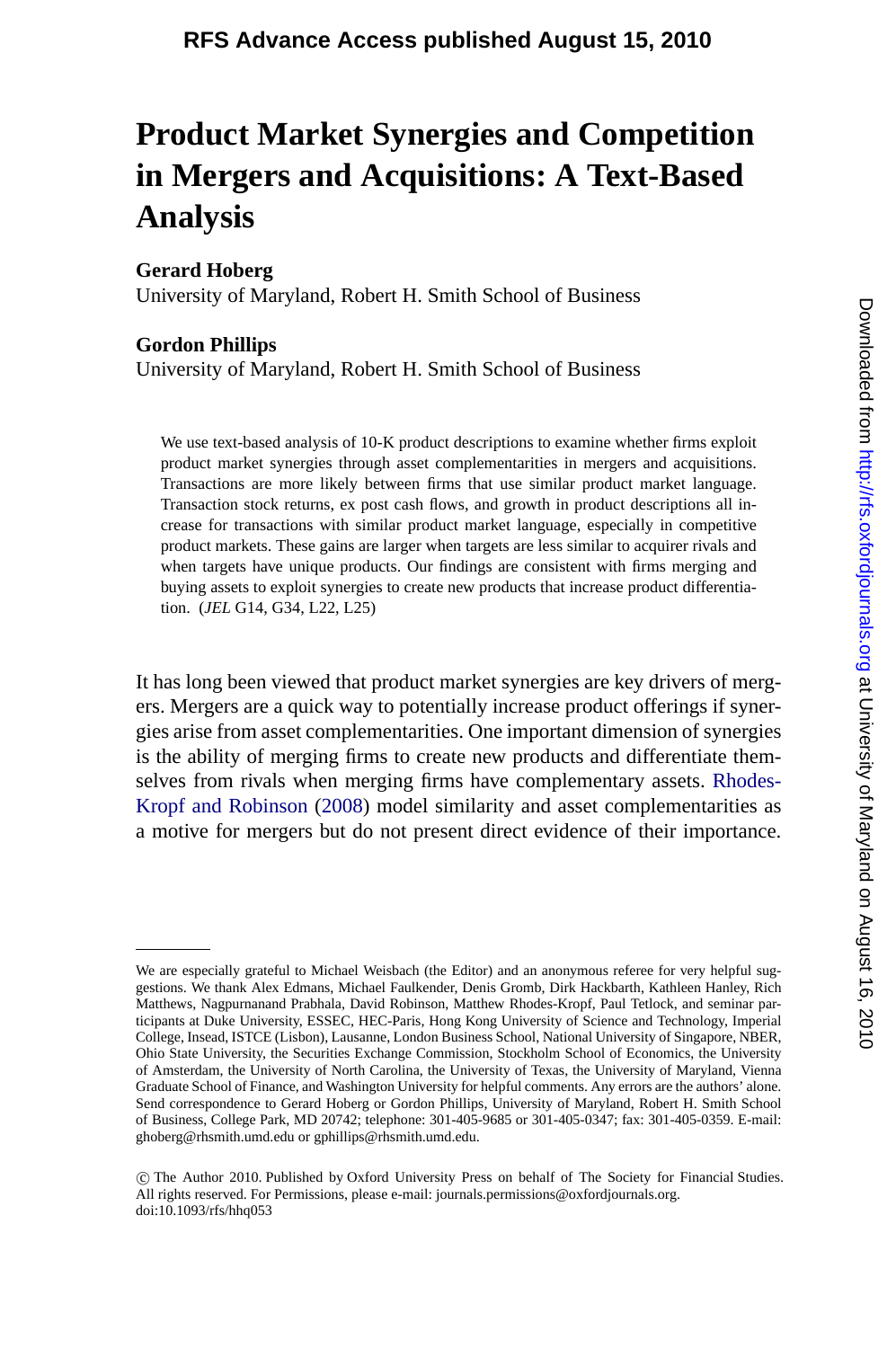Little is actually known about the extent to which new product synergies and asset complementarities impact mergers.

Our article provides evidence of synergies and new product creations using new methods based on textual analysis. We examine whether firms can improve profit margins by merging with a target that is (i) similar to itself and offers asset complementarities, but is also (ii) different from its *rivals*. Our new measures of product similarity and new product introductions come from text-based analysis of 49,408 10-K product descriptions obtained from the Securities Exchange Commission (SEC) Edgar website. The importance of synergies and product differentiation to merger success relates to whether the target has skills or technologies that can help the acquirer differentiate its product offerings from its rivals and improve profitability.<sup>1</sup>

Using our new text-based methods, we find evidence consistent with merging firms that have high ex ante similarity and high ex ante differentiation from the acquirer's rivals increasing cash flows and new product introductions. This evidence is consistent with product market synergies being important for ex post merger success. Our measures use vector representations of the text in each firm's product description to develop a Hotelling-like product location space for U.S. firms.<sup>2</sup> Distances between firms on this 10-K–based product location space measure the degree to which firms are different from rivals (within and across industries), allowing independent measurement of the similarity between acquirers and targets. Henceforth, we classify firms as "similar" when they are close to each other in distance in this product location space and "different" when a potential target is far away from a potential acquirer.

Our new measures allow us to test how asset complementarities (measured using acquirer and target similarity) interact with product market competition (measured using the relative crowding of rivals around a firm), to give firms [the](#page-37-0) inc[entive to conduct mergers](#page-37-0) to differentiate their [products](#page-37-0) [from](#page-37-0) [their](#page-37-0) [ri](#page-37-0)vals. Our new measures are unique in that they capture the relatedness of firms in the product market space, and they have the ability to measure both within [and a](#page-38-0)cross industry similarity. In contrast, neither the Stan[dard](#page-38-0) [Industry](#page-38-0) Cl[assi](#page-38-0)fication (SIC) nor the North American Industry Classification System (NAICS) has a corresponding spatial representation or a continuous representation of the pairwise similarity of any two firms.

We first report two new stylized facts. First, merger pairs are far more similar than SIC- or NAICS-based measures would suggest. Even merger pairs in different two-digit SIC codes (which are common) generally have high

<sup>1</sup> Many papers show that related mergers have higher ex post cash flows (see Andrade, Mitchell, and Stafford 2001 and Betton, Eckbo, and Thorburn 2008 for two surveys). Potential explanations also include increased cost-efficiencies, decreased agency costs, increased pricing power, and synergies. The methodology in our article can help distinguish among these explanations.

<sup>2</sup> In addition to Hotelling's (1929) linear representation of product differentiation, Lancaster (1966) and Salop (1979) show that product differentiation can be represented in a multidimensional spatial framework, and that the degree of differentiation is fundamental to profitability and theories of industrial organization.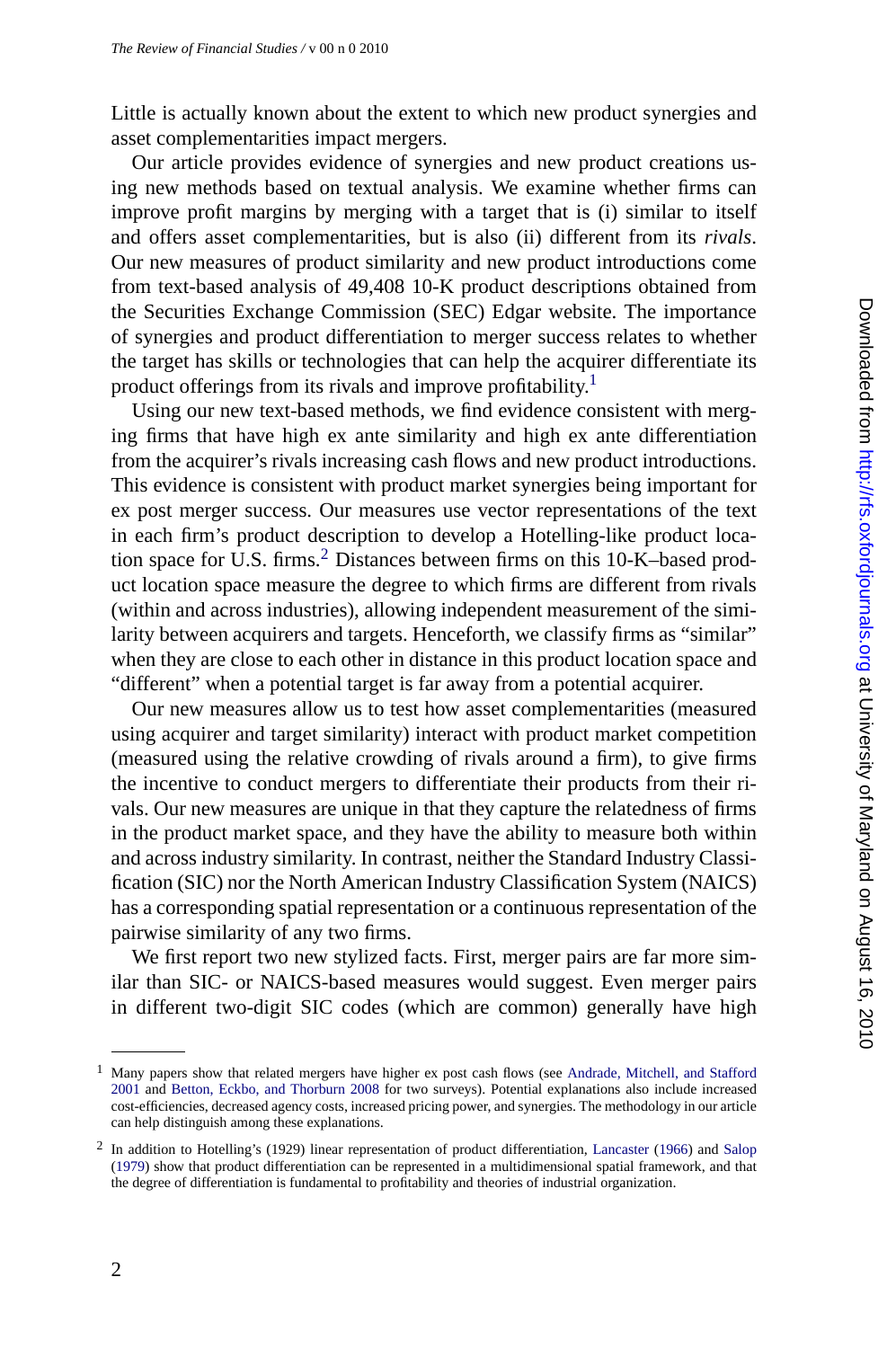similarities with each other. Second, we detect a high degree of heterogeneity in the degree of similarity across merger pairs, allowing substantial power to test our hypotheses. We emphasize that all of our results are robust to controls for horizontal and vertical relatedness used in the existing literature.<sup>3</sup>

We report three central findings. First, transaction incidence is higher for firms that are more broadly similar to all firms in the economy and lower for firms that are more similar to their local rivals. We interpret the first incidence result as an "asset complementarity effect," since a firm that is more broadly similar has more opportunities for pairings that can generate synergies. We refer to the second incidence result as a "competitive effect," since firms with very near rivals must compete for restructuring opportunities given that a potential partner can view its rivals as substitute partners. These incidence results are significant economically and statistically for both large and small firms.

Second, long-term real outcomes are better (higher profitability, sales, and evidence of new product introductions) when the target and the acquirer are more pairwise similar. Our results, especially those related to new product introduc[tions and sales grow](#page-37-0)t[h, sug](#page-37-0)gest that merging firms with similar assets use synergies from asset complementarities to introduce new products and improve cash flows.

Third, outcomes are better when acquirers reside in ex ante competitive product markets, and when the transaction increases the acquirer's differentiation relative to its rivals.

We differ from the existing literature in two major ways. First, the literature has not focused on how asset complementarities and product differentiation jointly affect acquisition choices, subsequent performance, and new product development. Second, we present an inn[ovative new methodology based on](#page-37-0) text [analysis that allows us to examine](#page-37-0) h[ypothe](#page-37-0)ses that cannot be tested using the SIC-code-based approach taken by existing studies. Our work is related to that of Hoberg and Phillips (2009), who employ the same text-based empirical framework to form dynamic industry classifications, which significantly outperform [existing classific](#page-37-0)ations in explaining firm characteristics in cross section. Measures of product market competition based on these industries also dominate alternatives in explaining observed firm profitability (central to theories of industrial organization). These findings are relevant to our own analysis of mergers, which requires that measures of product market competition based on our product market space are both powerful and consistent with theory.

Our research contributes to the literature on mergers, similarity, asset complementarity, and industrial organization. Healy, Palepu, and Ruback (1992) and Andrade, Mitchell, and Stafford (2001) have documented increased industry-adjusted cash flows following mergers. However, the literature has

<sup>3</sup> For example, Fan and Goyal (2006) show that mergers that are vertically related using the input-output matrix have positive announcement wealth effects in the stock market.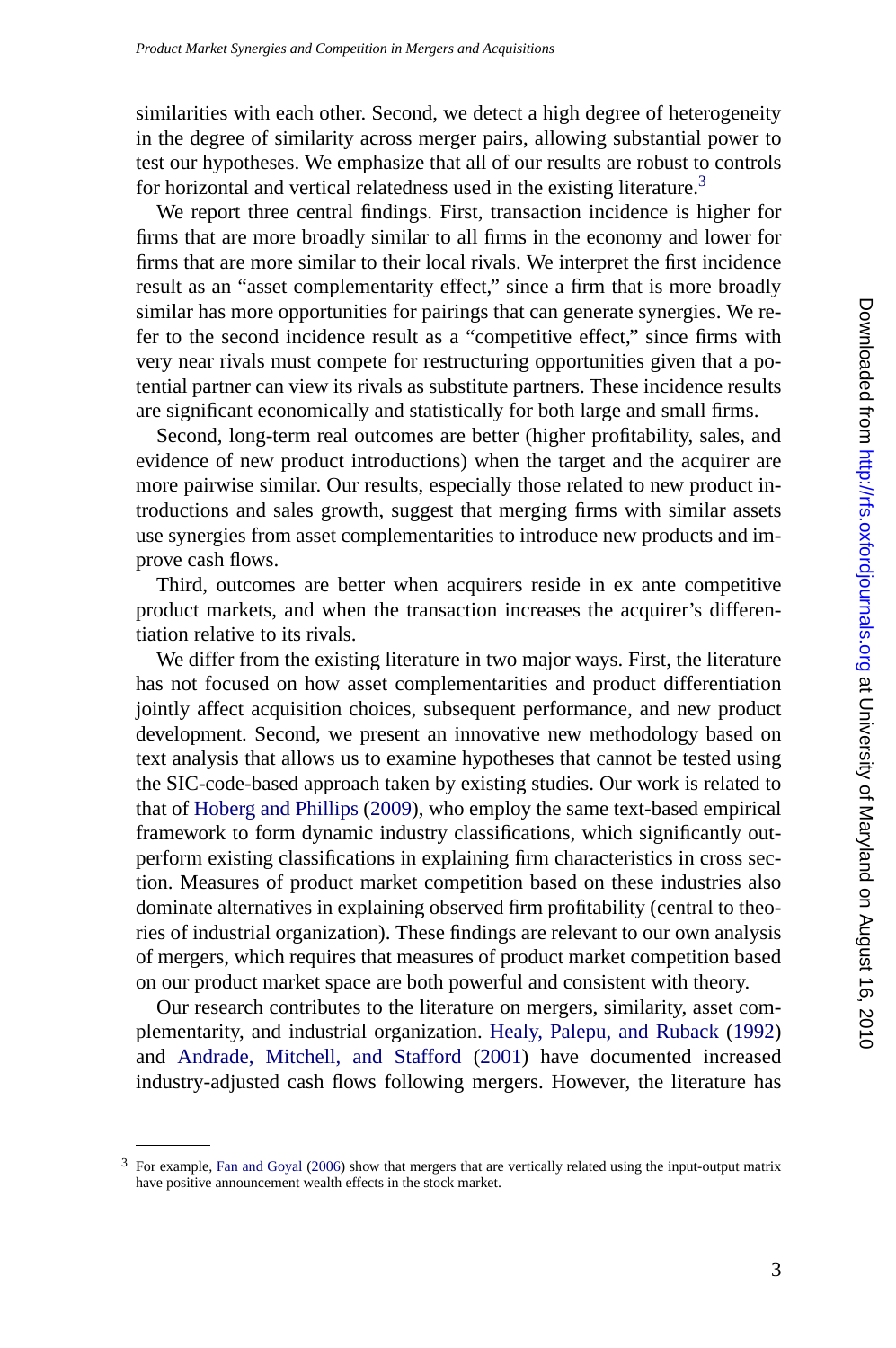not been [able to](#page-38-0) [identi](#page-38-0)f[y whether asset complementarities allowing firm](#page-38-0)s [to](#page-38-0) i[ntrod](#page-38-0)uce n[ew products are respons](#page-37-0)i[ble fo](#page-37-0)r gains in cash flows. Rhodes-Kropf and Robinson (2008) model asset complementarity and synergies as a motive for mergers. Our evidence is consistent with their model. We discuss the related literature in greater detail in the next section.

We also add to a new, growing literature that uses text analysis in finance. Hanley and Hoberg (2010) address theories of initial public stock offering (IPO) pricing by examining prospectus disclosures on the SEC Edgar website, and separate text into standard and informative content. Loughran and McDonald (2009) examine the SEC's Plain English rules on corporate finance outcomes and disclosure. Outside of corporate finance, other studies that use textbased analysis to study the role of the media in stock price formation include those by Tetlock (2007), Macskassy, Saar-Tsechansky, and Tetlock (2008), Li (2006), and Boukus and Rosenberg (2006).

The remainder of the article is organized as follows: Section 1 discusses merger strategies and incentives to merge, Section 2 presents the data and methodology used in this article and a summary of statistics, Section 3 introduces our new empirical measures of product market similarity, Section 4 presents determinants of the likelihood of restructuring transactions, Section 5 discusses ex post outcomes upon the announcement of a merger and in the long term, and Section 6 offers our conclusions.

### **1. Incentives to Merge and Merger Outcomes**

This section discusses the existing literature on mergers, and develops our hypotheses of how [potential changes to](#page-37-0) [produc](#page-37-0)t differentiation and competition may affect both a firm's decision to merge and its post-merger performance.

### **[1.1 Relation to Previous Lit](#page-38-0)e[rature on Mergers](#page-38-0)**

[Ou](#page-37-0)r [arti](#page-37-0)cle focuses on how hig[h ex ante](#page-38-0) product m[arket](#page-37-0) [competition creates](#page-37-0) [ince](#page-37-0)ntives to merg[e, and how mergers may](#page-38-0) [create](#page-38-0) [profits](#page-38-0) [through](#page-38-0) [syne](#page-38-0)[r](#page-37-0)[gies](#page-38-0) [and subsequent produc](#page-37-0)t differentiation. The central idea is that firms may wish to merge with partners with complementary assets that expand their range of products through new product introductions (enabling them to differentiate from rival firms), while also picking partners that are related enough so that they can skillfully manage the new assets.

This rationale for mergers is distinct from the existing motives in the finance literature.<sup>4</sup> Hackbarth and Miao (2009) present a new theory examining

<sup>4</sup> Existing reasons for mergers include technological industry shocks and excess industry capacity (Morck, Shleifer, and Vishny 1988; Jensen 1993; Mitchell and Mulherin 1996; Andrade and Stafford 2004; Harford 2005), reduction of agency problems (Jensen 1993), agency and empire building (Hart and Moore 1995), demand shocks and efficiency (Maksimovic and Phillips 2001; Jovanovic and Rousseau 2002; Yang 2008), industry life cycle (Maksimovic and Phillips 2008), and to reallocate corporate liquidity (Almeida, Campello, and Hackbarth 2009).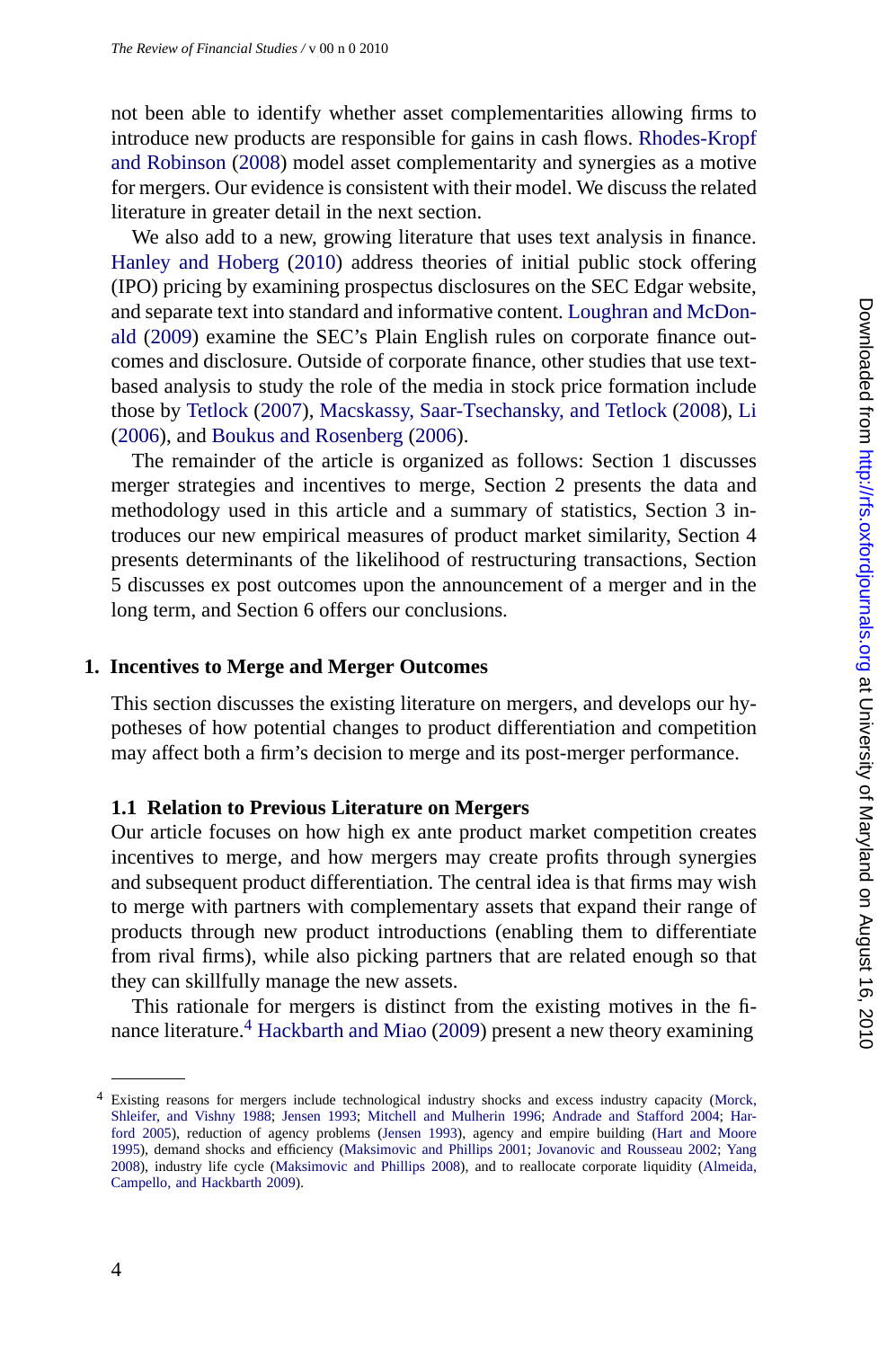the role of synergies in an oligopoly setting, and Rhodes-Kropf and Robinson (2008) also consider synergies [through asset complementari](#page-38-0)ties as a motive for mergers. Neither explores how competition impacts the motive to merge, and neither empirically examines the role of ex post new product introductions. We use text-based methods to [directly measure similarity and potential](#page-38-0) asset complementarity of merger partners rather than inferring it using market-tobook ratios. Perhaps more importantly, using new techniques, our article can measure p[otential synergi](#page-37-0)e[s, how](#page-37-0) similar merging firms are from rivals, and how product descriptions grow post-merger.

In addition to increases i[n product differentiation,](#page-38-0) [key to](#page-38-0) understanding ex post performance after mergers are measures of relatedness of the target and acquirer. As emphasized by many authors, related acquisitions have the potential to perform better, since the acquirer is likely to have existing skill in operating the target firm's assets. Kaplan and Weisbach (1992) show that related mergers are less likely to be divested subsequently by the acquirer, although they do not find any difference in the performance of diversifying compared with non-diversifying mergers. Maksimovic, Phillips, and Prabhala (2008) find that acquirers with more skill in par[ticular industries are more li](#page-37-0)kely to maintain and increase the productivity of the assets they acquire and keep in related industries. Fan and Goyal (2006) show that mergers that are vertically related using the input-output matrix have positive announcement wealth effects in the stock market (although Kedia, Ravid, and Pons 2008 show that this reverses after 1996). While partially informative, SIC codes cannot measure the degree to which firms are similar within and acro[ss industries. Our study shows](#page-37-0) t[hat m](#page-37-0)any merging firms have highly related product market text even though they have different two-digit SIC codes that are not related. Most importantly, discrete measures [of relatedn](#page-38-0)ess cannot capture how related rivals are to the merging firms both within and across industries.

Research in industrial organization has also studied mergers in industries with existing differentiated products. Baker and Bresnahan (1985) theoretically model how mergers can increase pricing power by enabling post-merger firms to increase prices. The prescribed policy is for acquirers to merge with firms whose products are close substitutes to their own, where nonmerging firms produce only distant substitutes. Pricing power is enhanced by merging because post-merger firms face an increased steepness in their residual (inverse) demand curves. More recently, following Berry, Levinsohn, and Pakes (1997), the approach of the product differentiation literature has been to estimate demand and cost parameters in specific markets, including the ready-toeat cereal market (Nevo 2000).

In this article, however, we focus on the incentives for firms to merge to *differentiate* themselves and to exploit asset complementarities. Using text-based measures, we examine how firms are related to each other without relying on predefined industries. We can measure product similarity across arbitrary firms and in time series, allowing us to test for new product introductions more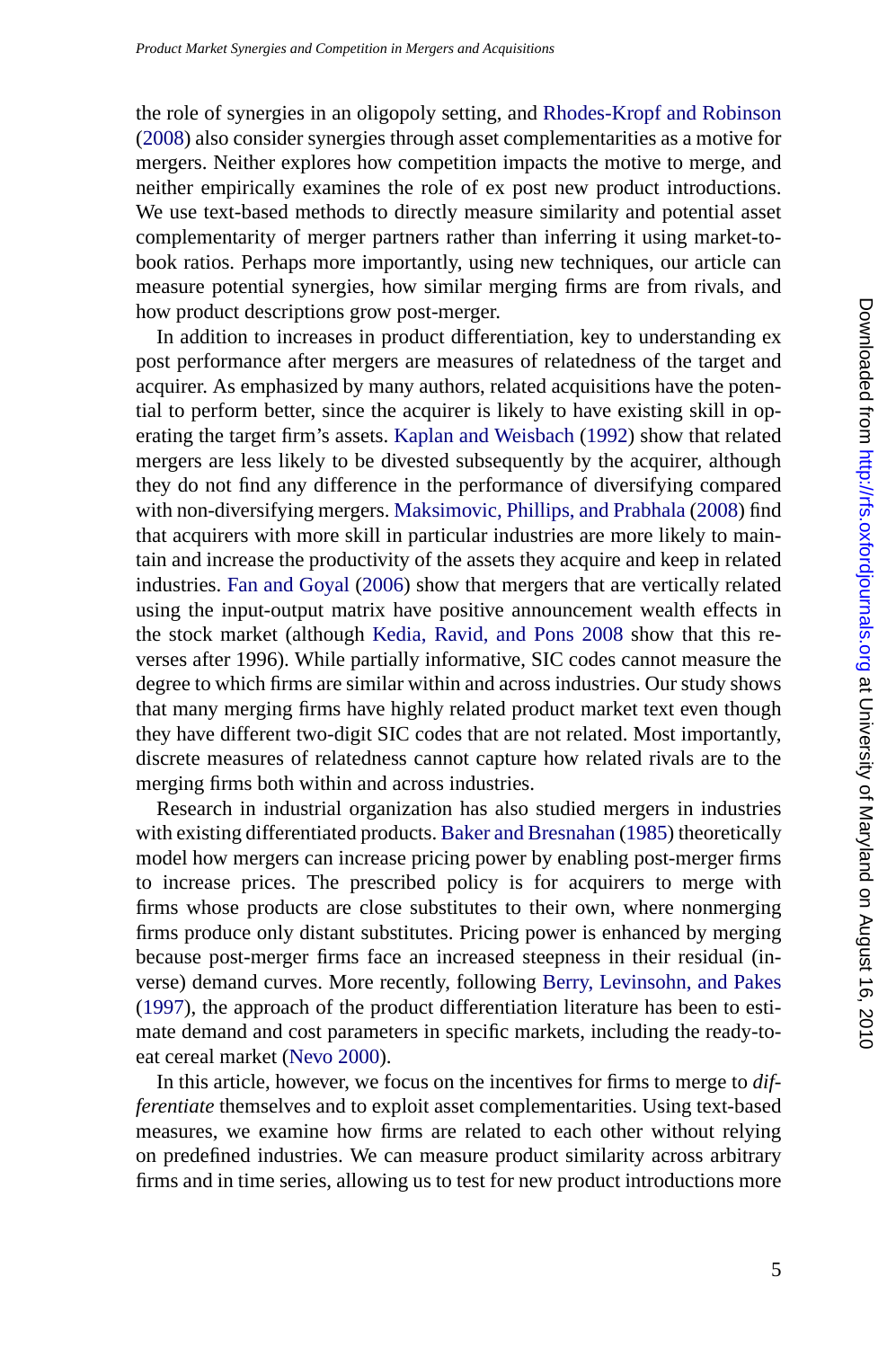broadly, and across multiple industries. Our analysis is related conceptually to the empirical question raised by Berry and Waldfogel (2001), who studied competition in the radio broadcasting market and showed that the number of broadcasting formats increased post merger. Our approach is also related to other recent studies, including those by Mazzeo (2002) and Seim (2006), who, while not examining mergers, also focus on the incentives for firms to differentiate themselves.

### **1.2 Hypotheses**

We now develop specific hypotheses based on the aforementioned theories of merger pair similarity and industrial organization. Our first two hypotheses concern the probability that a given firm will become part of an acquisition. Our third hypothesis formulates predictions regarding ex post outcomes.

*Hypothesis 1 (H1): Asset Similarity: Firms are more likely to merge with other firms whose assets are highly similar or related to their own assets.*

*Hypothesis 2a (H2a): Differentiation from Rivals: Acquirers in competitive product markets are more likely to choose targets that help them to increase product differentiation relative to their nearest ex ante rivals.*

*Hypothesis 2b (H2b): Competition for Targets: Firms with high local product market competition are less likely to be targets of restructuring transactions given the existence of multiple substitute target firms.*

Key to testing these hypotheses is the degree of similarity. The rationale for H1 is that firm management has certain skills or abilities that can be applied to the similar assets without decreased returns to scope. H2a captures the effect that acquirers will wish to merge to differentiate themselves from existing competition. H2b suggests that competition will reduce the likelihood that any given firm will merge, because it must share the likelihood of participating in a given opportunity with its highly similar rivals. Key to testing H1 and H2b is the degree of similarity. The effects of H2b are likely to be stronger where firms are very similar. For example, identical firms would have to compete in order to merge with a third firm offering new synergies requiring their technology. In contrast, the effects of H1 are more likely to hold where firms are moderately similar, because such firms are less viable substitutes.

Our remaining hypothesis focuses on long-term outcomes.

*Hypothesis 3 (H3): Synergies through Asset Complementarities: Acquirers buying targets similar to themselves are likely to have asset complementarities and experience future higher profitability, sales growth, and new product introductions.*

The reasons why acquirer and target pairwise similarity should result in positive outcomes, as in H3, are numerous, as discussed in Section 1.1. Our primary rationale is that, in addition to these motives, new products developed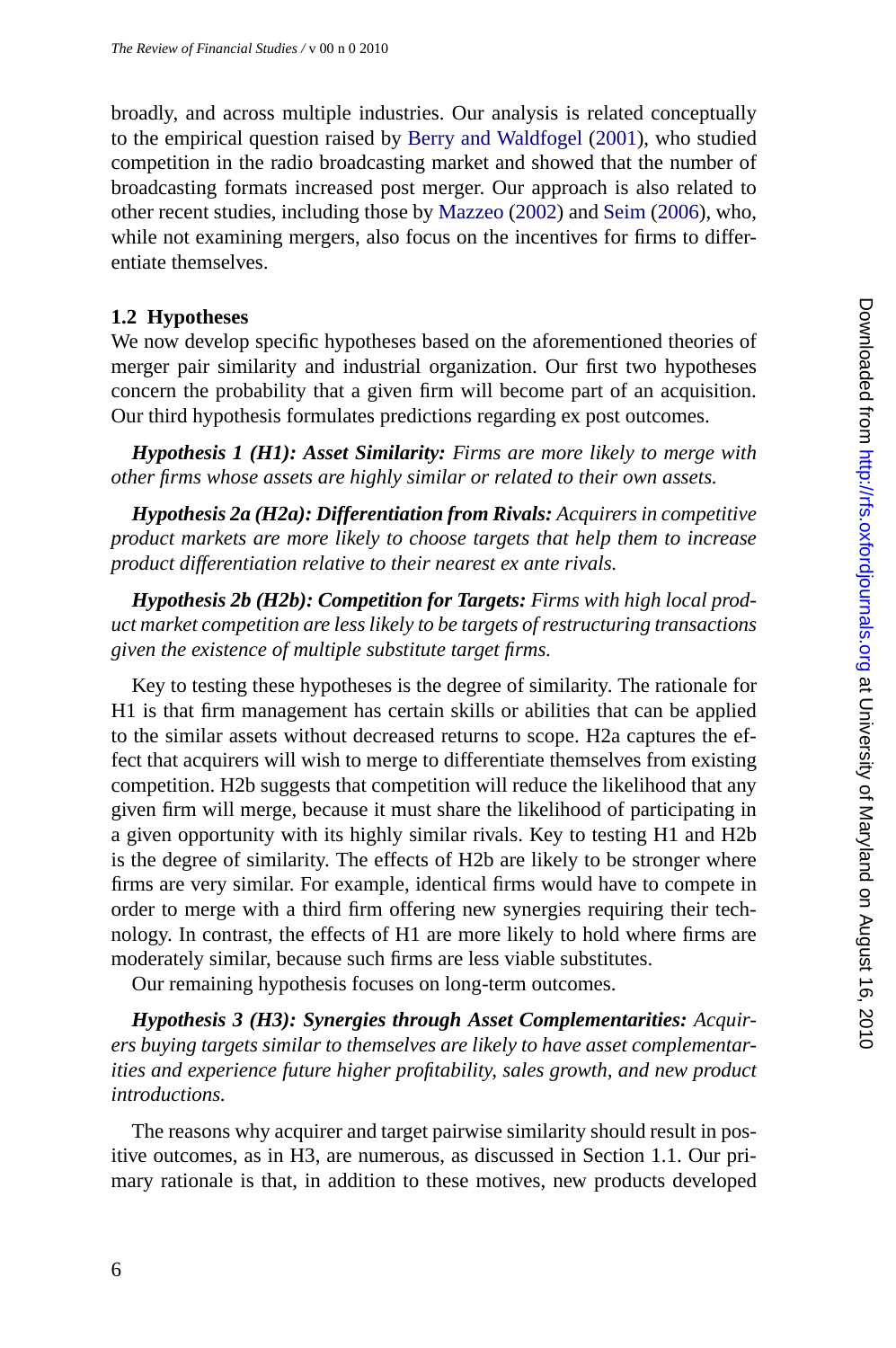using technology from similar targets with complementary (similar) assets are also more likely to succeed, as shown by Rhodes-Kropf and Robinson (2008). We also note that key to the success of asset complementarities is the ability to differentiate the acquirer from existing rivals.<sup>5</sup> Overall, key to maximizing gains is finding a target that is both similar to self and different from rivals.

We illustrate these hypotheses using the merger of General Dynamics (GD) and Antheon (the "GDA" merger). We base our discussion on actual similarity data (described in Section 2). Figure 1 displays the GDA merger and the ten nearest rivals surrounding both firms. Firms with a label "G" are General Dynamics' closest rivals, and firms with an "A" are Antheon's closest rivals. This merger illustrates a key benefit of our methodology over SIC codes: Although they make highly related products, these firms have different two-digit SIC codes.

Both firms offer products that are indeed related (Antheon is GD's eleventh closest rival and GD is Antheon's second closest) but are also somewhat different. GD focuses on large "old economy" military equipment, including land vehicles and ships. Antheon serves the same primary client but focuses on military applications based on computing and intelligence. Figure 1 also shows that GD faced competition from rivals, including Lockheed, United Defense, and Northrup Grumman.

The GDA merger is consistent with GD choosing Antheon because it is similar enough to permit asset complementarities and new product synergies (H3), as well as successful managerial integration. Here, new products might take the form of military vehicles that incorporate real-time applications of Antheon's technology, given the growing role of information in defense. This merger also might help GD to differentiate itself from its rivals and introduce new products, which in turn will improve profit margins. Importantly, this notion of similar but different is underscored by comparing the chosen target with a hypothetical merger between GD and one of its other near rivals, such as Northrup Grumman, [which likely offers](#page-38-0) fewer ways to differentiate GD's products from its closest rivals.

In addition, in Figure A1 of the Online Appendix, we show a visual representation of the Disney and Pixar merger. These firms were classified as being in different two-digit SIC codes. However, our similarity measure shows a rich array of relatedness prior to the merger as they both are in each other's 10 most similar firms and they also share many of the same closest 10 firms. Thus the Disney-Pixar merger is consistent with Disney choosing Pixar because it is similar enough to permit asset complementarities and new product synergies. Following the merger, many Disney computer-animated movies (e.g., *Toy Story*,

<sup>5</sup> Recent (Mazzeo 2002; Seim 2006) and historical studies in industrial organization beginning with Hotelling (1929) suggest that firms that differentiate themselves should be more profitable.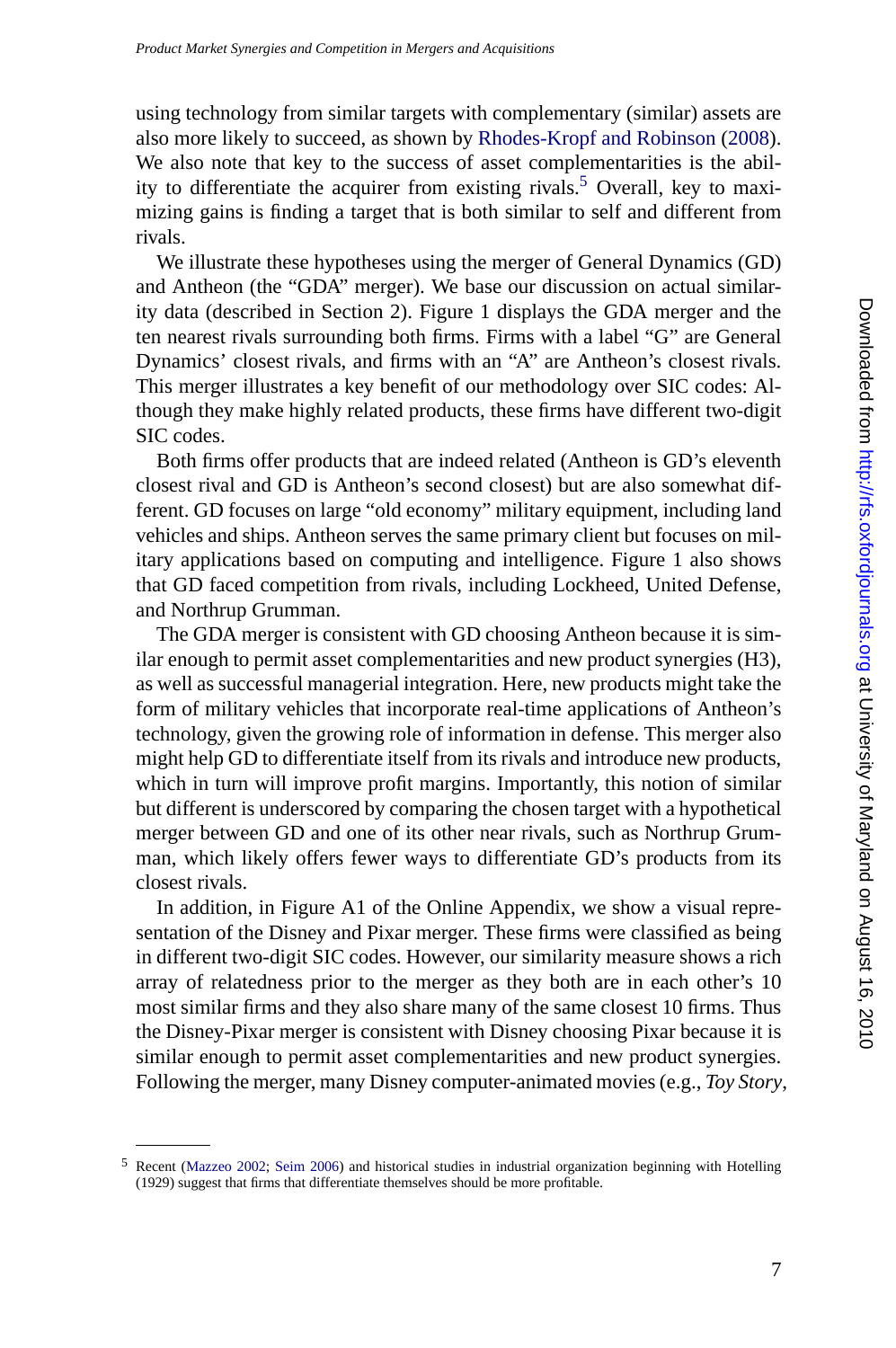



### **Figure 1**

**The large dashed circles give a visual depiction of General Dynamics' and Antheon's ten closest rival firms determined using our measure of product similarity described in Section 2.**

Antheon is General Dynamics' eleventh-closest rival, and General Dynamics is Antheon's second-closest rival. Each additional firm shown has a header beginning with the letter "G" or "A" followed by a number. This identifies which firm's circle of ten nearest rivals the given firm exists in, and also how close the given firm is to either General Dynamics or Antheon. For example, Alliant has a code "G7" and is thus General Dynamics' seventh-closest rival. The random firm pairings group is based on the pairwise similarity of two randomly drawn firms. For consistency with the other groups, we draw the random firms from the set of firms that participated in acquisitions (results are nearly identical if firms are randomly drawn from the set of firms that did not participate in acquisitions). For each firm, we also report its primary three-digit SIC code in parentheses.

*A Bug's Life, Cars*) have been produced using Pixar technology and distributed by the merged company.

### **2. Data and Methodology**

## **2.1 Data Description**

A key innovation of our study is that we use firms' 10-K text product descriptions to compute continuous measures of product similarity for every pair of firms in our sample (a pairwise similarity matrix).<sup>6</sup> We construct these text-based measures of product similarity (described later in this section) using firm product descriptions obtained directly from 10-K filings on the SEC Edgar website. Our primary sample includes filings associated with firm fiscal years ending in calendar years 1997 to 2006. We also compute similarities for 1996 and 2007 but use the 1996 data to compute only the starting value

<sup>6</sup> We also considered whether variables based on the properties section of the 10-K might help to separate asset similarities and product similarities. After carefully examining this section for a sample of 100 documents, however, we concluded that the properties section almost exclusively describes real estate holdings and the location of the firm's corporate headquarters, rendering it inapplicable for this purpose.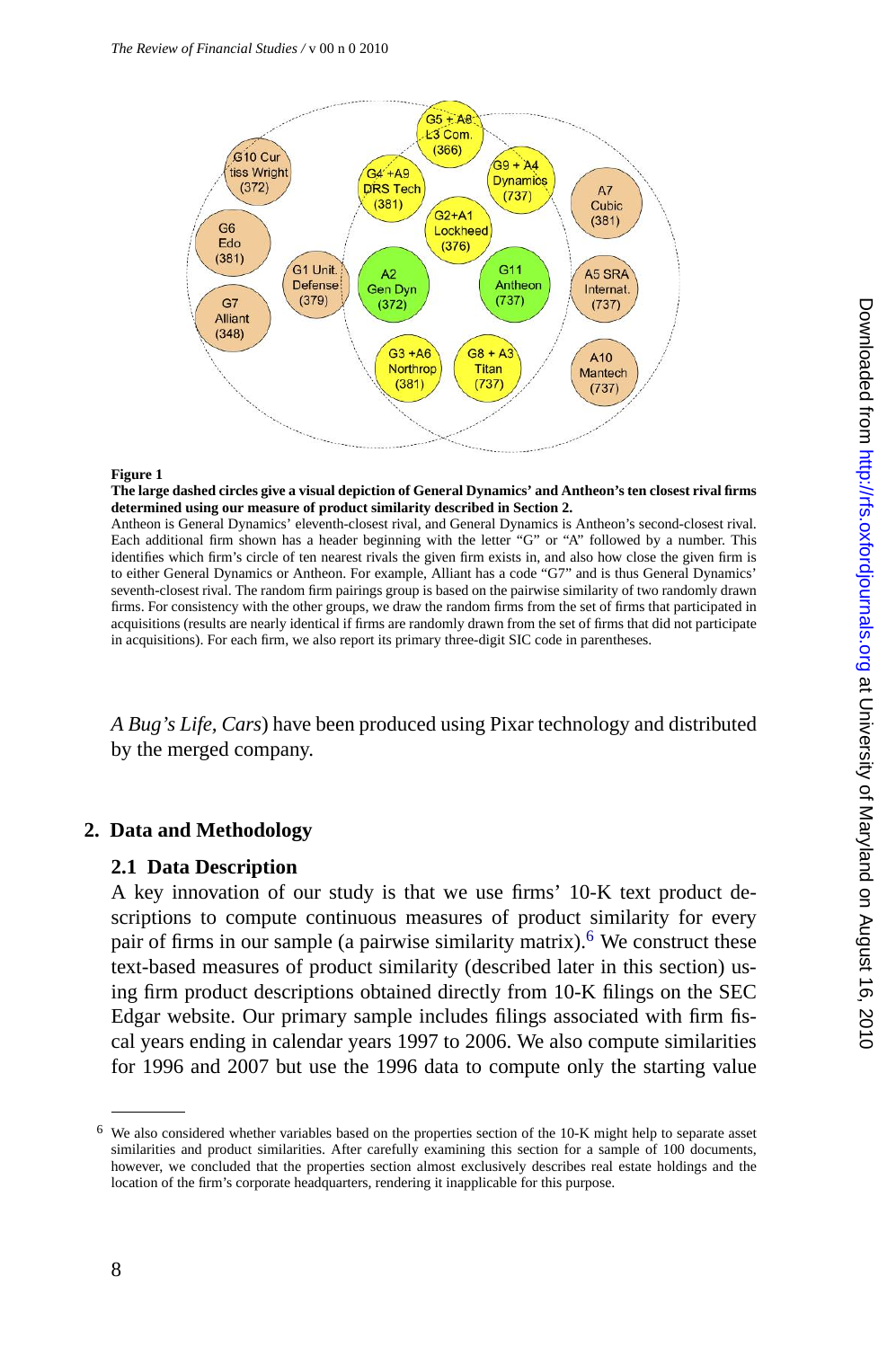of lagged variables and the 2007 data to compute only the values of ex post outcomes.7

We create our primary firm-year database by merging the 10-K database with the Compustat/Center for Research in Security Prices (CRSP) database using the central index key (CIK), which is the primary key used by the SEC to identify the issuer.<sup>8</sup> We then link this firm-level database to the Securities Data Company (SDC) Platinum database of mergers and acquisitions to create a transaction-level database.

We electronically gather 10-Ks by searching the SEC Edgar database for filings that appear as "10-K," "10-K405," "10KSB," and "10KSB40." The Edgar database for the years prior to 1997 is less complete because electronic filing was not required until 1997. Of the 56,540 firm-year observations with fiscal years ending in 1997–2006 that are present in both CRSP and Compustat, we are able to match (using the CIK number) 55,326 (97.9% of the CRSP/Compustat sample). We can also report that our database is well balanced over time, since we capture 97.6% of the eligible data in 1997, and 97.4% in 2006, and this annual percentage varies only slightly in the range of 97.4% in 2006 to 98.3% in 2001. Because we do not observe much time variation in our data coverage, and because database selection can be determined using ex ante information (i.e., the 10-K itself), we do not believe that our data requirements induce any bias. Our final sample size is 50,104 rather than 55,326 because we additionally require that lagged Compustat data items (assets, sales, and operating cash flow) be available before observations can be included in our analysis.

For each linked 10-K, we extract the product description section. This section appears as Item 1 or Item 1A in most 10-Ks. We use a combination of Perl web-crawling scripts and APL [A Programming Language] to extract and process this section. The web-crawling algorithm scans the Edgar website and collects the entire text of each 10-K annual report, and APL text-reading algorithms then extract its product description and other identifying information, including its CIK number. This process is supported by human intervention when non-standard document formats are encountered. This method is highly reliable and we encountered only a very small number of firms that we were not able to process because they did not contain a valid product description or because the product description had fewer than 1,000 characters.

<sup>7</sup> Although we use data for fiscal-year endings through 2007, we extract documents filed through December 2008, because many of the filings in 2008 are associated with fiscal years ending in 2007. This is because 10-Ks are generally filed during the three-month window after the fiscal year ends.

<sup>8</sup> We thank the Wharton Research Data Service (WRDS) for providing us with an expanded historical mapping of SEC CIK to Compustat gvkey, since the base CIK variable in Compustat contains only current links. Although somewhat rare, a small number of links have changed over time. Our results are robust to using either the WRDS mapping or the Compustat mapping.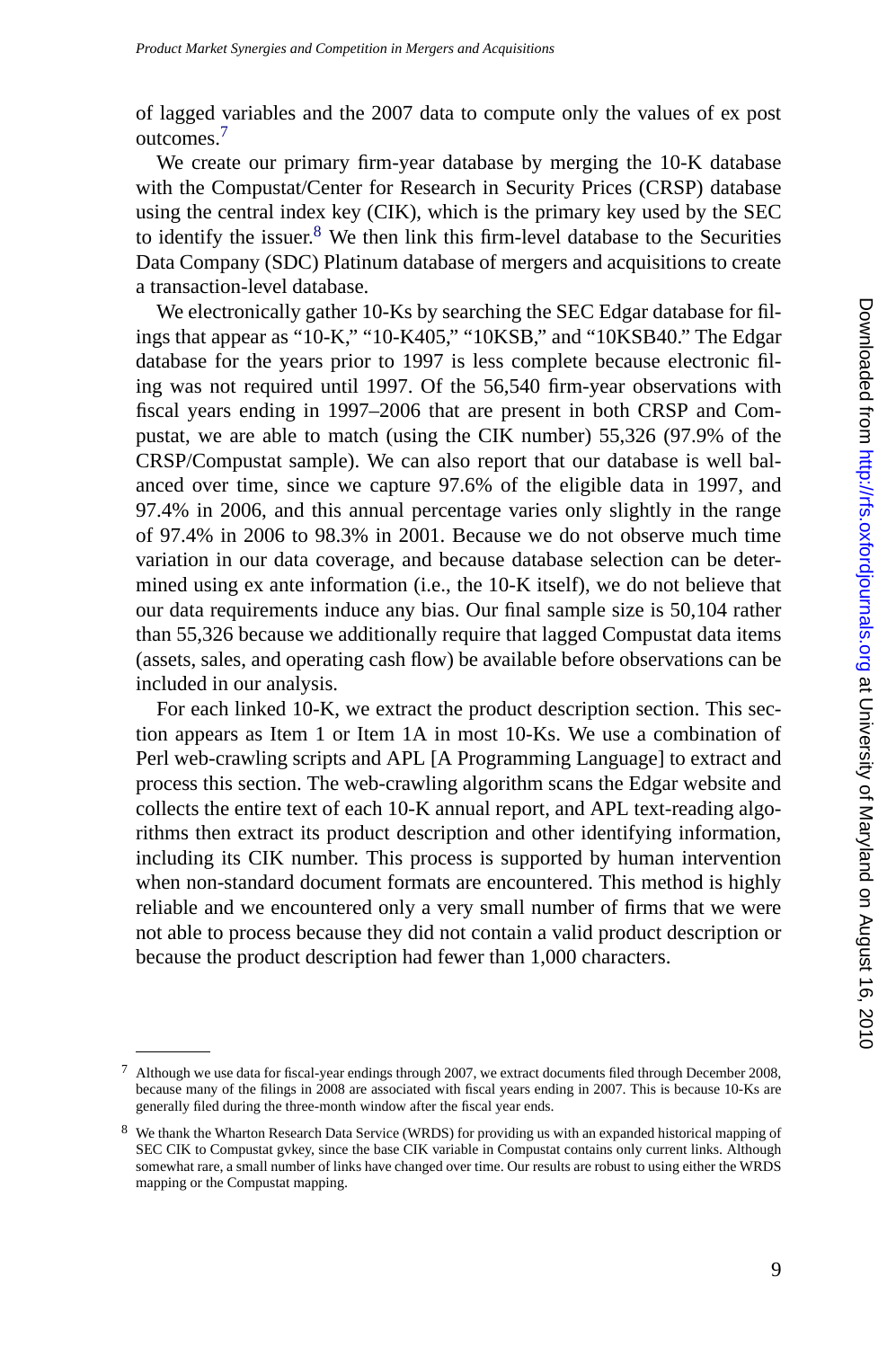### **2.2 Product Similarity**

We consider three measures to evaluate the similarity of the text in product descriptions: basic cosine similarity, local cosine similarity, and broad cosine similarity. Basic cosine similarity is a widely used method for evaluating textual similarity (see, e.g., Kwon and Lee 2003). Local cosine similarity is motivated by the concept of "cliques" in social networks and is analogous to the local clustering measure (see Watts and Strogatz 1998; Granovetter 1973). Broad cosine similarity is the complement of local similarity, and focuses on words that tend to cluster less. The local and broad measures add power to our tests and improve the focus of our interpretations.<sup>9</sup>

Although we provide an overview in this section, we provide a complete technical description of similarity calculations in the Appendix. We start by building a list of all unique words used in all documents in a given year. We then discard all common words (those used in more than 5% of all 10-Ks). The resulting list of *N* non-common words is the "main dictionary." We then represent each firm as an *N*-vector summarizing its usage of the *N* words, and we normalize each vector to unit length. Intuitively, each firm's normalized vector lies on a unit sphere, and hence this method generates an empirical product market space analogous to a Hotelling grid, with all firms having a specific address. The cosine similarity of these vectors is bounded in the range [0,1], and firms having descriptions with more words in common have a higher similarity. The normalization avoids over-scoring larger documents.

The local and broad cosine similarities are computed in an analogous fashion, except that they use different dictionaries. Local similarity is based on words that tend to appear with a common group of related words (i.e., they appear in "word cliques"). Intuitively, product market words are likely to have this property. For example, the words *cola, beverage*, and *drink* should often appear together in a 10-K product description if they appear at all. We provide many examples of words in the "local dictionary" in Section 3. We believe that words in the local dictionary are strongly represented by words that are unique to local product markets.

We divide all words in the main dictionary into the local dictionary and the broad dictionary. The broad words are not common words, which have been screened out earlier, as discussed. Rather, they are non-common words that do not generally appear in cliques. Although these words are generally not specific to a local product market, they are often indicative of a firm having assets that can be easily redeployed to other product markets. Examples of words in the broad dictionary consistent with this interpretation include *container, painting, pallet, frames, forecasting, learning, fabric,* and *salespeople*. On the other hand, the broad dictionary is far more likely to contain noisy words with

<sup>&</sup>lt;sup>9</sup> However, we also note that our study's results are robust to just employing measures based on the basic cosine similarity measure, as was done in an earlier draft. We thank an anonymous referee for motivating us to consider more targeted measures.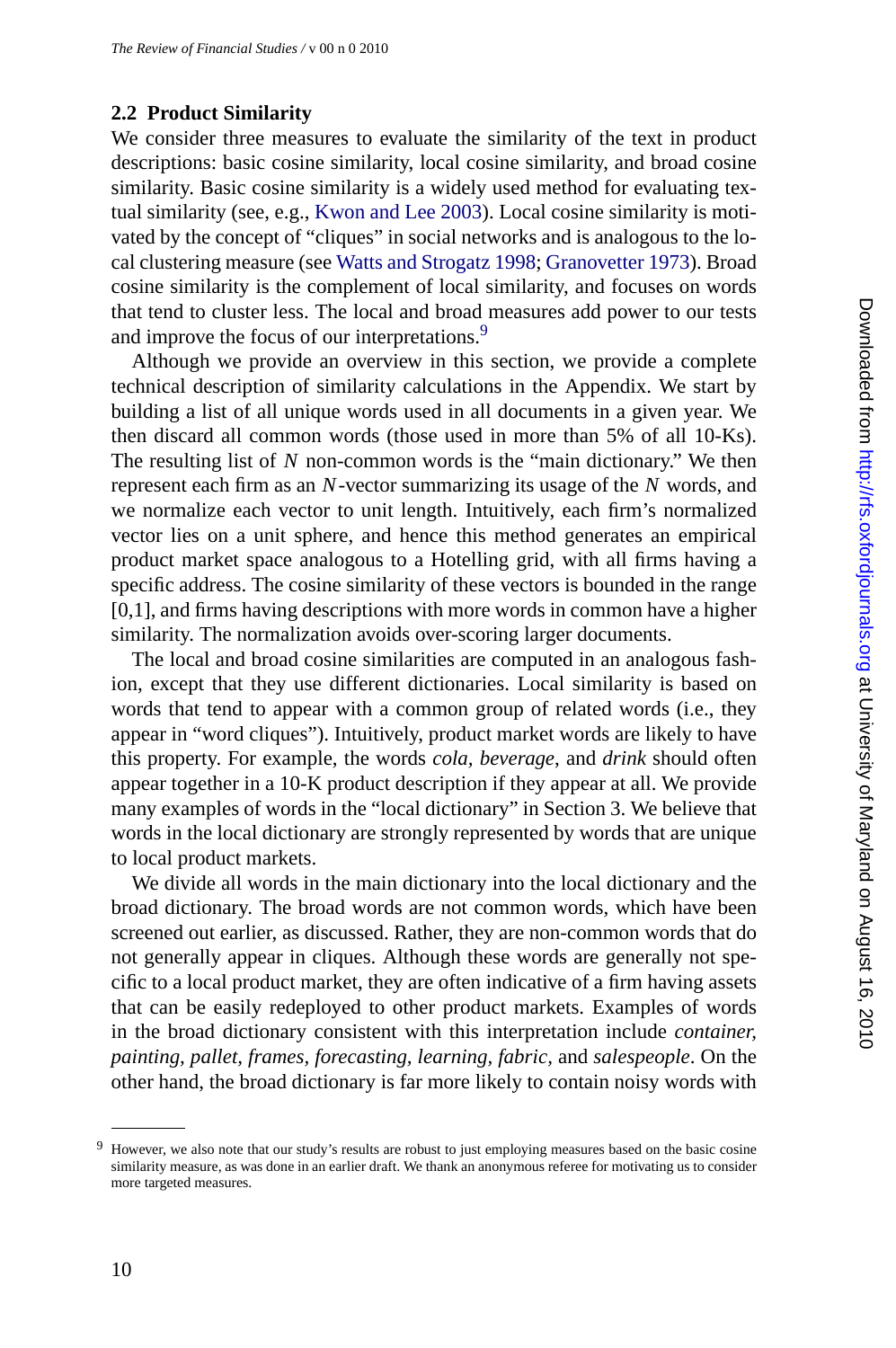less economic content, including *hereby, recognizable, instrumental, reflection,* and *insert*. We construct the following variables for each firm-year in our main database:

- *Product Similarity (10 Nearest)*: For a given firm *i*, this variable is the average pairwise similarity (using the local dictionary) between firm *i* and its ten most similar rivals *j*. The closest rivals are the ten firms with the highest local similarity to *i*.
- *Broad Similarity (All Firms)*: For a given firm *i*, this variable is the average similarity (using the broad dictionary) between firm *i* and all other firms *j* in the sample.
- *% Neighbor Patent Words*: For each firm *i*, this is the percentage of words in its product description having the word roots "patent," "copyright," and "trademark."
- *Last Year 10 Nearest Fraction Restructured*: For firm *i*, this variable is the fraction of its ten closest rivals (using the local dictionary) that were either targets or acquirers in the previous year according to the SDC Platinum database.

We compute the following variables for each transaction in our transaction database:

- *Target + Acquirer Product Similarity*: For a given merger pair (target and acquirer), this is their pairwise similarity (using the local dictionary).
- *Gain in Product Differentiation*: This variable is the target's average pairwise distance from the acquirer's ten nearest rivals, minus the acquirer's average distance from its ten nearest rivals, all using the local dictionary. This variable measures the degree to which an acquirer gains product differentiation from its rivals by purchasing the given target.

Given our article's focus on local product markets, we use t[he local](#page-38-0) [dictio](#page-38-0)[nary to con](#page-38-0)struct all but one variable. Because this list has fewer noisy words, this approach increases the accuracy of our measures, as well as the clarity of their interpretation. Although the one measure based on the broad dictionary (we interpret broad similarity as asset redeployability) might be subject to greater noise in its measurement, this concern is offset by the fact that this variable is also constructed as a similarity averaged over far more firm pairings, which reduces noise.

In an Online Appendix, we test whether our similarity variables are valid measures of product market competition. This validation is based on a large body of theoretical and empirical literature predicting that higher product similarity to near rivals will be associated with lower profitability. This literature includes recent models that endogenize product choice (Mazzeo 2002; Seim 2006), and historical studies that first considered product differentiation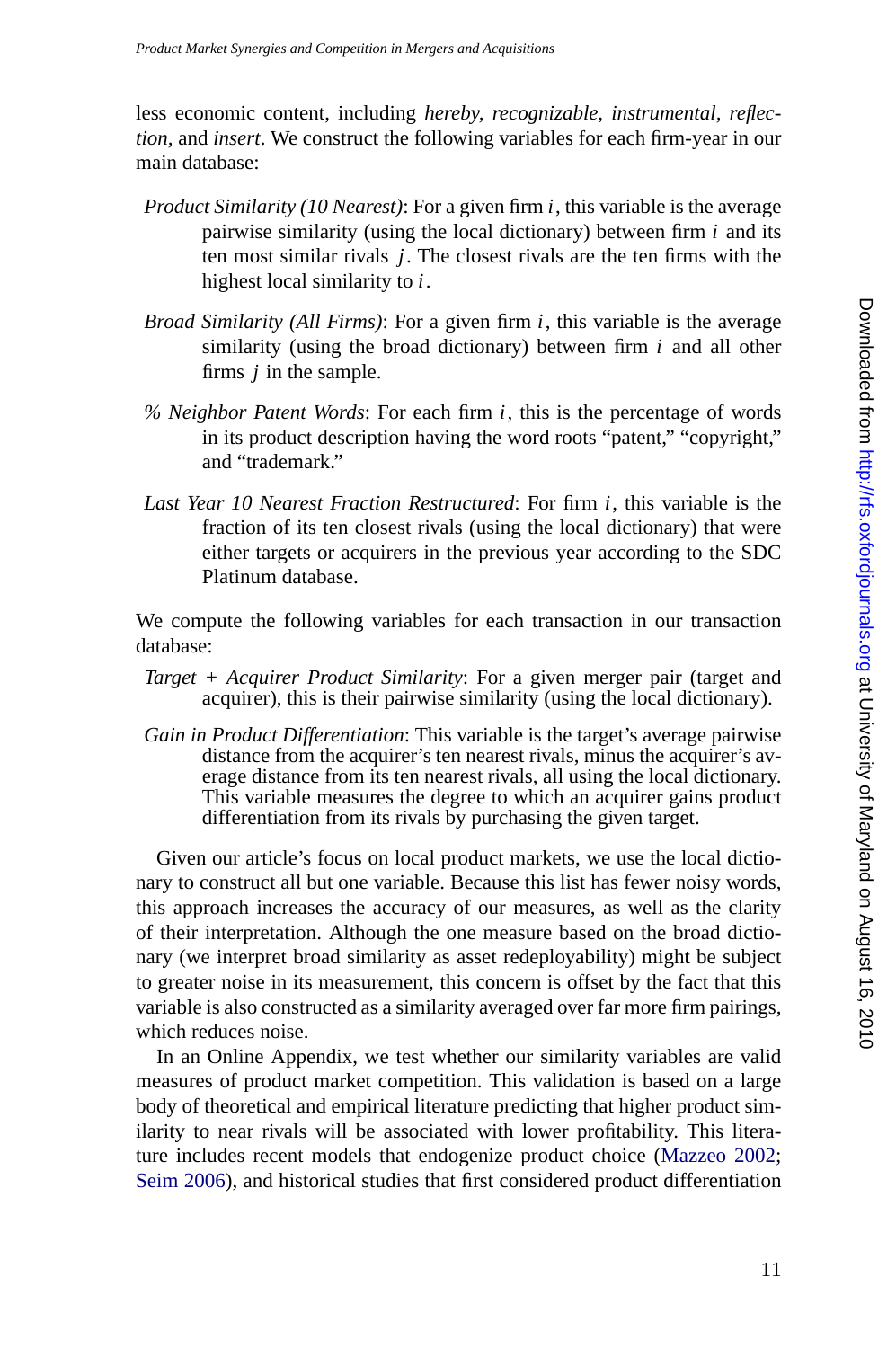(Chamberlin 1933; Hotelling 1929). We find strong evidence that our product similarity variable is negatively related to profitability. This test is also related to the study by Hoberg and Phillips (2009), who employ the same empirical product market space to form new industry classifications and test links to profitability. These findings are relevant because our discussion relies on this validated link between 10-K product similarity and product market competition.

Product similarities are most intuitive when firms have only one segment. Our computer-based algorithms are not able to separate the text associated with each segment of conglomerate firms.<sup>10</sup> However, we believe that similarities measured relative to conglomerates are still informative regarding the competition faced by the firm in all of its segments. To the extent that multiple segments might add noise to our measures, we do not see this as a problem, since it would only bias our re[sults](#page-38-0) [away](#page-38-0) [from](#page-38-0) [finding](#page-38-0) [signi](#page-38-0)ficant results. However, to ensure that our inferences are robust, we also rerun all of our tests using the subsample of single segment firms. Although not reported to conserve space, our results change little in this subsample.<sup>11</sup>

### **2.3 Other Control Variables**

Past studies seeking to measure product differentiation have been forced to rely on industry definitions based on SIC codes. We thus control for the following standard measures of industry competition and merger similarity based on SIC codes:

- *Sales Herfindahl-Hirschman Index (HHI) (SIC-3)*: We use the two-step method described by Hoberg and Phillips (2010) to compute salesbased Herfindahl ratios for each three-digit SIC code. This method uses data based on both public and private firms to compute the best estimate of industry concentration given the limited data available on private firm sales.
- *Last Year SIC-3 % Restructured*: For a given firm *i*, we compute the percentage of firms in its three-digit SIC code that were involved in restructuring transactions in the previous year according to the SDC Platinum database.
- *Same SIC-3 Industry Dummy*: For a given merger pair, this variable is 1 if the two firms are in the same three-digit SIC code.
- *Vertical Similarity Dummy*: For a given merger pair, this variable is 1 if the two firms are at least 5% vertically related. We use the methodology

<sup>10</sup> Multiple segments appear in product descriptions, but automated text-reading algorithms cannot separate the text attributable to each due to the high degree of heterogeneity in how segment descriptions are organized.

<sup>&</sup>lt;sup>11</sup> In some cases, significance levels decline from the 1% level to the 5% or 10% level due to reduced power.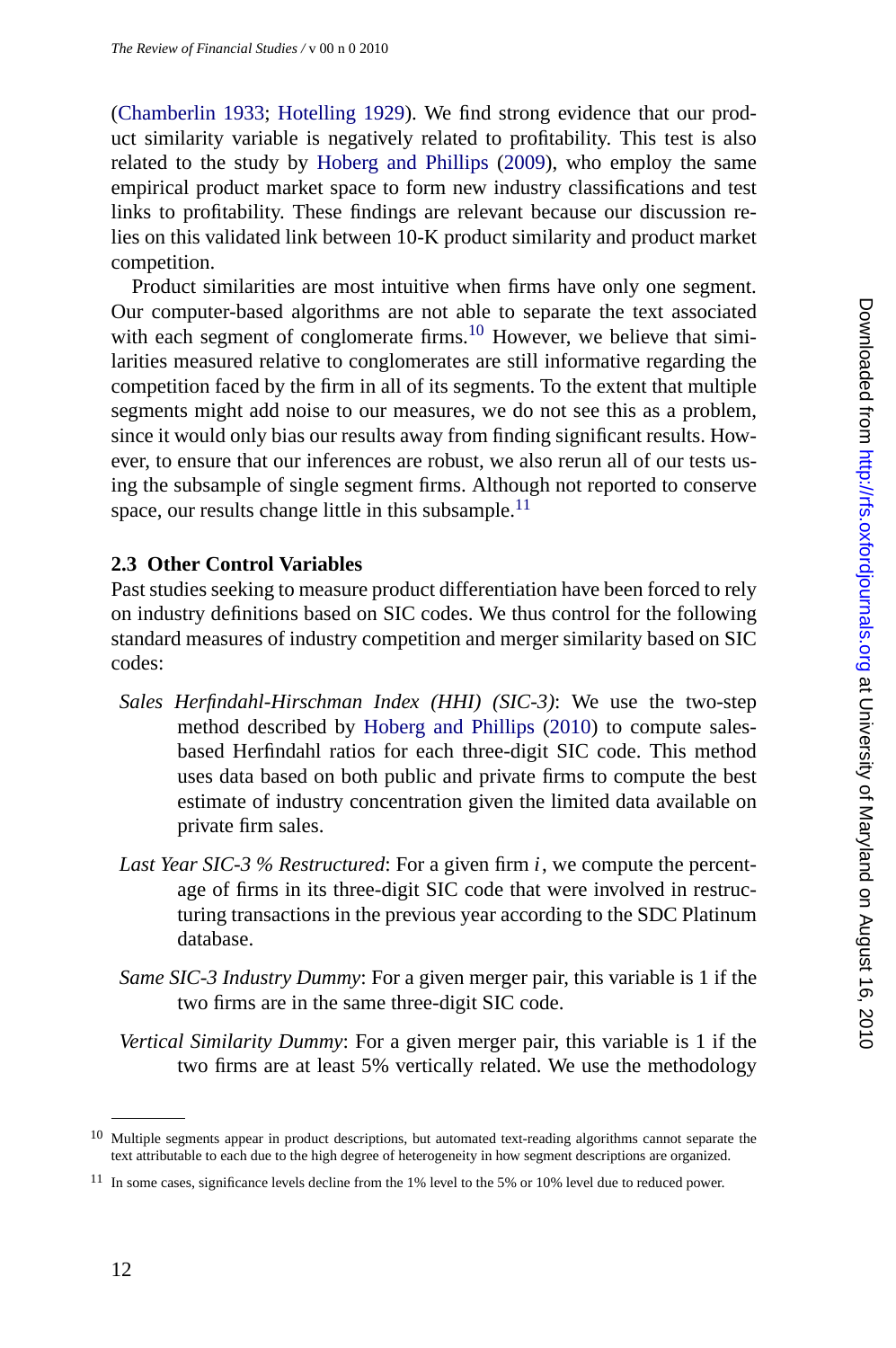described in Fan and Goyal (2006) to construct this variable. In particular, based on four-digit SIC codes of both the target and the acquirer, we use the Use Table of Benchmark Input-Output Accounts of the US Economy to compute the fraction of the inputs that are from the other firm's SIC industry. If this percentage exceeds 5% for either firm, then the dummy is set to 1.

Although SIC codes are informative in many applications, we present evidence that SIC codes only weakly measure competition and merger similarity. We also include controls for the following variables at the transaction level:

- *Target and Acquirer Profitability*: The pre-announcement profitability for targets and acquirers is included when we estimate our predicted target and acquirer regressions. Profitability is defined as operating cash flow divided by sales.
- *Target Relative Size*: The pre-announcement market value of the target divided by the sum of the pre-announcement market values of the target and the acquirer.
- *Merger Dummy*: A dummy equal to 1 if the given transaction is a merger and to zero for an acquisition of assets. We examine only these two transactions.
- *Merger* × *Relative Size*: The cross product of the above two variables.
- *Log Total Size*: The natural logarithm of the sum of the pre-announcement market values of the target and the acquirer.

## **3. Mergers and Product Market Similarity**

We begin by comparing our similarity measures with historical measures. To show their uniqueness relative to SIC codes, we consider the set of acquisitions that are in different two-digit SIC codes. Although past studies would label them as dissimilar, we show that they are in fact highly similar. Table 1 lists the 35 restructuring pairs in 2005 that are most pairwise similar despite the fact that they reside in different two-digit SIC codes. All 35 are in the 99th percentile of similarity relative to the distribution of all firm pairings.<sup>12</sup> The firms on the list, given their business lines, suggest that the high degree of similarity we report is, in fact, due to real product similarities. For example, petroleum and pipeline firms are related. Newspapers and radio are also related and can be viewed as

<sup>12</sup> Although we report only the top 35 due to space constraints, there are actually 57 acquisitions in different two-digit SIC codes in the 99th percentile in 2005 and 98 deals in the 95th percentile or better.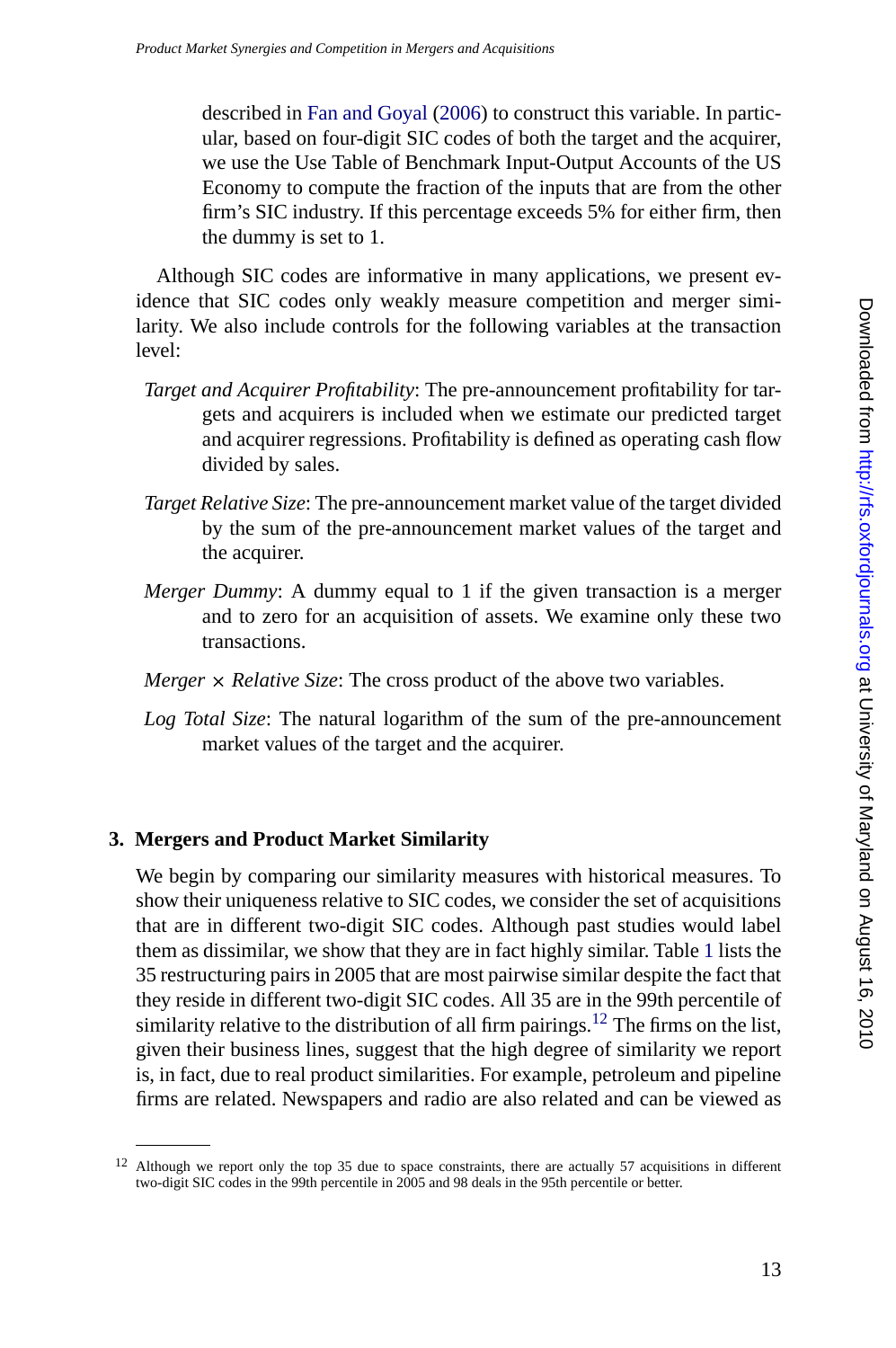substitute sources of advertising despite their being in different two-digit SIC codes.

To further illustrate how the algorithm rated these firms, Table 2 displays the full list of words that were common for the first ten of these related transactions. In the Online Appendix, we present the word lists for the remaining transactions in Table 1. Table 2 further illustrates the limitations of using SIC codes as an all-or-nothing classification of merger pair similarity. The word lists suggest that the similarity calculations are indeed driven by product market content. Key to this result is our focus on non-common words and on words in the local similarity dictionary. These steps help to eliminate document templates, legal jargon, and other non-product content. The list of similar words for each pair is also substantial, indicating that our identification of similarity is informative.

Table 3 displays summary statistics for our firm- and transaction-level databases. Fifteen percent of the firms in our firm-level database were targets of either a merger or an acquisition of assets, and 28.7% were acquirers. These numbers are somewhat larger than some existing studies because (i) our sample includes more recent years in which transactions were more common; (ii) these figures include both mergers and partial acquisitions; and (iii) transactions are included if the counterparty is public or private. We next report the fraction of targets and acquirers by transaction type, and find that mergers (4.2% targets and 10.6% acquirers) are less common than asset acquisitions (10.8% targets and 18.1% acquirers).

Product similarities are bounded in the range [0,1]. The average broad similarity (ac[ro](#page-18-0)ss all firms) is 0.022 (or 2.2%). The average local similarity between a firm and its ten closest neighbors is considerably higher at 20.1%. The average sales-based HHI for firms in our sample is 0.048. The average percentage of 10-K words having the word roots "patent," "copyright," and "trademark" is 0.255%.

In Panels B and C, we report summary statistics for the transaction-level database and ex post outcomes. The average acquirer experienced an announcement return very close to zero, and the average target experienced an announcement return of 5.4%. The average merger pair is 11.4% similar. Panel C shows that the average acquiring firm experiences little change in industryadjusted profitability or industry-adjusted sales growth over one- to three-year horizons.

Table 4 displays Pearson correlation coefficients between our measures of product differentiation and other key variables. Broad similarity relative to all firms is 13.7% correlated with local similarity relative to the ten nearest neighbors.<sup>13</sup> We also find that the sales HHI variable is roughly  $-10\%$  correlated

<sup>&</sup>lt;sup>13</sup> Although we focus on the 10 nearest neighbors in most of our analysis, our results change little if we instead measure similarity relative to the 100 nearest neighbors.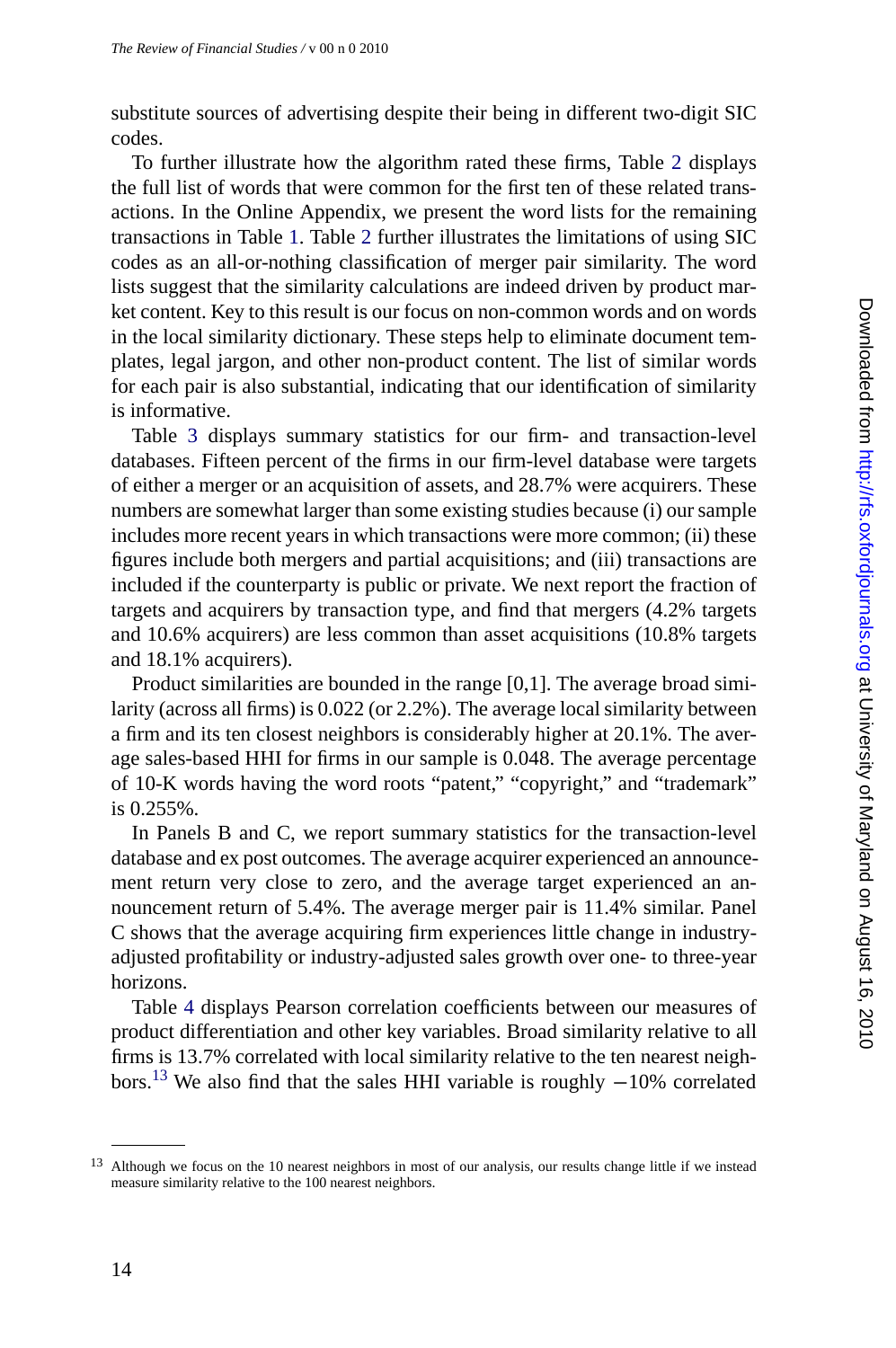| Table 1                                                                                                                                                                                                                                                                                                                                                                                                                                                                                                                                                                                                  |                                                                                                                                                                                                                                                                                                                                                                                                                                                                                                                                                                                                                                                                                          | Merging firms in 2005 with very high percentile similarity (top 35) but different two-digit SIC codes                                                                                                                                                                                                                                                                                                                                                                                                                                                                                                                                                                                                                                                                                                                                                                                                                                                           |                                                                                                                                                                                                                                                                                                                                                                                                                                                                                                                                                                                                                                                                                                                                                                                                                                                                                                                                                                                              |
|----------------------------------------------------------------------------------------------------------------------------------------------------------------------------------------------------------------------------------------------------------------------------------------------------------------------------------------------------------------------------------------------------------------------------------------------------------------------------------------------------------------------------------------------------------------------------------------------------------|------------------------------------------------------------------------------------------------------------------------------------------------------------------------------------------------------------------------------------------------------------------------------------------------------------------------------------------------------------------------------------------------------------------------------------------------------------------------------------------------------------------------------------------------------------------------------------------------------------------------------------------------------------------------------------------|-----------------------------------------------------------------------------------------------------------------------------------------------------------------------------------------------------------------------------------------------------------------------------------------------------------------------------------------------------------------------------------------------------------------------------------------------------------------------------------------------------------------------------------------------------------------------------------------------------------------------------------------------------------------------------------------------------------------------------------------------------------------------------------------------------------------------------------------------------------------------------------------------------------------------------------------------------------------|----------------------------------------------------------------------------------------------------------------------------------------------------------------------------------------------------------------------------------------------------------------------------------------------------------------------------------------------------------------------------------------------------------------------------------------------------------------------------------------------------------------------------------------------------------------------------------------------------------------------------------------------------------------------------------------------------------------------------------------------------------------------------------------------------------------------------------------------------------------------------------------------------------------------------------------------------------------------------------------------|
| Acquirer                                                                                                                                                                                                                                                                                                                                                                                                                                                                                                                                                                                                 | Target                                                                                                                                                                                                                                                                                                                                                                                                                                                                                                                                                                                                                                                                                   | Acquirer SIC-3                                                                                                                                                                                                                                                                                                                                                                                                                                                                                                                                                                                                                                                                                                                                                                                                                                                                                                                                                  | Target SIC-3                                                                                                                                                                                                                                                                                                                                                                                                                                                                                                                                                                                                                                                                                                                                                                                                                                                                                                                                                                                 |
| MAF Bancorp, Clarendon Hills, JL<br>L-3 Communications HIdg Inc<br>Journal Communications Inc<br>Correctional Properties Trust<br>Medco Health Solutions Inc<br>Chemicon International Inc<br>Eagle Hosp Prop Trust Inc<br>Highland Hospitality Corp<br>Highland Hospitality Corp<br>Atlas Pipeline Partners LP<br>First Niagara Finl Grp, NY<br>LaSalle Hotel Properties<br>General Dynamics Corp<br>Hercules Offshore Corp<br>Innkeepers USA Trust<br>Hampshire Group Ltd<br>Express Scripts Inc<br>Host Marriott Corp<br>GEO Group Inc<br>McDATA Corp<br>MetLife Inc<br>Amgen Inc<br><b>Belo Corp</b> | Emmis Comm-Radio Stations(3)<br>Kellwood Co-David Brooks Bus<br>Cell & Molecular Technologies-<br>Enogex Arkansas Pipeline Corp<br>Superior Energy Svcs-Liftboats<br>Starwood Hotel-Hotel Portfolio<br>EFC Bancorp Inc, Elgin, Illinois<br>Computer Network Technology<br>Hilton Boston Back Bay Hotel<br>Hilton Glendale, Glandale, CA<br>Westin Princeton at Forrestal<br>WUPL-TV,New Orleans,LA<br>Hilton San Diego Resort, CA<br>Westin Governor Morris, NJ<br>Correctional Services Corp<br>CitiStreet Associates LLC<br>Anteon International Corp<br>Priority Healthcare Corp<br>Geo Group Inc-Lawton<br>Accredo Health Inc<br><b>Burke Group Inc</b><br>Abgenix Inc<br>Titan Corp | SIC3=283, Medicinal Chemicals & Botanical Products<br>SIC3=283, Medicinal Chemicals & Botanical Products<br>SIC3=737, Computer Programming, Data Processing<br>SIC3=603, Savings Institution, Federally Chartered<br>SIC3=367, Electronic Components & Accessories<br>SIC3=271, Newspapers: Publishing & Printing<br>SIC3=271, Newspapers: Publishing & Printing<br>SIC3=874, Services-Management Services<br>SIC3=874, Services-Management Services<br>SIC3=632, Accident & Health Insurance<br>SIC3=492, Natural Gas Transmission<br>SIC3=138, Drilling Oil & Gas Wells<br>SIC3=679, Miscellaneous Investing<br>SIC3=679, Miscellaneous Investing<br>SIC3=679, Miscellaneous Investing<br>SIC3=679, Miscellaneous Investing<br>SIC3=679, Miscellaneous Investing<br>SIC3=679, Miscellaneous Investing<br>SIC3=679, Miscellaneous Investing<br>SIC3=372, Aircraft & Parts<br>SIC3=671, Holding Offices<br>SIC3=225, Knitting Mills<br>SIC3=631, Life Insurance | SIC3=353, Construction, Mining & Materials Handling<br>(continued)<br>SIC3=233, Women's, Misses', and Juniors Outerwear<br>SIC3=737, Computer Programming, Data Processing<br>SIC3=737, Computer Programming, Data Processing<br>SIC3=809, Services-Misc Health & Allied Services<br>SIC3=809, Services-Misc Health & Allied Services<br>SIC3=641, Insurance Agents, Brokers & Service<br>SIC3=873, Commercial & Biological Research<br>SIC3=873, Commercial & Biological Research<br>SIC3=131, Crude Petroleum & Natural Gas<br>SIC3=874, Services-Management Services<br>SIC3=874, Services-Management Services<br>SIC3=357, Computer & office Equipment<br>SIC3=483, Radio Broadcasting Stations<br>SIC3=602, National Commercial Banks<br>SIC3=483, Radio Broadcasting Stations<br>SIC3=701, Hotels & Motels<br>SIC3=701, Hotels & Motels<br>SIC3=701, Hotels & Motels<br>SIC3=701, Hotels & Motels<br>SIC3=701, Hotels & Motels<br>SIC3=701, Hotels & Motels<br>SIC3=922, Miscellaneous |
|                                                                                                                                                                                                                                                                                                                                                                                                                                                                                                                                                                                                          |                                                                                                                                                                                                                                                                                                                                                                                                                                                                                                                                                                                                                                                                                          |                                                                                                                                                                                                                                                                                                                                                                                                                                                                                                                                                                                                                                                                                                                                                                                                                                                                                                                                                                 |                                                                                                                                                                                                                                                                                                                                                                                                                                                                                                                                                                                                                                                                                                                                                                                                                                                                                                                                                                                              |

Downloaded from http://rfs.oxfordjournals.org at University of Maryland on August 16, 2010 at University of Maryland on August 16, 2010 http://rfs.oxfordjournals.org [Download](http://rfs.oxfordjournals.org)ed from

## *Product Market Synergies and Competition in Mergers and Acquisitions*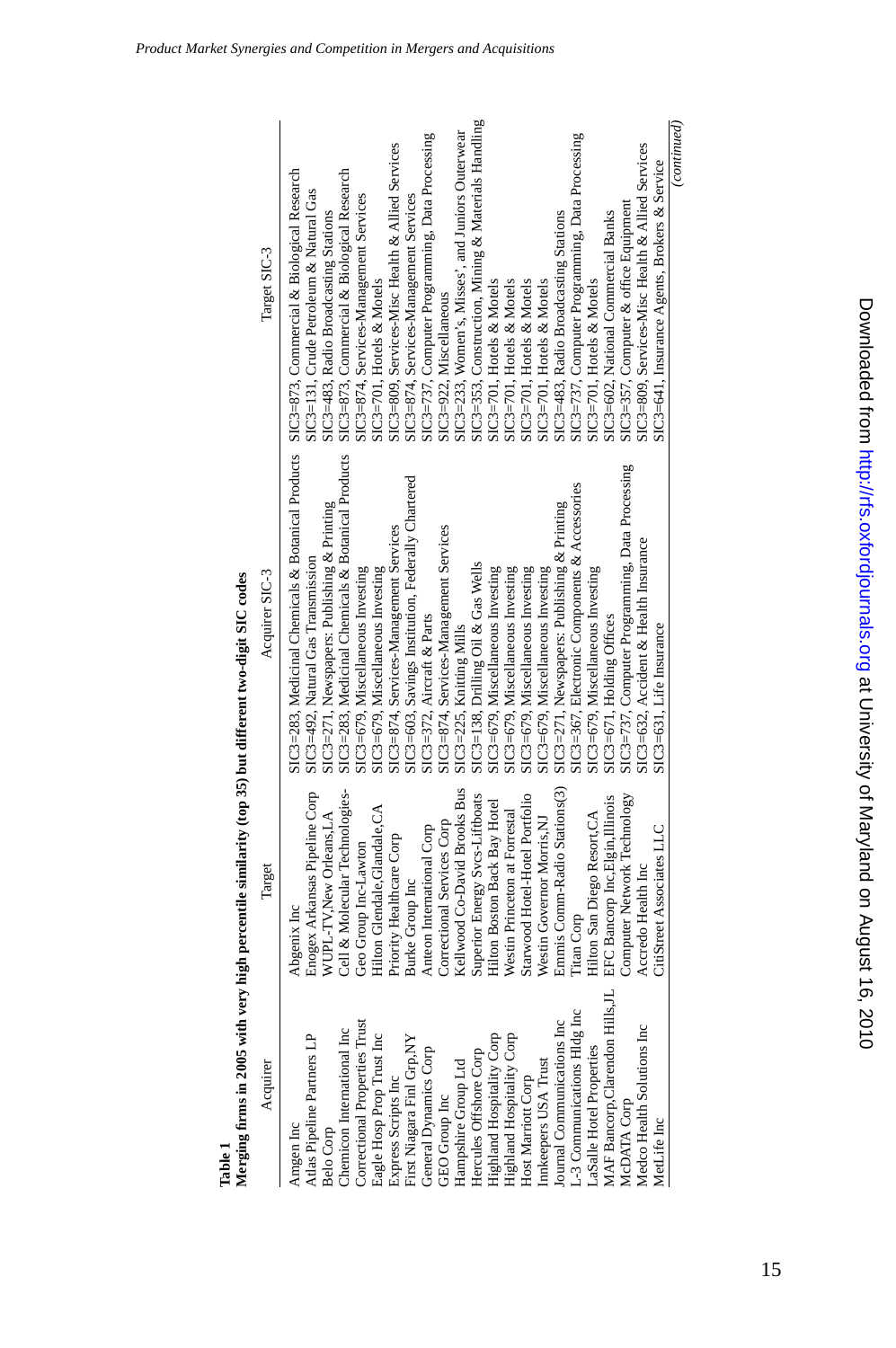${\bf Table ~1} \atop {\bf Contmued}$ 

| Continued<br>Table 1         |                              |                                                                    |                                                                                                      |
|------------------------------|------------------------------|--------------------------------------------------------------------|------------------------------------------------------------------------------------------------------|
| Acquirer                     | Target                       | Acquirer SIC-3                                                     | Target SIC-3                                                                                         |
| Nektar Therapeutics          | AeroGen Inc                  | SIC3=283. Medicinal Chemicals & Botanical Products                 | SIC3=384, Surgical & Medical Instruments                                                             |
| Nevada Gold & Casinos Inc    | Colorado Grande Casino       | SIC3=651, Real Estate Operators & Lessors                          | $SIC3 = 701$ . Hotels & Motels                                                                       |
| Pennsylvania Real Estate Inv | Gadsden Mall,Gadsden,Alabama | SIC3=679, Miscellaneous Investing                                  | SIC3=651, Real Estate Operators & Lessors                                                            |
| Secure Computing Corp        | CyberGuard Corp              | SIC3=357, Computer & office Equipment                              | SIC3=737, Computer Programming, Data Processing                                                      |
| SeraCare Life Sciences Inc   | Celliance Corp-Product Line  | SIC3=809, Services-Misc Health & Allied Services                   | SIC3=283, Medicinal Chemicals & Botanical Prod                                                       |
| Sun Microsystems Inc         | Tarantella Inc               | SIC3=357, Computer & office Equipment                              | SIC3=737, Computer Programming, Data Processing                                                      |
| Sunstone Hotel Investors Inc | Renaissance Hotels-Hotel     | SIC3=679, Miscellaneous Investing                                  | $SIC3=701$ , Hotels & Motels                                                                         |
| Sunstone Hotel Investors Inc | Renaissance Washington DC    | SIC3=679, Miscellaneous Investing                                  | SIC3=701, Hotels & Motels                                                                            |
| WellPoint Inc                | WellChoice Inc               | SIC3=809, Services-Misc Health & Allied Services                   | SIC3=632, Accident & Health Insurance                                                                |
| Willow Grove Bancorp Inc.PA  | Chester Valley Bancorp,PA    | SIC3=603, Savings Institution, Federally Chartered                 | SIC3=671, Holding Offices                                                                            |
| <b>YDI</b> Wireless Inc      | Proxim Corp                  | SIC3=506, Wholesale-Electrical Apparatus, Wiring                   | SIC3=366, Telephone & Telegraph Apparatus                                                            |
| Yellow Roadway Corp          | USF Corp                     | SIC3=473, Arrangement of Transportation of Freight                 | SIC3=421, Trucking & Courier Services (No Air)                                                       |
| $\ddot{\phantom{a}}$         | はんじょう こうしょう こうしょう こうしょう      | $\begin{array}{c} \n\cdot \\ \cdot \\ \cdot \\ \cdot\n\end{array}$ | "我们是不是一个人的事,我们的人的人,我们也不是一个人的人,我们也不是一个人的人,我们也不是一个人的人,我们也不是一个人的人,我们也不是一个人的人,我们也不是一个人的人,我们也不是一个人的人,我们也不 |

This table presents a list of firms that are both (1) in different two-digit SIC codes; and (2) the first 35 mergers with the highest pair similarities in 2005 (all are in the 99th percentile). This table presents a list of firms that are both (1) in different two-digit SIC codes; and (2) the first 35 mergers with the highest pair similarities in 2005 (all are in the 99th percentile).

Downloaded from http://rfs.oxfordjournals.org at University of Maryland on August 16, 2010 at University of Maryland on August 16, 2010 http://rfs.oxfordjournals.org [Download](http://rfs.oxfordjournals.org)ed from

### *The Review of Financial Studies /* v 00 n 0 2010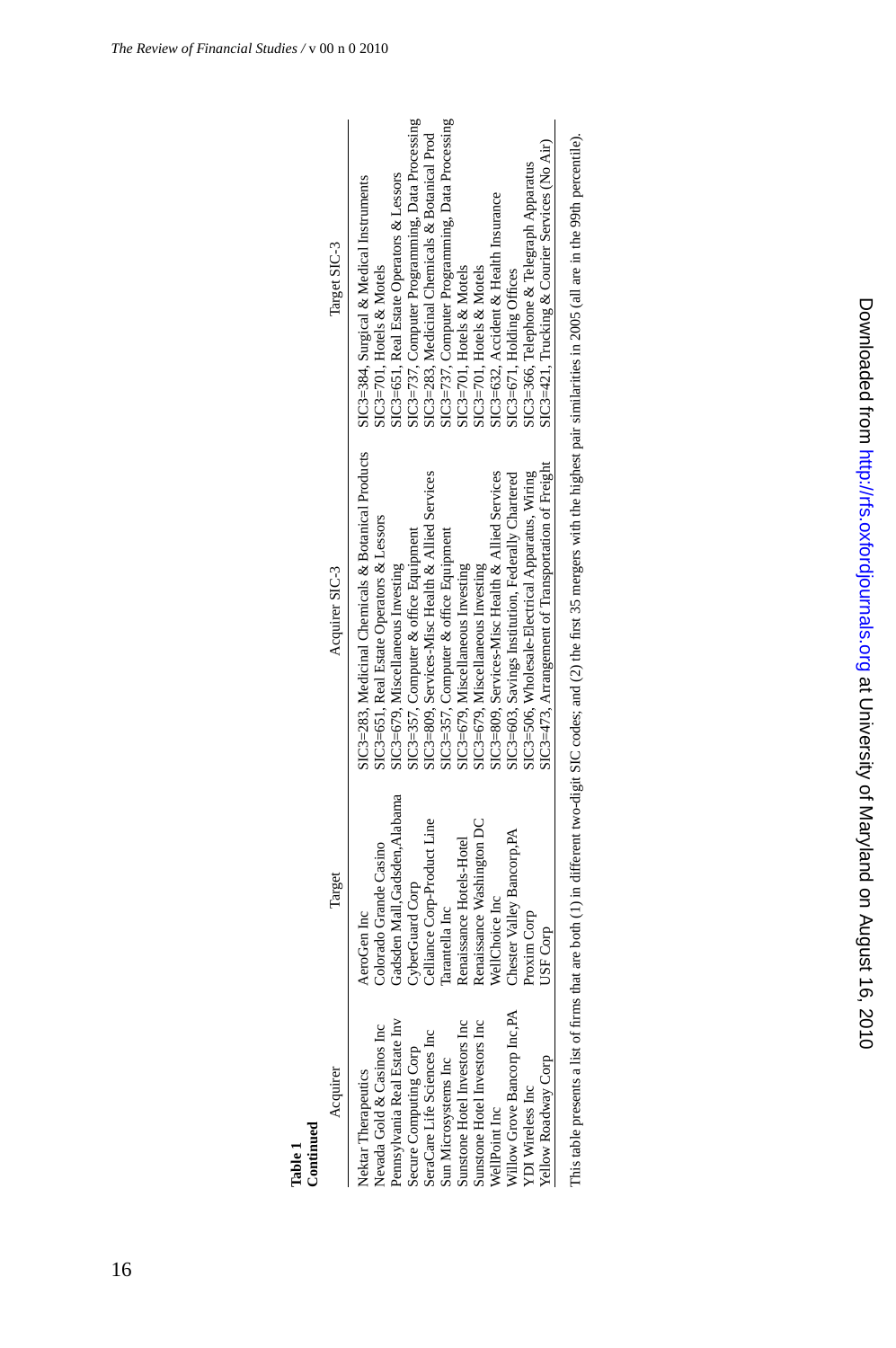### <span id="page-16-0"></span>**Table 2**

# **Common words for merging firms from Table I with high similarity**

| Acquirer (Industry) + Target (Industry): list of common words                                                                                                                                                                                                                                                                                                                                                                                                                                                                                                                                                                                                                                                                                                                                                                                                                                                                                                                                                                                                                                                                                                                                                                                                                                   |
|-------------------------------------------------------------------------------------------------------------------------------------------------------------------------------------------------------------------------------------------------------------------------------------------------------------------------------------------------------------------------------------------------------------------------------------------------------------------------------------------------------------------------------------------------------------------------------------------------------------------------------------------------------------------------------------------------------------------------------------------------------------------------------------------------------------------------------------------------------------------------------------------------------------------------------------------------------------------------------------------------------------------------------------------------------------------------------------------------------------------------------------------------------------------------------------------------------------------------------------------------------------------------------------------------|
| Amgen Inc (SIC3=283, Medicinal Chemicals & Botanicals) + Abgenix (SIC3=873, Biological Research):<br>abbott, abgenix, abnormal, alpha, amgen, antibodies, antibody, appeared, autoimmune, beneficiaries, biogen,<br>biologic,biologics,biology,biopharmaceutical,boehringer,bone,brain,breast,bristol,calcium,cancers,carcinoma,<br>chemotherapy,chugai,cinacalcet,circumvent,colorectal,cytotoxic,dialysis,disorder,doses,dosing,egfr,elevated,<br>endothelial, endpoint, epidermal, expression, gene, genentech, genmab, glaxosmithkline, hormone,<br>hyperparathyroidism,idec,immune,immunex,immunology,inducing,infections,inflammation,inflammatory,<br>ingelheim, inhibiting, inhibitor, insulin, interleukin, investigator, kidney, kinase, kirin, malignancies, medically,<br>merck, metabolic, metastases, metastatic, mimpara, mineral, molecule, monoclonal, monotherapy, myers,<br>neurological, novartis, oncology, outpatient, panitumumab, parathyroid, payers, pdgf, pfizer, pharma, pivotal,<br>platelet, progression, prostate, psoriasis, radiation, reactions, receptor, receptors, recombinant, refractory, renal,<br>repligen,roche,sensipar,serum,squibb,statistically,supportive,suppression,symptomatic,systemic,tissues,<br>transkaryotic,tumor,tumors,vascular,wyeth |
| Atlas Pipeline Partners LP (SIC3=492, Natural Gas Transmission) + Enogex Arkansas Pipeline (SIC3=131,<br>Crude Petroleum & Natural Gas):<br>abandonment,anadarko,basin,basins,belvieu,compressors,condensate,continent,conway,cubic,diameter,discrim<br>inatory,drilled,enogex,ferc,hedges,hydrocarbon,indices,intrastate,koch,liquids,mont,oneok,pipe,residue,tulsa,<br>wellhead                                                                                                                                                                                                                                                                                                                                                                                                                                                                                                                                                                                                                                                                                                                                                                                                                                                                                                               |
| Belo Corp (SIC3=271, Newspapers) + WUPL-TV, New Orleans (SIC3=483, Radio Broadcasting):<br>advertiser, advertisers, affirmed, attribution, audience, audiences, broadcaster, broadcasters, broadcasting,<br>broadcasts, carriage, compulsory, digitally, distant, dmas, duopolies, duopoly, fare, flag, frequencies, hispanic,<br>indecency,indecent,morning,multichannel,netratings,nielsen,norfolk,orleans,piracy,primetime,purport,<br>reauthorization, remand, remanded, retransmission, revoke, saturday. subscriptions, supreme, syndicated, tacoma,<br>transmissions, viewer, viewers, voices, warner                                                                                                                                                                                                                                                                                                                                                                                                                                                                                                                                                                                                                                                                                    |
| Chemicon International Inc (SIC3=283, Medicinal Chemicals & Botanicals) + Cell & Molecular<br>Technologies-(SIC3=873, Biological Research):<br>antibodies, assays, bacteria, biochemical, biology, biomedical, bioreactors, biosciences, chemicon, cloning,<br>enzymes, experimental, experiments, expression, fermentation, fractionation, gene, genes, genetically, gpcr,<br>hormones, infectious, isolate, mammalian, merck, molecule, neuroscience, organisms, purification, purified,<br>reagents,receptor,recombinant,selectivity,sera,serologicals,signaling,stem,viral,vivo,yeast                                                                                                                                                                                                                                                                                                                                                                                                                                                                                                                                                                                                                                                                                                       |
| Correctional Properties (SIC3=679, Misc Investing) + Geo Group (SIC3=874, Management Services): ade-<br>lanto,appropriations,beds,broward,counseling,detainees,detention,falck,hobbs,inmate,inmates,lawton,male,<br>mental, misconduct, odoc, offenders, prison, prisons, privatized, queens, rehabilitative, wackenhut, zoley                                                                                                                                                                                                                                                                                                                                                                                                                                                                                                                                                                                                                                                                                                                                                                                                                                                                                                                                                                  |
| Eagle Hosp Prop (SIC3=679, Misc Investing) + Hilton Glendale (SIC3=701, Hotels & Motels):<br>accumulates, bookings, contrary, embassy, franchisees, franchisor, guest, guests, hilton, illiquidity, insuring, lodging,<br>loyalties, renovation, repositioning, reservation, reservations, revpar, suites, swimming, upscale                                                                                                                                                                                                                                                                                                                                                                                                                                                                                                                                                                                                                                                                                                                                                                                                                                                                                                                                                                    |
| Express Scripts (SIC3=874, Management Services) + Priority Healthcare (SIC3=809, Misc Health Services):<br>accreditation, admit, advancepcs, alerts, asthma, beneficiaries, caremark, counseling, dispense, formularies,<br>formulary, harbors, hipaa, hmos, implicate, inspector, kickback, medco, medication, medications, medicines, nurses,<br>nursing, outpatient, pbms, pharmacies, pharmacist, pharmacists, pharmacy, ppos, prescribing, prescriptions,<br>referring,reimbursable,remuneration,scripts,soliciting,stark,subpoena,unclear,unconstitutional,violating,<br>willfully                                                                                                                                                                                                                                                                                                                                                                                                                                                                                                                                                                                                                                                                                                        |
| First Niagara Finl (SIC3=603, Savings Institution) + Burke Group (SIC3=874, Management Services):<br>accruing, annuities, bureaus, conservator, continuance, creditworthy, disbursement, finma, gnma, improbable,<br>inadequately,insiders,iras,marketability,mention,negotiable,nonaccrual,obligor,pertinent,pledging,qualifies,<br>questionable,reckless,repurchases,revising,student,substandard,tying,uncollectible,unimpaired,whichever,<br>worse                                                                                                                                                                                                                                                                                                                                                                                                                                                                                                                                                                                                                                                                                                                                                                                                                                          |
| General Dynamics (SIC3=372, Aircraft & Parts) + Anteon International (SIC3=737, Computer Program-<br>$ming$ ):<br>appropriated,ballistic,battle,cargo,civilian,combatant,commanders, corps,deployments,destroyer,fighter,<br>littoral, missile, missions, munitions, naval, reconnaissance, shipbuilding, submarine, submarines, tactical,<br>undersea, unfunded, warfare, weapons                                                                                                                                                                                                                                                                                                                                                                                                                                                                                                                                                                                                                                                                                                                                                                                                                                                                                                              |
| GEO Group (SIC3=874, Management Services) + Correctional Services (SIC3=922, Miscellaneous):<br>accreditation, anger, appropriations, beds, confinement, counseling, custody, detainees, detention, inmate, inmates,<br>jail, male, marshals, mental, misconduct, offenders, prison, prisoners, prisons, privatized, psychiatric, rehabilitative,<br>renovate, renovation, sexual, vocational, wackenhut                                                                                                                                                                                                                                                                                                                                                                                                                                                                                                                                                                                                                                                                                                                                                                                                                                                                                        |

This table presents the common words for the first 10 mergers from Table I. Firms are both (1) in different two-digit SIC codes; and (2) the first 35 mergers with the highest pair similarities in 2005 (all are in the 99th percentile). The word lists for the remaining mergers from Table I are presented in Appendix II.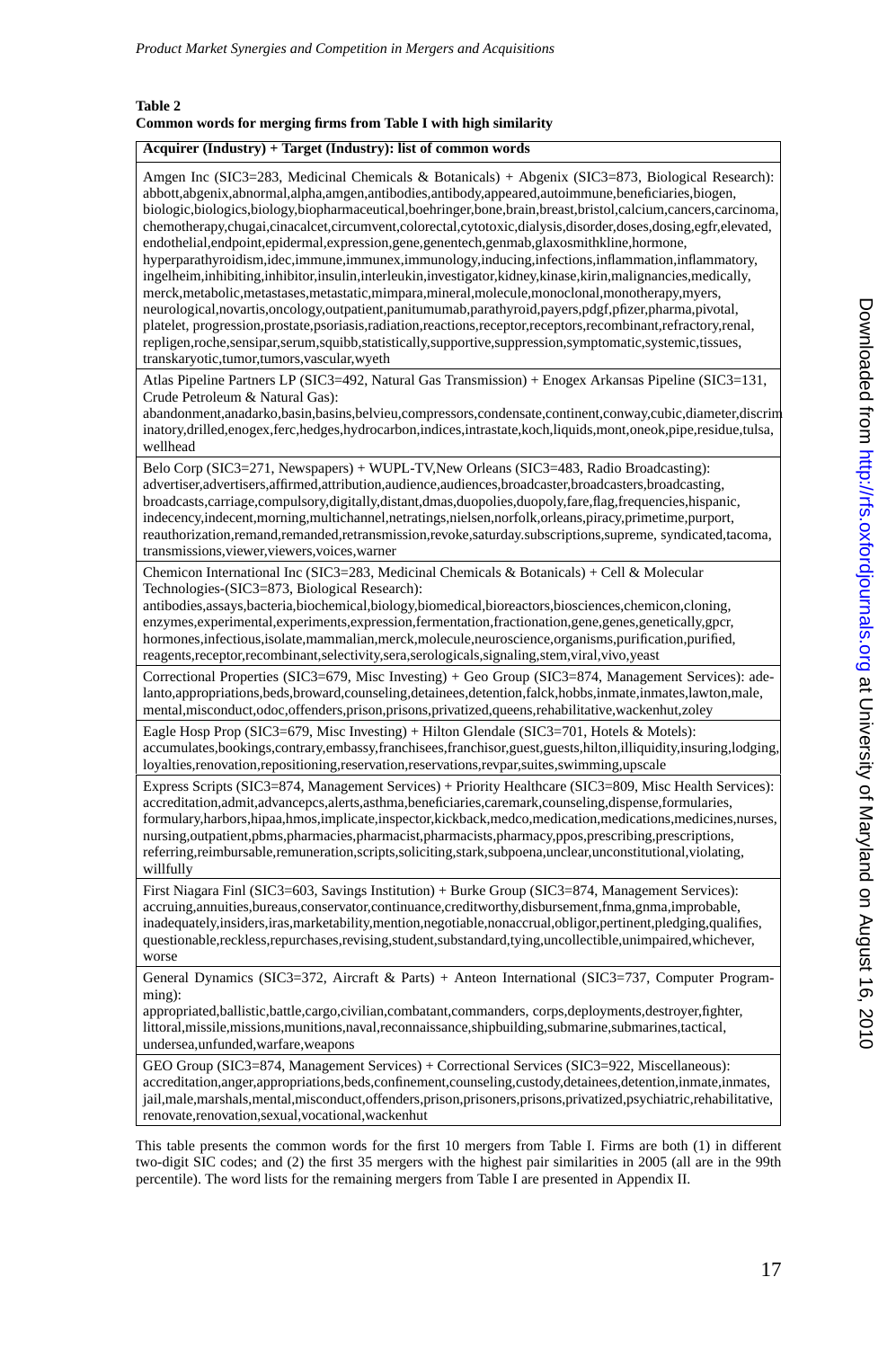### **Table 3 Summary statistics**

|                                                     |                         | Std.  |                                            |          |         |        |
|-----------------------------------------------------|-------------------------|-------|--------------------------------------------|----------|---------|--------|
| Variable                                            | Mean                    | Dev.  | Minimum                                    | Median   | Maximum | Obs.   |
|                                                     | Panel A: Firm Variables |       |                                            |          |         |        |
| <b>Target Dummy</b>                                 | 0.150                   | 0.357 | 0.000                                      | 0.000    | 1.000   | 50.104 |
| <b>Acquirer Dummy</b>                               | 0.287                   | 0.452 | 0.000                                      | 0.000    | 1.000   | 50.104 |
| <b>Target of Merger Dummy</b>                       | 0.042                   | 0.201 | 0.000                                      | 0.000    | 1.000   | 50,104 |
| Acquirer in Merger Dummy                            | 0.106                   | 0.308 | 0.000                                      | 0.000    | 1.000   | 50,104 |
| Target of Acq. of Assets Dummy                      | 0.108                   | 0.311 | 0.000                                      | 0.000    | 1.000   | 50.104 |
| Acquirer of Acq. of Assets Dummy                    | 0.181                   | 0.385 | 0.000                                      | 0.000    | 1.000   | 50.104 |
| Broad Similarity (All Firms)                        | 0.022                   | 0.006 | 0.003                                      | 0.022    | 0.059   | 50.104 |
| Product Similarity (10 nearest)                     | 0.201                   | 0.088 | 0.031                                      | 0.183    | 0.740   | 50,104 |
| Fraction 10 Nearest Restructuring                   | 0.377                   | 0.200 | 0.000                                      | 0.400    | 1.000   | 50.104 |
| Fraction SIC-3 Restructuring                        | 0.363                   | 0.144 | 0.000                                      | 0.353    | 1.000   | 50,104 |
| Log Assets                                          | 5.483                   | 2.108 | $-2.919$                                   | 5.405    | 14.210  | 50.104 |
| SIC-3 Industry Sales-based HHI                      | 0.048                   | 0.026 | 0.000                                      | 0.044    | 0.229   | 50,104 |
| % Patent Words                                      | 0.255                   | 0.346 | 0.000                                      | 0.130    | 5.268   | 50.104 |
|                                                     |                         |       | Panel B: Transaction Level Variables       |          |         |        |
| Target Ann. Return (event day)                      | 0.054                   | 0.172 | $-0.834$                                   | 0.006    | 4.373   | 6,629  |
| Acquirer Ann. Return (event day)                    | 0.000                   | 0.054 | $-0.620$                                   | $-0.000$ | 1.657   | 6,629  |
| Combined Firm Ann. Return (event day)               | 0.004                   | 0.042 | $-0.337$                                   | 0.001    | 0.755   | 6.629  |
| Gain in Product Differentiation                     | 0.005                   | 0.078 | $-0.658$                                   | 0.002    | 0.726   | 6.629  |
| Merger Pair Similarity                              | 0.114                   | 0.089 | 0.000                                      | 0.097    | 0.310   | 6,629  |
|                                                     |                         |       | Panel C: Acquirer Ex Post Real Performance |          |         |        |
| 1-Year $\Delta$ Profitability (scaled by assets)    | $-0.005$                | 0.083 | $-0.873$                                   | 0.001    | 0.902   | 4,779  |
| 3-Year $\triangle$ Profitability (scaled by assets) | $-0.014$                | 0.111 | $-1.145$                                   | $-0.002$ | 0.932   | 4,779  |
| 1-Year $\Delta$ Profitability (scaled by sales)     | $-0.004$                | 0.123 | $-1.148$                                   | $-0.003$ | 1.321   | 4.779  |
| 3-Year $\Delta$ Profitability (scaled by sales)     | $-0.021$                | 0.175 | $-1.291$                                   | $-0.010$ | 1.595   | 4.779  |
| 1-Year Sales Growth                                 | 0.035                   | 0.555 | $-1.859$                                   | $-0.008$ | 10.000  | 4,779  |
| 3-Year Sales Growth                                 | $-0.019$                | 1.071 | $-4.990$                                   | $-0.128$ | 10.055  | 4,779  |

Summary statistics are reported for our sample based on 1997 to 2006. Product similarities are measures that lie in the interval (0,1) based on the degree to which two firms use the same words in their 10-K product descriptions (see Appendix 1). A higher similarity measure implies that the firm has a product description more closely related to those of other firms. We compute local product similarities based on the ten nearest firms and a broad similarity based on all firms excluding the 10 nearest. The fraction of nearest neighbors that were involved in restructuring transactions in the past year is computed based both on the firm's ten nearest neighbors and on three-digit SIC codes. The % patent words variable is the percentage of words in the 10-K product description having the same word root as the words *patent*, *copyright*, and *trademark*. Announcement returns are net of the CRSP value-weighted index and are measured relative to the announcement day. The gain in product differentiation is the product distance from the target to the acquirer's ten nearest neighbors, less the acquirer's distance to its ten nearest neighbors. We compute three measures of ex post acquirer real performance. All are based on the first set of accounting numbers available after the transaction is effective (call this the "effective year"), and we consider one- to three-year changes in industry-adjusted performance thereafter (this method avoids bias from trying to measure the pre-merger performance of two separate firms). We compute industry-adjusted profitability as operating income divided by assets or sales in each year, and we then truncate the distribution at (-1,1) to control for outliers (winsorizing produces similar results). We then compute the change in this variable from the effective year to one to three years thereafter. We compute industry-adjusted sales growth as the ex post sales divided by the level of sales in the effective year.

with the product similarity variables. This suggests that firms in concentrated industries have somewhat lower product similarities, which is consistent with higher product similarity and lower HHI both being associated with product market competition. However, this correlation is modest, and both measures contain distinct information. Overall, we conclude that most correlations are small and that multicollinearity is unlikely to be an issue.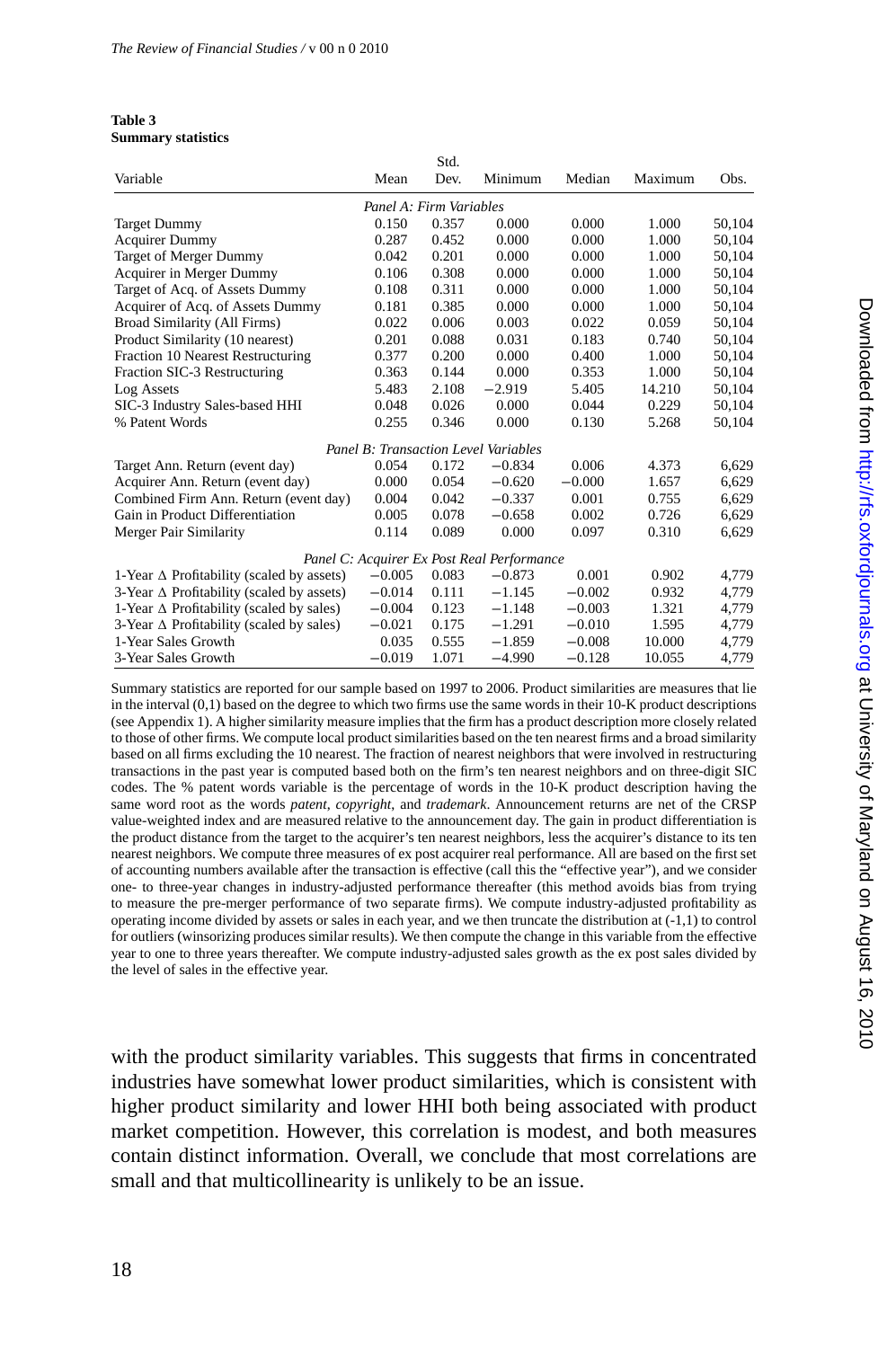|               |                                               | Broad       | Product                           | Last Year      | Last Year      |          |
|---------------|-----------------------------------------------|-------------|-----------------------------------|----------------|----------------|----------|
|               |                                               | Similarity  | Similarity                        | 10 Nearest     | $SIC-3$        | Industry |
| Row           | Variable                                      | (All Firms) | 10 Nearest)                       | % Restructured | % Restructured | HH       |
|               |                                               |             | Panel A: Correlation Coefficients |                |                |          |
|               | Product Similarity (10 Nearest)               | 0.137       |                                   |                |                |          |
| $\widehat{c}$ | % Restructured Last Year (10 Nearest)         | 0.22        | $-0.12$                           |                |                |          |
| $\odot$       | % Restructured Last Year (SIC-3)              | 0.013       | $-0.093$                          | 0.423          |                |          |
| ₹             | Industry Sales based Herfindahl Index (SIC-3) | 0.033       | $-0.093$                          | 0.043          | 0.105          |          |
| $\widehat{c}$ | % Patent Words                                | 0.043       | $-0.265$                          | 0.143          | $-0.185$       | 0.016    |

firms. We compute product similarities based on the ten nearest firms and based on all firms excluding the 10 nearest. We also include the fraction of nearest neighbors that were involved in<br>restructuring transactions in t firms. We compute product similarities based on the ten nearest firms and based on all firms excluding the 10 nearest. We also include the fraction of nearest neighbors that were involved in restructuring transactions in the past year, as well as a similar fraction based on three-digit SIC code groupings. The % patent words variable is the percentage of words in the 10-K product description having the same word root as the words *patent*, *copyright*, and *trademark*.

Downloaded from http://rfs.oxfordjournals.org at University of Maryland on August 16, 2010 at University of Maryland on August 16, 2010 http://rfs.oxfordjournals.org [Download](http://rfs.oxfordjournals.org)ed from

<span id="page-18-0"></span>*Product Market Synergies and Competition in Mergers and Acquisitions*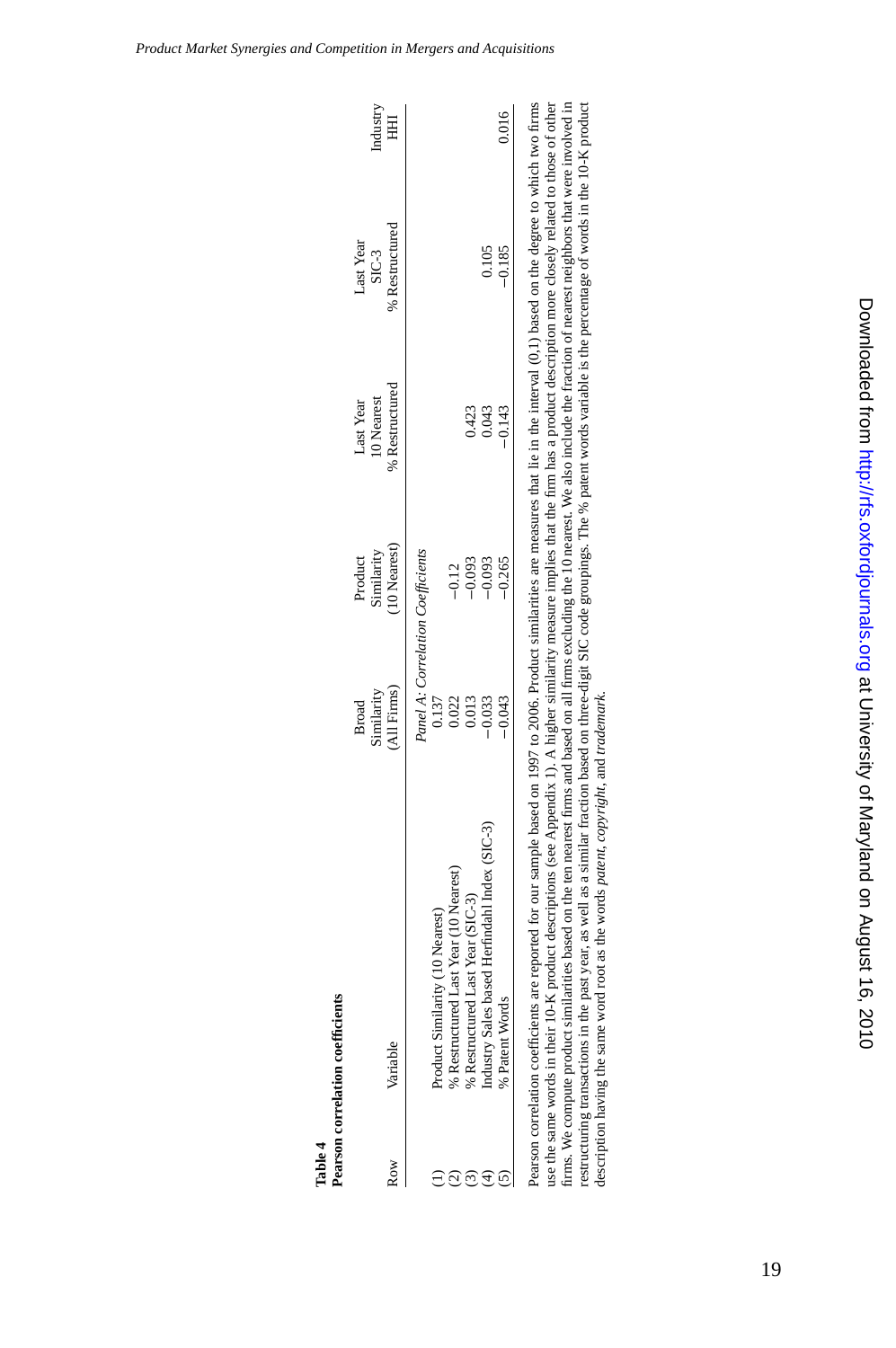### **3.1 The Similarity Measure**

Figure 2 displays the distributional properties of our local pairwise similarity measure. The uppermost graph displays the distribution of local similarities for all randomly chosen firm pairs (i.e., we do not condition on restructuring). The vertical axis is the frequency, and the horizontal axis is the pairwise similarity expressed as a percentage. Randomly chosen firms generally have similarity percentages ranging from zero to 3, but a relatively fat tail also stretches to scores of 10%. The second graph displays similarities for firms entering into restructuring transactions. Our broad conclusions are that restructuring pairs are highly similar relative to randomly selected firms, and that merger pair similarities are quite diverse, with considerable mass attached to values ranging from zero all the way to 40.

Existing studies measure merger pair similarity by asking if the target and acquirer reside within the same SIC code. The third and fourth graphs confirm that product similarities are very high f[or merger pairs in the](#page-38-0) [same](#page-38-0) twoand three-digit SIC codes. However, the high diversity of similarities within these groups illustrates that SIC codes are too granular to capture all product heterogeneity.

Perhaps more striking are the high levels of similarity for merger pairs residing in different two-digit SIC codes in the bottommost graph. When compared with the topmost graph, this is striking because studies assessing merger pair similarity on the basis of SIC groupings would label these pairs as dissimilar.<sup>14</sup> The first and last graphs of Figure 2 suggest that identifying diversifying mergers using two-digit SIC codes is likely inaccurate, since most of these transactions are actually very similar. Many mergers with different two-digit SIC codes actually have much higher measures of similarity than random firm pairs. Thus [th](#page-21-0)e findings of studies related to that by Kaplan and Weisbach (1992) that mergers classified as diversifying perform as well as those classified as related might now be consistent with the proposition that related mergers perform better.

## **4. Merger and Asset Acquisition Likelihood**

In this section, we use logistic models to test whether firms are more likely to merge when they are broadly more similar to other firms (H1) and when they are locally more similar to their nearest rivals (H2b).

# **4.1 Transaction Incidence**

Table 5 displays the results of logistic regressions in which one observation is one firm in one year. All reported figures are marginal effects, and *t*-statistics are reported in parentheses. The dependent variable is a dummy equal to 1 if

<sup>14</sup> These results are also robust to excluding vertically related industries.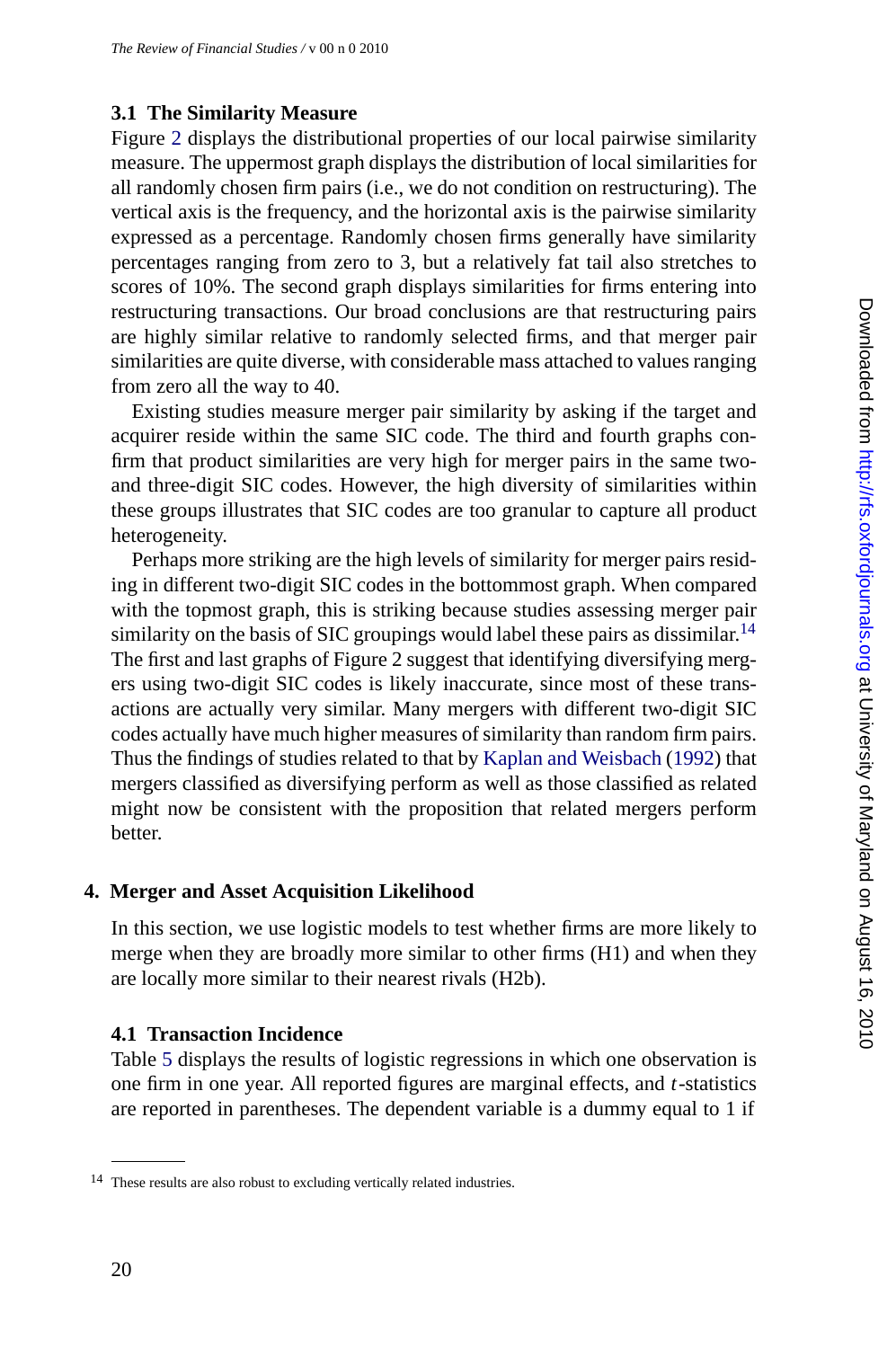



# Downloaded from http://rfs.oxfordjournals.org at University of Maryland on August 16, 2010 at University of Maryland on August 16, 2010 http://rfs.oxfordjournals.org [Download](http://rfs.oxfordjournals.org)ed from

### **Figure 2**

**Distribution of product similarity for random firm pairings and merger pairings.**

Each plot is an empirical density function, and total probability mass sums to one. The lower axis reflects similarities between zero and 100 (similarities are displayed as percentages for convenience). We truncate displayed results at 50%. The small number of outliers with values higher than 50% are represented by the probability mass assigned to the last bin. The random firm pairings group is based on the subsample of firms that merged, but the differences are taken with respect to a randomly chosen pair of firms in this subsample (results nearly identical in the set of firms that did not merge). The lower four plots are based on actual merger pairs.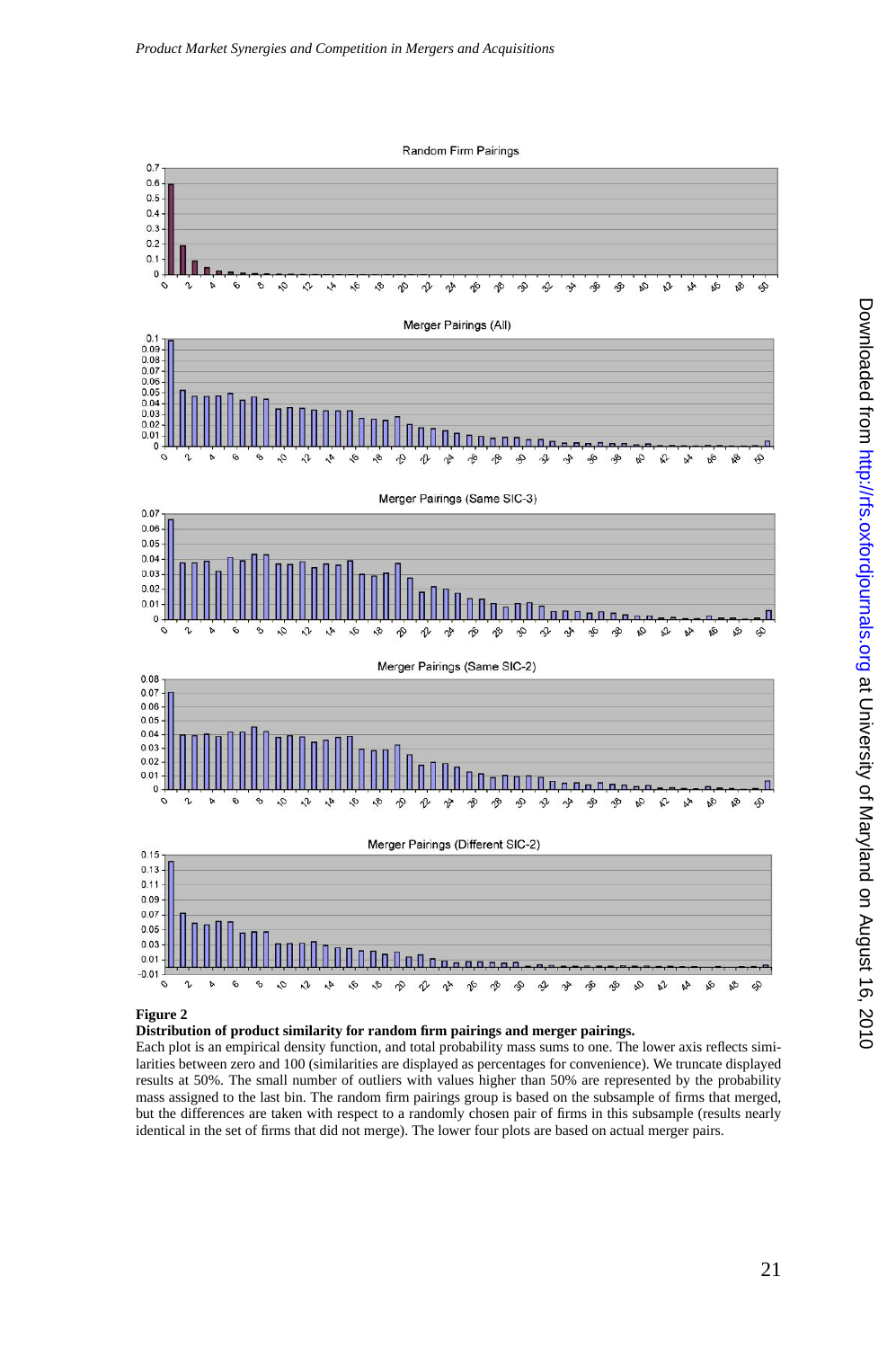| Table 5                  |                             | Mergers and acquisitions and product similarity  |                                                                                                                                                                  |                                                |                                                                                     |                                                          |                                                                                                                                                                                                                                                 |                                                                                                                                                    |                                                                                                    |                               |        |
|--------------------------|-----------------------------|--------------------------------------------------|------------------------------------------------------------------------------------------------------------------------------------------------------------------|------------------------------------------------|-------------------------------------------------------------------------------------|----------------------------------------------------------|-------------------------------------------------------------------------------------------------------------------------------------------------------------------------------------------------------------------------------------------------|----------------------------------------------------------------------------------------------------------------------------------------------------|----------------------------------------------------------------------------------------------------|-------------------------------|--------|
| Row                      | Dependent<br>Variable       | All Firms)<br>Similarity<br><b>Broad</b>         | (10 Nearest)<br>Similarity<br>Product                                                                                                                            | HHI (SIC-3)<br>Industry                        | % Restruct<br>10 Nearest<br>Last Year                                               | % Restruct<br>Last Year<br>$SIC-3$                       | Last Year $% \mathbb{R}$ Year $\%$ Patent<br>Words                                                                                                                                                                                              | Last Year<br>Log Total<br>Assets                                                                                                                   | Last Year<br>Profit-<br>ability                                                                    | Downstream<br>Demand<br>Shock | Obs    |
|                          |                             |                                                  |                                                                                                                                                                  |                                                | Panel A: Acquirer Likelihooa                                                        |                                                          |                                                                                                                                                                                                                                                 |                                                                                                                                                    |                                                                                                    |                               |        |
|                          | Acquirer?                   |                                                  | $-3.782$<br>$(-11.38)$                                                                                                                                           |                                                |                                                                                     |                                                          |                                                                                                                                                                                                                                                 | 9.801                                                                                                                                              |                                                                                                    |                               | 50,104 |
|                          |                             | 2.138<br>(9.84)<br>1.649                         |                                                                                                                                                                  |                                                |                                                                                     |                                                          |                                                                                                                                                                                                                                                 |                                                                                                                                                    |                                                                                                    |                               |        |
| $\widehat{\infty}$       | Acquirer?                   | 7.58)                                            |                                                                                                                                                                  |                                                | $\begin{array}{c} 4.644 \\ 20.48 \\ 5.311 \\ 6.921 \\ 7.43 \\ 0.043 \\ \end{array}$ |                                                          | $-0.448$<br>$-1.72$<br>$-1.72$<br>$-1.72$<br>$-1.72$<br>$-1.72$<br>$-1.72$<br>$-1.72$<br>$-1.72$<br>$-1.72$<br>$-1.72$<br>$-1.72$<br>$-1.72$<br>$-1.72$<br>$-1.72$<br>$-1.72$<br>$-1.72$<br>$-1.72$<br>$-1.72$<br>$-1.72$<br>$-1.72$<br>$-1.72$ | $\begin{smallmatrix} (32.01)\\ (32.24)\\ (30.14)\\ (39.34)\\ (39.34)\\ (30.35)\\ (30.36)\\ (31.64)\\ (31.64)\\ (31.65)\\ (30.38)\end{smallmatrix}$ | $\begin{array}{l} 1.756 \\ (3.80) \\ 1.567 \\ (3.31) \\ (1.212 \\ (2.62) \\ (2.63) \\ \end{array}$ |                               | 50,104 |
| $\widehat{\odot}$        | Acquirer?                   |                                                  |                                                                                                                                                                  |                                                |                                                                                     |                                                          |                                                                                                                                                                                                                                                 |                                                                                                                                                    |                                                                                                    |                               | 50,104 |
|                          |                             |                                                  | $-3.423$<br>$(-10.42)$                                                                                                                                           |                                                |                                                                                     |                                                          |                                                                                                                                                                                                                                                 |                                                                                                                                                    |                                                                                                    |                               |        |
| $\widehat{f}$            | Acquirer?                   |                                                  |                                                                                                                                                                  |                                                |                                                                                     | 5.461                                                    |                                                                                                                                                                                                                                                 |                                                                                                                                                    |                                                                                                    |                               | 50,104 |
|                          |                             |                                                  |                                                                                                                                                                  |                                                |                                                                                     | $(16.86)$<br>$3.674$                                     |                                                                                                                                                                                                                                                 |                                                                                                                                                    |                                                                                                    |                               |        |
| $\widehat{c}$            | Acquirer?                   | 1.955                                            | $-3.617$<br>$(-11.46)$                                                                                                                                           | $-1.627$<br>$(-3.62)$<br>$-2.129$<br>$(-5.88)$ | 3.320                                                                               |                                                          |                                                                                                                                                                                                                                                 |                                                                                                                                                    | $(2.45)$<br>1.761                                                                                  | $1.617$<br>$(3.28)$           | 50,104 |
|                          |                             | (9.19)                                           |                                                                                                                                                                  |                                                | (14.87)                                                                             | (13.88)                                                  |                                                                                                                                                                                                                                                 |                                                                                                                                                    | (4.13)                                                                                             |                               |        |
|                          |                             |                                                  |                                                                                                                                                                  |                                                | Panel B: Target Likelihood                                                          |                                                          |                                                                                                                                                                                                                                                 |                                                                                                                                                    |                                                                                                    |                               |        |
| $\widehat{\circ}$        | Target?                     | 0.699                                            | $-1.917$<br>$(-8.07)$                                                                                                                                            |                                                | 2.307                                                                               |                                                          |                                                                                                                                                                                                                                                 |                                                                                                                                                    |                                                                                                    |                               | 50,104 |
|                          |                             | $(3.37)$<br>$0.442$                              |                                                                                                                                                                  |                                                |                                                                                     |                                                          |                                                                                                                                                                                                                                                 |                                                                                                                                                    |                                                                                                    |                               |        |
| $\widehat{c}$            | Target?                     |                                                  |                                                                                                                                                                  |                                                | $\begin{array}{l} (12.21) \\ 2.615 \\ 2.614 \\ 1.34 \\ 2.34 \\ 1.8 \end{array}$     |                                                          | 0.263<br>C.38)<br>C.372)<br>C.372)<br>C.350<br>C.350<br>C.350<br>C.350                                                                                                                                                                          | 9.157<br>(45.31)<br>(45.80)<br>(45.65)<br>(45.65)<br>(44.49)<br>(44.49)                                                                            | $-1.584$<br>$(-5.89)$<br>$-1.643$<br>$(-5.75)$<br>$-1.766$<br>$-1.669$<br>$-1.679$<br>$-1.551$     |                               | 50,104 |
|                          |                             | (2.07)                                           |                                                                                                                                                                  |                                                |                                                                                     |                                                          |                                                                                                                                                                                                                                                 |                                                                                                                                                    |                                                                                                    |                               |        |
| $\circledast$            | Target?                     |                                                  | $-1.787$<br>$(85,1)$                                                                                                                                             |                                                |                                                                                     |                                                          |                                                                                                                                                                                                                                                 |                                                                                                                                                    |                                                                                                    |                               | 50,104 |
|                          |                             |                                                  |                                                                                                                                                                  |                                                |                                                                                     |                                                          |                                                                                                                                                                                                                                                 |                                                                                                                                                    |                                                                                                    |                               |        |
| $\widehat{\mathfrak{G}}$ | Target?                     |                                                  |                                                                                                                                                                  | 0.268<br>(1.26)<br>0.054                       |                                                                                     | $\begin{array}{c} 2.561 \\ (14.00) \\ 1.711 \end{array}$ |                                                                                                                                                                                                                                                 |                                                                                                                                                    |                                                                                                    |                               | 50,104 |
|                          |                             |                                                  |                                                                                                                                                                  |                                                |                                                                                     |                                                          |                                                                                                                                                                                                                                                 |                                                                                                                                                    |                                                                                                    |                               |        |
| (10)                     | Target?                     | 0.654                                            | $-1.672$                                                                                                                                                         |                                                | 1.673                                                                               |                                                          |                                                                                                                                                                                                                                                 |                                                                                                                                                    |                                                                                                    | 0.195                         | 50,104 |
|                          |                             | (3.22)                                           | $(-6.87)$                                                                                                                                                        | (0.27)                                         | (8.88)                                                                              | (9.52)                                                   | (2.81)                                                                                                                                                                                                                                          | (43.91)                                                                                                                                            | $(-5.82)$                                                                                          | (0.79)                        |        |
|                          | The table displays marginal |                                                  | effects of logistic regressions where the dependent variable is a dummy indicating whether the given firm is an acquirer of a merger or an acquisition of assets |                                                |                                                                                     |                                                          |                                                                                                                                                                                                                                                 |                                                                                                                                                    |                                                                                                    |                               |        |
|                          |                             | The art A V can a found Theod DV. David direct a |                                                                                                                                                                  |                                                | حملا مطاعته والمتحول المستنقص والمستنقص والمستحدة                                   |                                                          | aa ta mikiak tuna filman                                                                                                                                                                                                                        |                                                                                                                                                    | ستله سناه ماسمت                                                                                    | $.10V$ and $.40cm$            |        |

(Panel A) or a target (Panel B). Product similarities are measures that lie in the interval (0,1) based on the degree to which two firms use the same words in their 10-K product descriptions (see Appendix 1). A higher simi (Panel A) or a target (Panel B). Product similarities are measures that lie in the interval (0,1) based on the degree to which two firms use the same words in their 10-K product descriptions (see Appendix 1). A higher similarity measure implies that the firm has a product description more closely related to those of other firms. The independent variables include the fraction of nearest neighbors that were involved in restructuring transactions in the past year, the average product similarity of each firm relative to its ten nearest neighbors, and broader similarity relative to all firms excluding its ten nearest neighbors. We also include the fraction of past-year restructurings based on three-digit SIC code groupings. The % patent words variable is the percentage of words in the 10-K product description having the same word root as the words *patent*, *copyright*, and *trademark*. The sample is from 1997 to 2006. *t*-statistics are adjusted for clustering at the year and industry level. Marginal effects are displayed as percentages.

Downloaded from http://rfs.oxfordjournals.org at University of Maryland on August 16, 2010 at University of Maryland on August 16, 2010 http://rfs.oxfordjournals.org [Download](http://rfs.oxfordjournals.org)ed from

### <span id="page-21-0"></span>*The Review of Financial Studies /* v 00 n 0 2010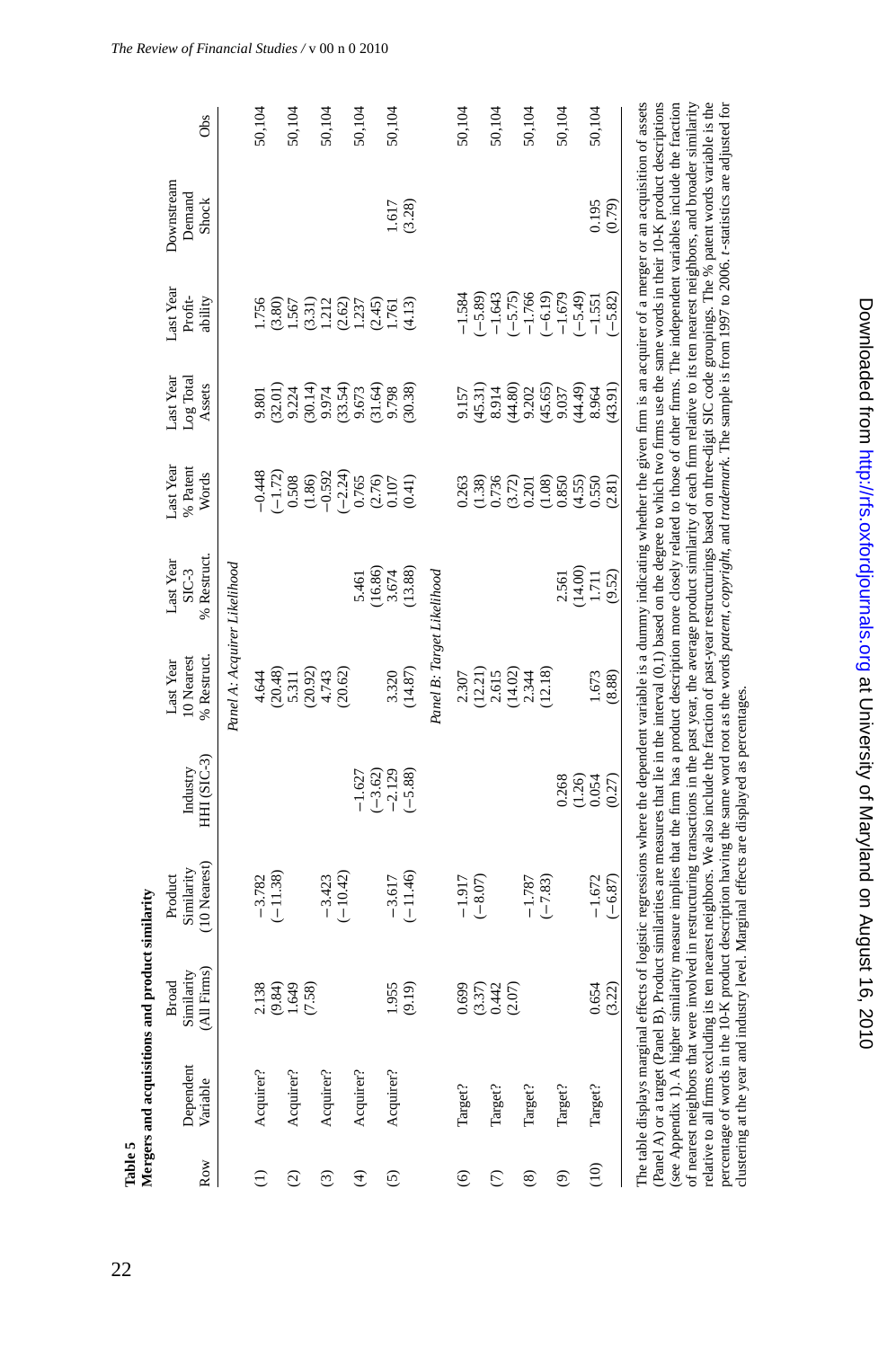the given firm is an acquirer of a restructuring transaction in a given year (Panel A) and a dummy equal to 1 if the given firm is a target (Panel B). In all specifications, we report *t*-statistics that account for clustering at the year and industry level.

Table 5 shows that a firm is more likely to be an acquirer or a target (especially an acquirer) if its broad product similarity to all firms is high. These results a[re](#page-21-0) consistent with H1. This result is highly significant for acquirers at the 1% level regardless of specification. It is significant at the 1% level or the 5% level for targets.15 Our later tests support the interpretation of these results through the lens of asset complementarity, and not with cost reductions.

Second, consistent with H2b, firms in highly competitive local product markets are less likely to restructure either as targets or as acquirers. The local product similarity relative to a firm's ten nearest rivals significantly negatively predicts transaction likelihood at the 1% level for both targets and acquirers. We interpret this as a "competitive effect," since firms having very similar rivals must compete for restructuring opportunities. Later in this section, we confirm that both the asset complementarity effect (H1) and the competitive effect (H2b) are economically significant.<sup>16</sup>

Table 5 also shows that firms using more patent words in their product descriptions are more likely to be targets. A likely explanation is that patents, copyrights, and trademarks serve as measures of the potential for unique prod[ucts. Hence a firm that needs a te](#page-38-0)chnology protected by patents has few options to acquire it outside of merging with the patent holder.

The table also shows that the SIC-based *Sales HHI* variable is negatively related to restructuring for acquirers, and generally unrelated for targets. A possible explanation for the strong negative link for acquirers is that firms might anticipate federal regulations that block acquiring firms in concentrated industries. It is also possible that HHIs load on the asset complementarity effect more than the competitive effect. We c[on](#page-21-0)clude that concentration measures and product similarity measures should be jointly considered in studies of product market competition because they contain distinct information. We also find that recent restructuring predicts future restructuring for both SIC-based and product-similarity–based measures. Moreover, consistent with Maksimovic and Phillips (2001), we find that more profitable firms are more likely to be acquirers, and less profitable firms are more likely to be targets.

<sup>&</sup>lt;sup>15</sup> The results are also not driven by functional form, since they change little in an ordinary least squares linear probability model.

<sup>&</sup>lt;sup>16</sup> In the Online Appendix, we separately reproduce the tests in Table 5 for small and large firms and by transaction type for mergers and acquisitions of asset transactions. Results are broadly robust in most subgroups. Perhaps the only exception is that most variables do not predict which firms are likely to be the target of a merger, even though they do explain acquisition of asset transactions. This might be due, at least in part, to the fact that acquisition of assets is more common, resulting in more power.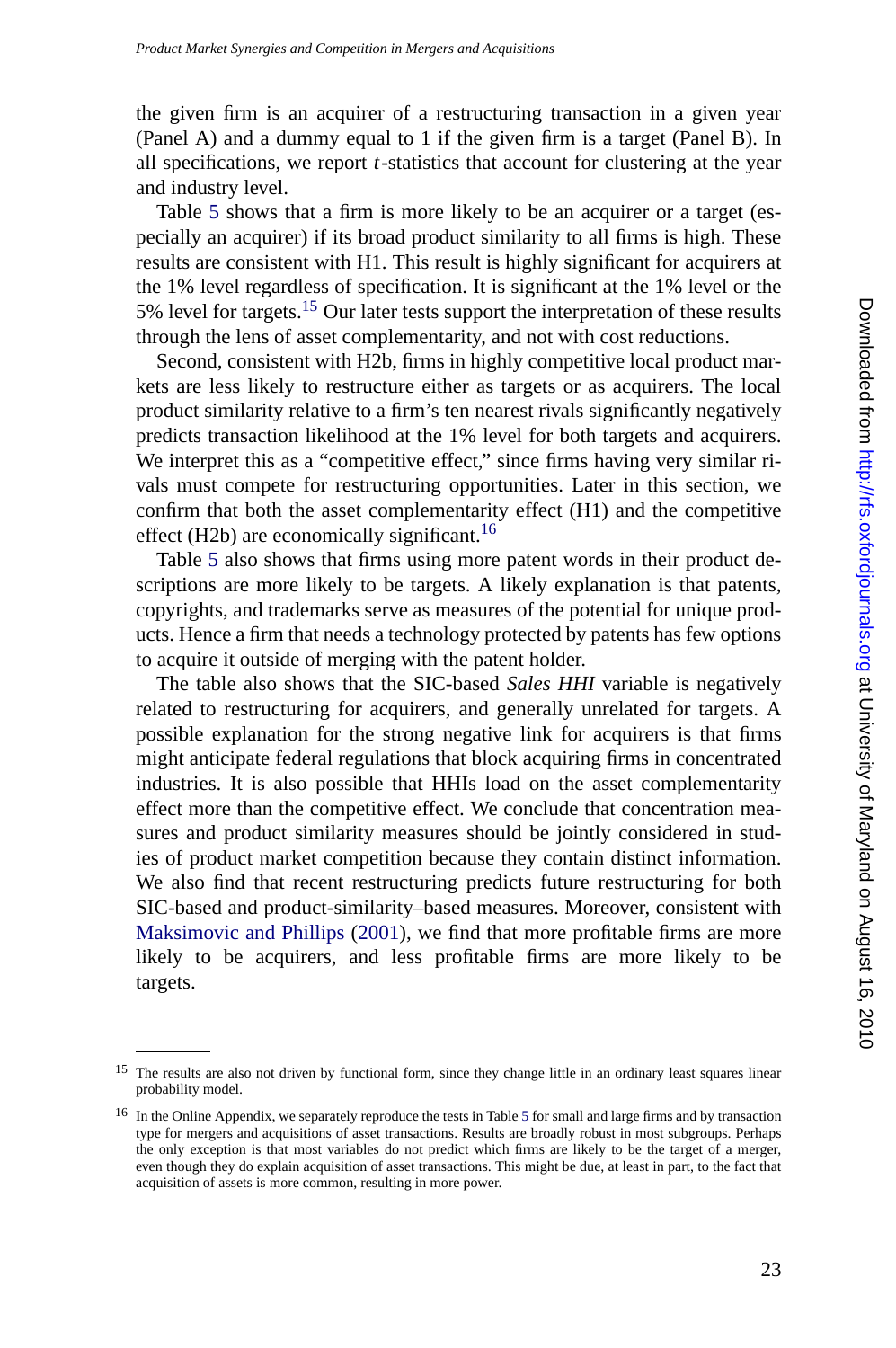Although industry shocks likely cannot explain our similarity results due to the fact that firm similarities appear to be stable over time, we examine the role of shocks to ensure robustness. Our proxy for industry shocks is based on industrial product shipment data from the Bureau of Labor Statistics (BLS). We define an industry's lagged demand shock at the three-digit SIC level as the logarithmic growth in its shipments from year  $t - 2$  to year  $t - 1$ .<sup>17</sup> We consider two variations: own-industry shock, and downstream industry shock (downstream industries are identified by the input/output tables previously discussed), but we report results for only the latter to conserve space. Not surprisingly, both are less than 10% correlated with our similarity variables, and our results are virtually unchanged when we control for industry shocks. Although industry shocks do not explain our current findings, we do find that firms in industries with positive demand shocks are more likely to be acquirers.

### **4.2 Economic Magnitudes**

In this section, we summarize the economic magnitude of our findings regarding transaction likelihood. We examine the effect of changing one of three key vari[ab](#page-24-0)les on the probability of a given transaction. In later sections, we also examine economic magnitudes related to announcement returns and real outcomes. Because some of our models are logistic, and others are based on ordinary least squares (OLS), we adopt a general framework based on predicted values. We first compute a model's predicted value when all of the independent variables are set to their mean values. We set one of our key variables to its 10th percentile or 90th percentile values and recompute the predicted value holding all other variables fixed. We then report how a given dependent variable changes when a key independent variable moves from its 10th percentile value, to its mean value, and to its 90th percentile value. Key benefits of this approach include its generality and its ability to show a variable's mean and variation around it.

Table 6 confirms that our findings regarding transaction incidence are economically relevant. The effect of changing local similarity (ten nearest) from the 10th percentile to the 90th percentile changes acquirer incidence from 33.4% to 24.0%. The economic magnitude of our "competitive effect" is thus substantial, especially for big firms in row 4. This effect is somewhat smaller, but still large, for targets at 17.2% to 12.9%. The *Broad Similarity* variable is also large, with a range from 26.2% to 31.2% for acquirer incidence. This similarity effect is considerably smaller for target incidence with a 1.7% spread. The *% Neighbor Patent Words* variable also has a relevant economic impact on target incidence (14.3% to 15.7%) but not on acquirer incidence.

Downloaded from http://rfs.oxfordjournals.org at University of Maryland on August 16, 2010 at University of Maryland on August 16, 2010 http://rfs.oxfordjournals.org [Download](http://rfs.oxfordjournals.org)ed from

<sup>&</sup>lt;sup>17</sup> We also include a dummy variable for industries where BLS shipment data are not available.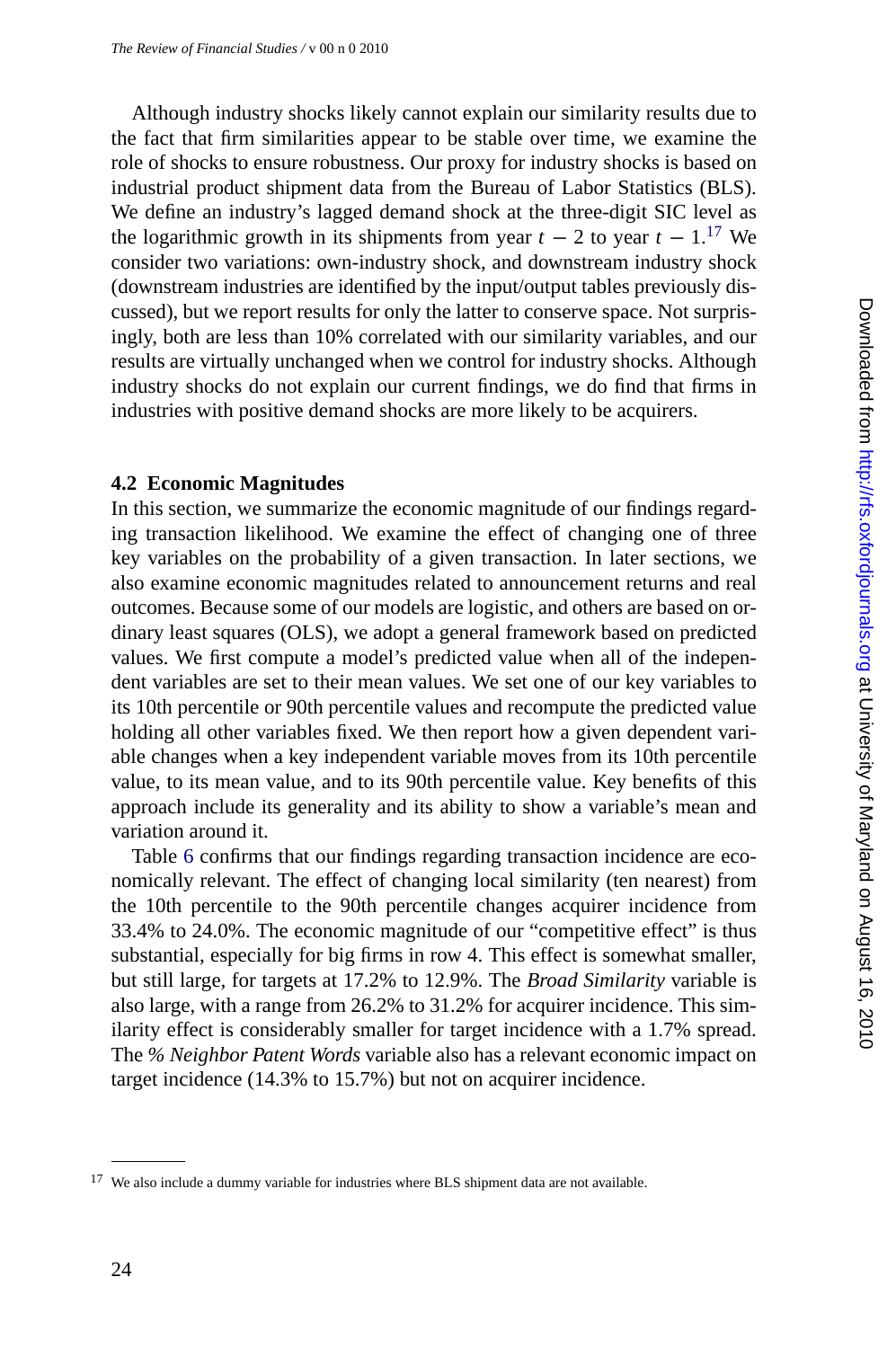| Table 6        | predicting transaction incidence<br>Economic magnitudes of                                                                                                                                                                                                                                                                                                                                                                                                                                                                                                                                                                                                                                                                                                                                                                                                                                                                                                                                                                                                                                                                                                                                                                                                                                                                                                                                                                                                                                                                                                                                                                                                                             |                |                                 |                                                                        |                |                                     |                |                |                |                |
|----------------|----------------------------------------------------------------------------------------------------------------------------------------------------------------------------------------------------------------------------------------------------------------------------------------------------------------------------------------------------------------------------------------------------------------------------------------------------------------------------------------------------------------------------------------------------------------------------------------------------------------------------------------------------------------------------------------------------------------------------------------------------------------------------------------------------------------------------------------------------------------------------------------------------------------------------------------------------------------------------------------------------------------------------------------------------------------------------------------------------------------------------------------------------------------------------------------------------------------------------------------------------------------------------------------------------------------------------------------------------------------------------------------------------------------------------------------------------------------------------------------------------------------------------------------------------------------------------------------------------------------------------------------------------------------------------------------|----------------|---------------------------------|------------------------------------------------------------------------|----------------|-------------------------------------|----------------|----------------|----------------|----------------|
|                |                                                                                                                                                                                                                                                                                                                                                                                                                                                                                                                                                                                                                                                                                                                                                                                                                                                                                                                                                                                                                                                                                                                                                                                                                                                                                                                                                                                                                                                                                                                                                                                                                                                                                        |                | Product Similarity (10 Nearest) |                                                                        |                | <b>Broad Similarity (All Firms)</b> |                |                | % Patent Words |                |
| Row            | scription<br>്                                                                                                                                                                                                                                                                                                                                                                                                                                                                                                                                                                                                                                                                                                                                                                                                                                                                                                                                                                                                                                                                                                                                                                                                                                                                                                                                                                                                                                                                                                                                                                                                                                                                         | $10\%$ ile     | Mean                            | 90 % ile                                                               | 10%ile         | Mean                                | 90%ile         | 10%ile         | Mean           | 90 % ile       |
|                |                                                                                                                                                                                                                                                                                                                                                                                                                                                                                                                                                                                                                                                                                                                                                                                                                                                                                                                                                                                                                                                                                                                                                                                                                                                                                                                                                                                                                                                                                                                                                                                                                                                                                        |                |                                 | Panel A: Target and Acquirer Logit Models (Based on models in Table 5) |                |                                     |                |                |                |                |
| $ \sim$        | All Firms: Acquirer Incidence<br>All Firms: Target Incidence                                                                                                                                                                                                                                                                                                                                                                                                                                                                                                                                                                                                                                                                                                                                                                                                                                                                                                                                                                                                                                                                                                                                                                                                                                                                                                                                                                                                                                                                                                                                                                                                                           | 17.2%<br>33.4% | 15.0%<br>28.7%                  | 12.9%<br>24.0%                                                         | 14.2%<br>26.2% | 15.0%<br>28.7%                      | 15.9%<br>31.2% | 14.3%<br>28.6% | 15.0%<br>28.7% | 15.7%<br>28.8% |
|                |                                                                                                                                                                                                                                                                                                                                                                                                                                                                                                                                                                                                                                                                                                                                                                                                                                                                                                                                                                                                                                                                                                                                                                                                                                                                                                                                                                                                                                                                                                                                                                                                                                                                                        |                |                                 | Panel B: Large Firms                                                   |                |                                     |                |                |                |                |
| ε              | Big Firms: Acquirer Incidence<br>Big Firms: Target Incidence                                                                                                                                                                                                                                                                                                                                                                                                                                                                                                                                                                                                                                                                                                                                                                                                                                                                                                                                                                                                                                                                                                                                                                                                                                                                                                                                                                                                                                                                                                                                                                                                                           | 24.3%<br>43.0% | 21.2%<br>37.6%                  | 32.1%<br>18.2%                                                         | 18.8%<br>35.0% | 21.2%<br>37.6%                      | 23.7%<br>40.1% | 19.2%<br>35.4% | 21.2%<br>37.6% | 23.3%<br>39.7% |
|                |                                                                                                                                                                                                                                                                                                                                                                                                                                                                                                                                                                                                                                                                                                                                                                                                                                                                                                                                                                                                                                                                                                                                                                                                                                                                                                                                                                                                                                                                                                                                                                                                                                                                                        |                |                                 | Panel C: Small Firms                                                   |                |                                     |                |                |                |                |
| 5<br>5         | Small Firms: Acquirer Incidence<br>Small Firms: Target Incidence                                                                                                                                                                                                                                                                                                                                                                                                                                                                                                                                                                                                                                                                                                                                                                                                                                                                                                                                                                                                                                                                                                                                                                                                                                                                                                                                                                                                                                                                                                                                                                                                                       | 9.5%<br>23.5%  | 8.8%<br>19.9%                   | 8.2%<br>16.2%                                                          | 9.1%<br>17.4%  | 8.8%<br>19.9%                       | 8.5%<br>22.3%  | 9.0%<br>21.8%  | 8.8%<br>19.9%  | 8.7%<br>17.9%  |
|                |                                                                                                                                                                                                                                                                                                                                                                                                                                                                                                                                                                                                                                                                                                                                                                                                                                                                                                                                                                                                                                                                                                                                                                                                                                                                                                                                                                                                                                                                                                                                                                                                                                                                                        |                |                                 | Panel D: Mergers Only                                                  |                |                                     |                |                |                |                |
| $\sim \infty$  | Acquirer Incidence<br>Target Incidence<br>Mergers Only:<br>Mergers Only:                                                                                                                                                                                                                                                                                                                                                                                                                                                                                                                                                                                                                                                                                                                                                                                                                                                                                                                                                                                                                                                                                                                                                                                                                                                                                                                                                                                                                                                                                                                                                                                                               | 3.9%<br>11.4%  | 4.2%<br>10.6%                   | 4.6%<br>9.8%                                                           | 4.0%<br>10.0%  | 4.2%<br>10.6%                       | 4.4%<br>11.2%  | 4.5%<br>10.2%  | 4.2%<br>10.6%  | 3.9%<br>11.0%  |
|                |                                                                                                                                                                                                                                                                                                                                                                                                                                                                                                                                                                                                                                                                                                                                                                                                                                                                                                                                                                                                                                                                                                                                                                                                                                                                                                                                                                                                                                                                                                                                                                                                                                                                                        |                |                                 | Panel E: Acquisition of Assets Only                                    |                |                                     |                |                |                |                |
| $\approx$<br>Ò | ly: Acquirer Incidence<br>ly: Target Incidence<br>Acq Assets On<br>Acq Assets Onl                                                                                                                                                                                                                                                                                                                                                                                                                                                                                                                                                                                                                                                                                                                                                                                                                                                                                                                                                                                                                                                                                                                                                                                                                                                                                                                                                                                                                                                                                                                                                                                                      | 13.6%<br>22.4% | 10.8%<br>18.1%                  | 8.0%<br>13.8%                                                          | 9.8%<br>16.4%  | 10.8%<br>18.1%                      | 11.8%<br>19.8% | 9.6%<br>19.0%  | 10.8%<br>18.1% | 12.0%<br>17.2% |
|                | ic magnitudes associated with merger incidence. All magnitudes are predicted values, and all magnitudes are conditional and thus account for the effects of<br>industry, year, and all control variables (based on models in earlier tables as noted in panel headers). For each dependent variable being considered (noted in the description column), we<br>to their mean values and compute the model's predicted value. The result of this calculation is the value displayed in the "mean" column in each category. For<br>variables fixed at their mean. Product similarities are measures that lie in the interval (0,1) based on the degree to which two firms use the same words in their IO-K product descriptions<br>(see Appendix 1). We consider similarity based on a firm's ten closest rivals, and broader similarity based on all firms excluding these ten nearest firms. A higher similarity implies that the<br>'s predicted value assuming the given independent variable is expected to be in the 10th and 90th percentile of its distribution, while still holding all control<br>each independent variable whose economic magnitude we are measuring (product similarity 10 nearest, product similarity overall, and patent words), which is noted in the column headers,<br>firm has a product description more closely related to those of other firms. The % patent words variable is the percentage of words in the 10-K product description having the same word<br>pyright, and trademark. The sample is from 1997 to 2006<br>first set all control variables<br>we also compute the model<br>The table displays economi<br>root as the words patent, co |                |                                 |                                                                        |                |                                     |                |                |                |                |

Downloaded from http://rfs.oxfordjournals.org at University of Maryland on August 16, 2010 at University of Maryland on August 16, 2010 http://rfs.oxfordjournals.org [Download](http://rfs.oxfordjournals.org)ed from

### <span id="page-24-0"></span>*Product Market Synergies and Competition in Mergers and Acquisitions*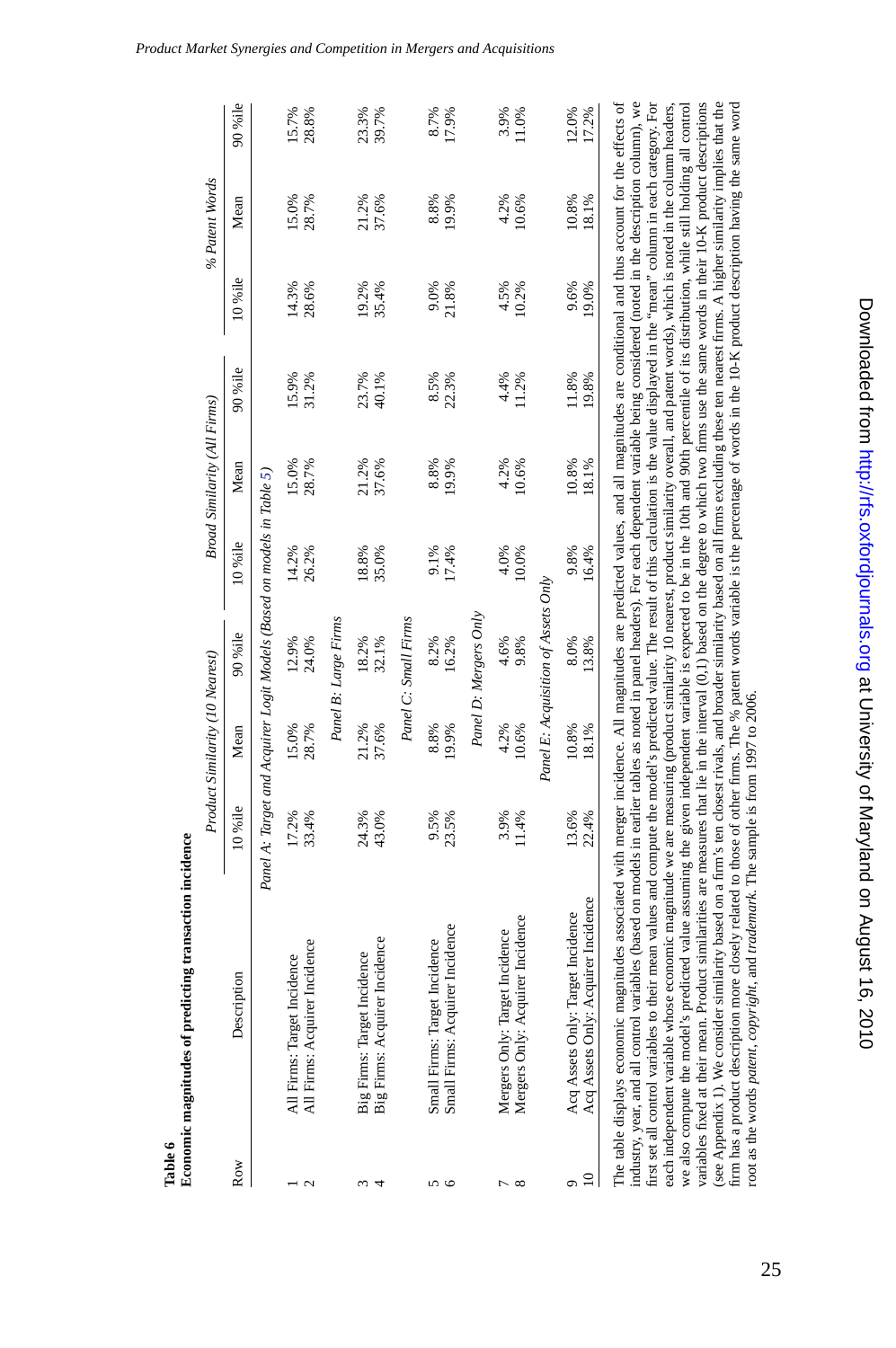### **5. Ex post [O](#page-26-0)utcomes**

We now examine ex post outcomes, including combined-firm announcement returns and long-term real cash flow growth and product description growth.

### **5.1 Announcement Returns**

This section examines the returns of the combined acquirer and target firms preceding and surrounding transaction announcements. We focus on H3, the hypothesis that says that total value creation will be larger the more merging firms are similar. Although this hypothesis has predictions regarding the combined firm's returns, it is silent on how the gains would be split between the target and the acquirer. Hence, we focus our analysis on the combined firm.

Table 7 reports OLS regressions with the acquirer's and target's combined abnormal announcement return as the dependent variable. We consider one- to eleven-day event windows ending on the announcement date (from day  $t =$ −10 to day *t* = 0), and we adjust standard errors to reflect possible clustering at the industry and year levels. The combined firm's raw return is the total market capitalization of both firms (in dollars) at the end of the event window minus the original market capitalization (in dollars), all divided by the original market capitalization. Hence, this is a simple value-weighted return for the combined firm. The abnormal return is this raw return less the return of the CRSP value-weighted market index. Given the possibility of deal anticipation, we examine event windows starting at ten days before announcement.<sup>18</sup>

We find strong support for the conclusion that more value is created upon announcement when the acquirer is in a more competitive product market (the acquirer similarity to its rivals is positive and significant), and the target is in a less competitive market (the target similarity to its rivals is negative and significant). Rows 1, 3, and 5 support this conclusion at the 5% level for longer horizons but are also weaker for the event day itself. This suggests that the market rewards acquirers buying assets in less competitive markets, because this permits new product introductions in more profitable markets.

In rows 2, 4, and 6, we replace the product market competition variables with two other variables to test whether this finding is linked to target and acquirer pairwise similarity (H3), and to potential gains in product differentiation.<sup>19</sup> We find some support for H3 over the longest event window, since the pairwise similarity variable is positive and significant at the 5% level in row 6 for the  $t = -10$  to  $t = 0$  event window. The results also show that the *Gain in Product Differentiation* variable is positive but not significant in all rows. These

<sup>18</sup> To measure deal anticipation further, we also considered the fraction of a firm's ten nearest rivals that were involved in restructuring in the past year. Consistent with anticipation, this variable negatively predicts announcement returns, but only at the 10% level or less. We omit this variable to conserve space and because it does not alter any inferences.

<sup>&</sup>lt;sup>19</sup> The four key variables in the alternating rows cannot be included in the same regression because they are highly correlated.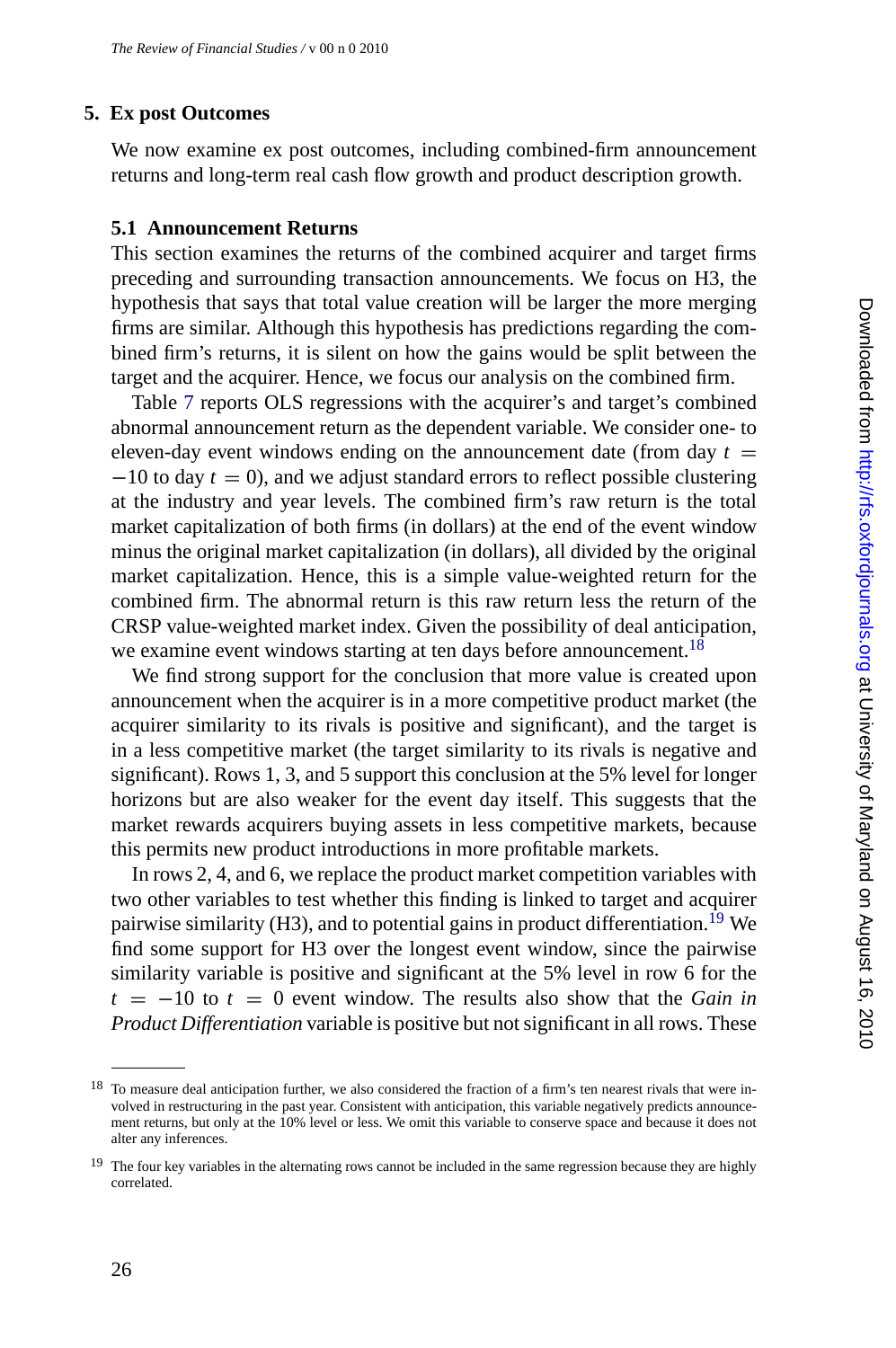| l'able 7               | Announcement returns         |                                           |                                         |                                                |                                               |                                                                                               |                                                                                               |                                                                                                                                                                                                                                                                                                                                   |                                              |                            |                         |                                                                                                                                                                                                                                                                                                                                              |                                                                                                                                                                                                                                                                                                                         |                |       |
|------------------------|------------------------------|-------------------------------------------|-----------------------------------------|------------------------------------------------|-----------------------------------------------|-----------------------------------------------------------------------------------------------|-----------------------------------------------------------------------------------------------|-----------------------------------------------------------------------------------------------------------------------------------------------------------------------------------------------------------------------------------------------------------------------------------------------------------------------------------|----------------------------------------------|----------------------------|-------------------------|----------------------------------------------------------------------------------------------------------------------------------------------------------------------------------------------------------------------------------------------------------------------------------------------------------------------------------------------|-------------------------------------------------------------------------------------------------------------------------------------------------------------------------------------------------------------------------------------------------------------------------------------------------------------------------|----------------|-------|
|                        | Window<br>Event              | Acquirer<br>Product<br>Simil.<br>to Rival | o Rivals<br>Target<br>Product<br>Simil. | Gain in<br>Prod.<br>Diff. vs.<br>Rivals        | Target +<br>Acquirer<br>Pair<br>Simil         | $\begin{array}{c} \text{Target} \\ \text{\%} \text{ Pa-} \\ \text{tent} \end{array}$<br>Words | $\begin{array}{c} \text{Same} \\ \text{SIC-3} \\ \text{Industry} \\ \text{Dumny} \end{array}$ | Vert<br>ical<br>Simil.<br>Dummy                                                                                                                                                                                                                                                                                                   | Acquire<br>Industry<br>HHI<br>HHI<br>(SIC-3) | Target<br>Relative<br>Size | Full<br>Merger<br>Dummy | Merger x<br>Relative<br>Size                                                                                                                                                                                                                                                                                                                 | $\frac{\log}{\log}$                                                                                                                                                                                                                                                                                                     | $\mathsf{R}^2$ | Obs   |
|                        |                              |                                           |                                         |                                                |                                               |                                                                                               |                                                                                               | Combined Firm Announcement Returns                                                                                                                                                                                                                                                                                                |                                              |                            |                         |                                                                                                                                                                                                                                                                                                                                              |                                                                                                                                                                                                                                                                                                                         |                |       |
| $\hat{z}$              | $t=0$ only                   | 0.010                                     |                                         |                                                |                                               |                                                                                               |                                                                                               |                                                                                                                                                                                                                                                                                                                                   |                                              |                            |                         |                                                                                                                                                                                                                                                                                                                                              |                                                                                                                                                                                                                                                                                                                         | 0.019          | 6,629 |
|                        |                              | (1.56)                                    | $-0.012$<br>$(-2.08)$                   |                                                |                                               | 0.001333<br>0.005333<br>0.00333303333<br>0.000333333<br>0.0003333                             |                                                                                               |                                                                                                                                                                                                                                                                                                                                   |                                              |                            |                         |                                                                                                                                                                                                                                                                                                                                              |                                                                                                                                                                                                                                                                                                                         |                |       |
| $\widehat{c}$          | $t=0$ only                   |                                           |                                         |                                                |                                               |                                                                                               |                                                                                               |                                                                                                                                                                                                                                                                                                                                   |                                              |                            |                         |                                                                                                                                                                                                                                                                                                                                              |                                                                                                                                                                                                                                                                                                                         | 0.018          | 6,629 |
|                        |                              |                                           |                                         | 0.007<br>T.03)                                 | 0.006                                         |                                                                                               |                                                                                               |                                                                                                                                                                                                                                                                                                                                   |                                              |                            |                         |                                                                                                                                                                                                                                                                                                                                              |                                                                                                                                                                                                                                                                                                                         |                |       |
| $\widehat{c}$          |                              |                                           |                                         |                                                |                                               |                                                                                               |                                                                                               |                                                                                                                                                                                                                                                                                                                                   |                                              |                            |                         |                                                                                                                                                                                                                                                                                                                                              |                                                                                                                                                                                                                                                                                                                         | 0.020          | 6,629 |
|                        | $t = -5$<br>to $t = 0$       | $0.022$<br>(2.00)                         | $-0.040$<br>$(-3.99)$                   |                                                |                                               |                                                                                               |                                                                                               |                                                                                                                                                                                                                                                                                                                                   |                                              |                            |                         |                                                                                                                                                                                                                                                                                                                                              |                                                                                                                                                                                                                                                                                                                         |                |       |
| $\widehat{\mathrm{H}}$ |                              |                                           |                                         |                                                |                                               |                                                                                               |                                                                                               |                                                                                                                                                                                                                                                                                                                                   |                                              |                            |                         |                                                                                                                                                                                                                                                                                                                                              |                                                                                                                                                                                                                                                                                                                         | 0.019          | 6,629 |
|                        | $t = -5$<br>to $t = 0$       |                                           |                                         | $\begin{array}{c} 0.015 \\ (1.32) \end{array}$ | $\begin{array}{c} 0.014 \\ -1.13 \end{array}$ |                                                                                               |                                                                                               |                                                                                                                                                                                                                                                                                                                                   |                                              |                            |                         |                                                                                                                                                                                                                                                                                                                                              |                                                                                                                                                                                                                                                                                                                         |                |       |
| $\widetilde{S}$        | $t = -10$                    | 0.030                                     |                                         |                                                |                                               |                                                                                               |                                                                                               |                                                                                                                                                                                                                                                                                                                                   |                                              |                            |                         |                                                                                                                                                                                                                                                                                                                                              |                                                                                                                                                                                                                                                                                                                         | 0.014          | 6,629 |
|                        |                              | (2.13)                                    | $-0.036$<br>$(-2.90)$                   |                                                |                                               |                                                                                               |                                                                                               |                                                                                                                                                                                                                                                                                                                                   |                                              |                            |                         |                                                                                                                                                                                                                                                                                                                                              |                                                                                                                                                                                                                                                                                                                         |                |       |
| $\widehat{\circ}$      | to t=0<br>$t = -10$          |                                           |                                         |                                                |                                               |                                                                                               |                                                                                               |                                                                                                                                                                                                                                                                                                                                   |                                              |                            |                         |                                                                                                                                                                                                                                                                                                                                              |                                                                                                                                                                                                                                                                                                                         | 0.014          | 6,629 |
|                        | $\frac{1}{2}$                |                                           |                                         | $\begin{array}{c} 0.016 \\ -0.100 \end{array}$ | $0.032$<br>$(2.14)$                           | 1.76)                                                                                         |                                                                                               | $\begin{array}{l} 0.006 \\[-4.006 \\[-4.006 \\[-4.006 \\[-4.006 \\[-4.006 \\[-4.006 \\[-4.006 \\[-4.006 \\[-4.006 \\[-4.006 \\[-4.006 \\[-4.006 \\[-4.006 \\[-4.006 \\[-4.006 \\[-4.006 \\[-4.006 \\[-4.006 \\[-4.006 \\[-4.006 \\[-4.006 \\[-4.006 \\[-4.006 \\[-4.006 \\[-4.006 \\[-4.006 \\[-4.006 \\[-4.006 \\[-4.006 \\[-4.$ |                                              |                            |                         |                                                                                                                                                                                                                                                                                                                                              | $\begin{array}{l} 0000\\[-4pt] -10000\\[-4pt] -10000\\[-4pt] -10000\\[-4pt] -10000\\[-4pt] -10000\\[-4pt] -10000\\[-4pt] -10000\\[-4pt] -10000\\[-4pt] -10000\\[-4pt] -10000\\[-4pt] -1000\\[-4pt] -1000\\[-4pt] -1000\\[-4pt] -1000\\[-4pt] -1000\\[-4pt] -1000\\[-4pt] -1000\\[-4pt] -1000\\[-4pt] -1000\\[-4pt] -10$ |                |       |
|                        | The table displays panel day |                                           |                                         |                                                |                                               |                                                                                               |                                                                                               |                                                                                                                                                                                                                                                                                                                                   |                                              |                            |                         | ta regressions in which the dependent variable is the abnormal announcement return of combined target and acquirer. Announcement returns are computed<br>over various windows including day $t = -10$ to to day $t = 0$ is the announcement date) as indicated in the event window column. The combined firm's raw return is the total marke |                                                                                                                                                                                                                                                                                                                         |                |       |
|                        |                              |                                           |                                         |                                                |                                               |                                                                                               |                                                                                               |                                                                                                                                                                                                                                                                                                                                   |                                              |                            |                         |                                                                                                                                                                                                                                                                                                                                              |                                                                                                                                                                                                                                                                                                                         |                |       |

capitalization of both firms at the end of the event window minus the original market capital market capitalization. The abnormal return results after subtracting<br>the return of the CRSP value-weighted market index over eac compute product similarities based on the ten nearest firms (for both the acquirer and the target). We also compute the pairwise similarity of the target and the acquirer. The % patent words For the preceding of words in the 10-K product description having the same word root as the words *patent*, copyright, and *trademark*. The same SIC-3 industry dummy is one if  $\alpha$  is one if variable is the percentage of words in the 10-K product description having the same word root as the words *patent*, *copyright*, and *trademark*. The same SIC-3 industry dummy is one if capitalization of both firms at the end of the event window minus the original market capitalization. The abnormal return results after subtracting the return of the CRSP value-weighted market index over each event window. Product similarities are measures that lie in the interval (0,1) based on the degree to which two firms use the same words in their 10-K product descriptions (see Appendix 1). A higher similarity measure implies that the firm has a product description more closely related to those of other firms. We compute product similarities based on the ten nearest firms (for both the acquirer and the target). We also compute the pairwise similarity of the target and the acquirer. The % patent words the target and acquirer reside in the same three-digit SIC code. The vertical similarity dummy is one if the target and acquirer are more than 5% vertically related (based on Fan and Goyal the target and acquirer reside in the same three-digit SIC code. The vertical similarity dummy is one if the target and acquirer are more than 5% vertically related (based on Fan and Goyal 2006). Target relative size is the ex ante market value of the target divided by that of the acquirer. The merger dummy is one if the transaction is a merger and zero if it is an acquisition of 2006). Target relative size is the ex ante market val[ue](#page-37-0) of the target divided by that of the acquirer. The merger dummy is one if the transaction is a merger and zero if it is an acquisition of assets. Log total size is the natural logarithm of the summed ex ante market values of the two firms. The sample is from 1997 to 2006. t-statistics are adjusted for clustering at the year and assets. Log total size is the natural logarithm of the summed ex ante market values of the two firms. The sample is from 1997 to 2006. *t*-statistics are adjusted for clustering at the year and industry level. industry level.

Downloaded from http://rfs.oxfordjournals.org at University of Maryland on August 16, 2010 at University of Maryland on August 16, 2010 http://rfs.oxfordjournals.org [Download](http://rfs.oxfordjournals.org)ed from

<span id="page-26-0"></span>*Product Market Synergies and Competition in Mergers and Acquisitions*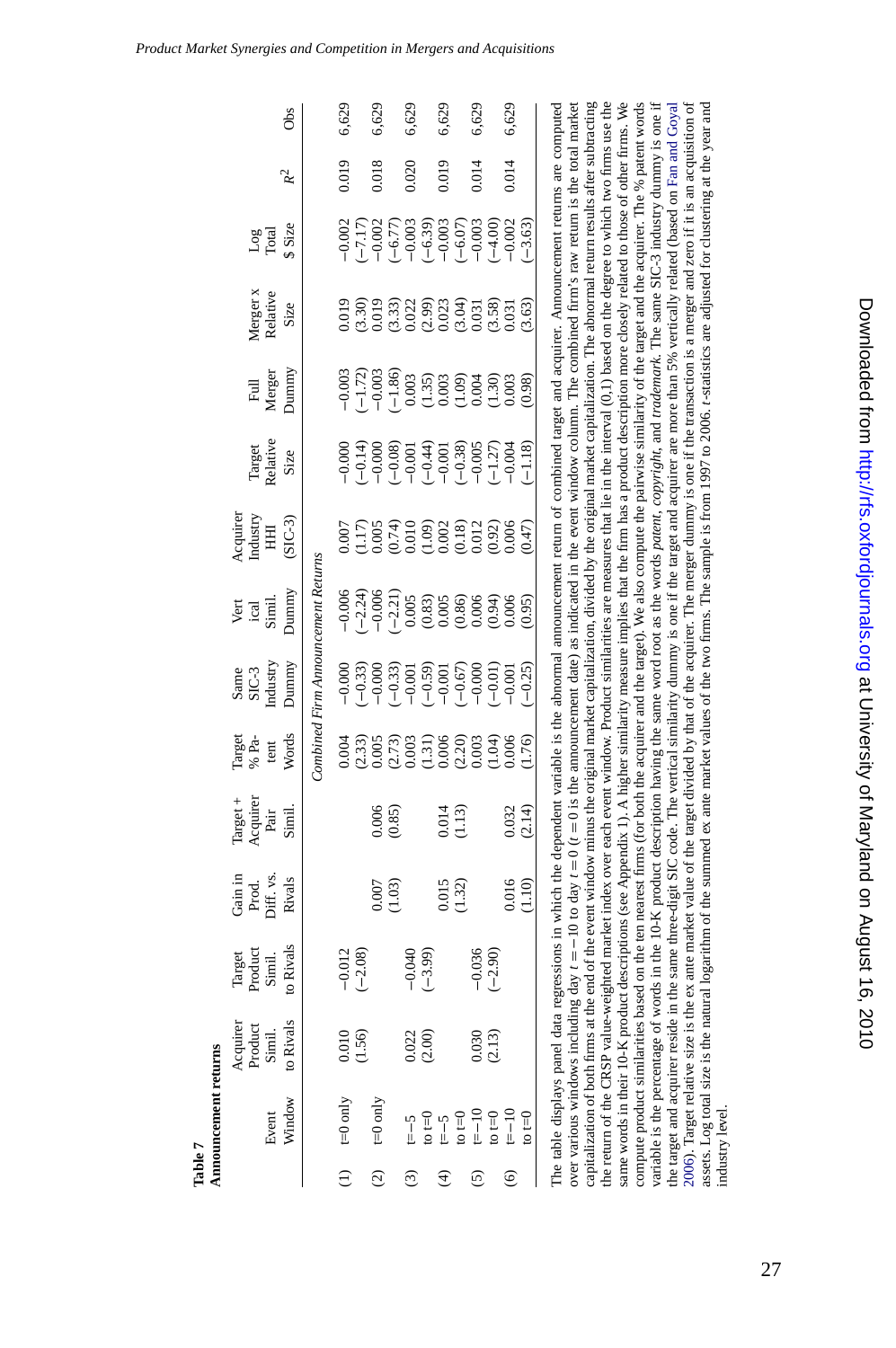results suggest that significant gains accrue as a function of similarity-based traits, especially variables linked to product market competition, despite the low power of this test. We also find that the *% Neighbor Patent Words* variable is positive in many specifications, consistent with larger gains when potential new products are likely to be unique.

We find that announcement returns are larger when the transaction is a merger involving a target firm that is large relative to the acquirer, and smaller when the firms are larger unconditionally. These results likely reflect the leveraged gains that should be observed in the combined firm's returns when transactions involve a larger fraction of the combined firm. The *Vertical Similarity* variable is negative and significant for short horizons (consistent with Kedia, Ravid, and Pons 2008), but this result becomes insignificant for longer horizons.

### **5.2 Real Performance**

Although we observe evidence of financial value creation in Section 5.1, it is important to examine whether value increases are accompanied by real posttransaction gains in sales and profitability and by new product introductions, especially in light of the hypothesized role for asset complementarities and synergies.

An important challenge faced by researchers studying ex post restructuring performance is that two separate firms exist ex ante, and one or two firms might exist ex post depending on the transaction type. Measuring ex ante profitability or sales is especially confounding for partial asset purchases. We avoi[d this](#page-38-0) [issue entirely by considering only the](#page-38-0) acquirer's post-effective change in performance measured relative to the first set of numbers available after the transaction's effective date. Our hypotheses thus assume that profitability and sales growth accrue over time, as should be the case because new products require time to build. We examine changes from year  $t + 1$  to year  $t + 2$  or  $t + 4$  (oneand three-year horizons). As a result, the sample of transactions used in this section is somewhat smaller than our sample in Section 5.1, because we must further require that the acquirer have valid Compustat data at least two years after a given transaction closes. By examining post-effective changes only, we bias our analysis toward not finding results due to lost power, but we avoid complications associated with attempts to measure year  $t = -1$  performance. The need to focus on post-effective changes is further underscored by Maksimovic, Phillips, and Prabhala (2008), who document that many transactions also involve selling off divisions at the time of the transaction. Our results are conservative and likely understate the true relations between our key variables.

We consider three measures of ex post performance: (i) the change in industry-adjusted operating income divided by assets; (ii) the change in industry-adjusted operating income divided by sales; and (iii) industry-adjusted sales growth. To mitigate the effect of outliers, we truncate both profitability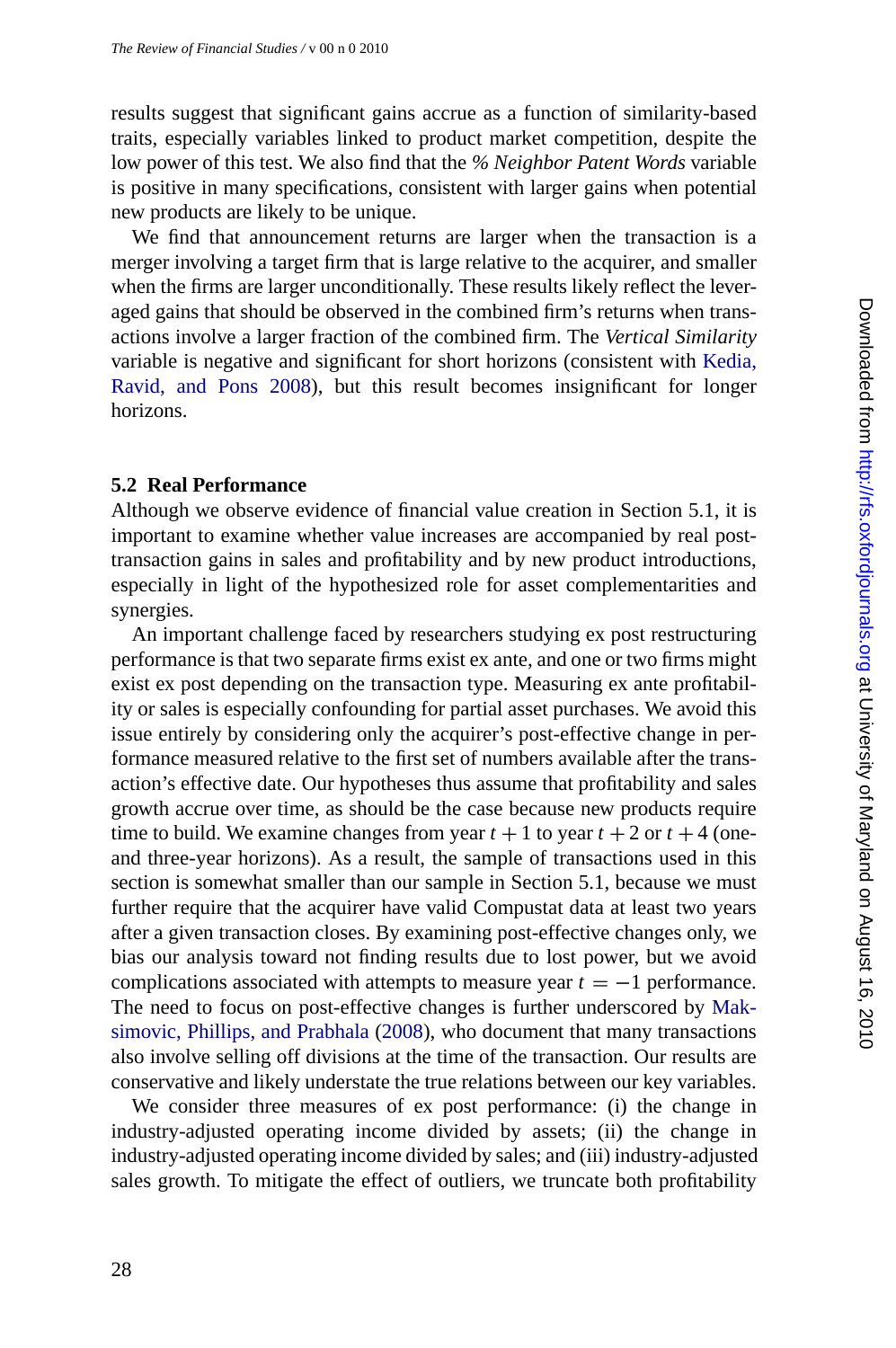variables to lie in the interval  $[-1, 1]$ . For sales growth, we truncate the distribution to lie in the interval  $[-1, 10]$ .<sup>20</sup> Changes are computed from year  $t + 1$  to year  $t + 4$ . To reduce survivorship issues, we assign any missing values for a given horizon the value of the last known horizon (e.g., if three-year sales growth is missing, we populate the given observation with two-year sales growth or one-year sales growth). $21$ 

Table 8 reports the results of OLS regressions where the ex post change in performance (horizons noted in column 2) is the dependent variable. In each panel, w[e fi](#page-30-0)rst consider acquirer local product similarity. We then consider two other variables that more directly test H3 (merger pair similarity), and the role of increasing product differentiation.

We find that acquirers residing in highly competitive product markets experience positive changes in industry-adjusted profitability and higher industryadjusted sales growth. The gains in profitability in Panel A and the sales growth in Panel C generally appear as significant at the 5% level after one year, and continue to accrue over three years (generally 1% significant). The weaker results in Panel B for profitability normalized by sales rather than assets are likely due to the high sales growth documented in Panel C, which coincides with the profitability growth in Panel A (sales is in the denominator in Panel B).

Table 8, rows 3 and 4 in Panel A, and rows 11 and 12 in Panel C, show strong support for the conclusion that the gains in profita[bility and sales growth](#page-37-0) [are rel](#page-37-0)ated to merger pairwise similarity and, to some extent, the potential for gains in product differentiation. The positive and highly significant *Target + Acquirer Pairwise Similarity* coefficient supports the conclusion that similarity is a key driver of real merger gains.

Because gains in profitability are possible for acquirers in ex ante competitive product markets, our results suggest that firms can significantly influence the degree of competitive pressure they face by restructuring. The mechanism is linked to the potential introduction of new products through asset complementarities. The strong results for sales growth are especially consistent with new product development playing a key role (we provide more supporting evidence in the next section). This result helps to separate our findings from the hypothesis based on only product market power of Baker and Bresnahan (1985). We now test the role of new products more directly.

### **5.3 Product Descriptions**

In this section, we consider the prediction that new product development will accompany positive real outcomes. New product development is especially likely when the target firm is similar to the acquirer due to complementary assets (H3), and when additional gains in expected profitability are possible.

<sup>20</sup> These truncations are similar to winsorizing at the 1% level.

 $21$  Our results are robust to simply discarding these observations rather than using the last value.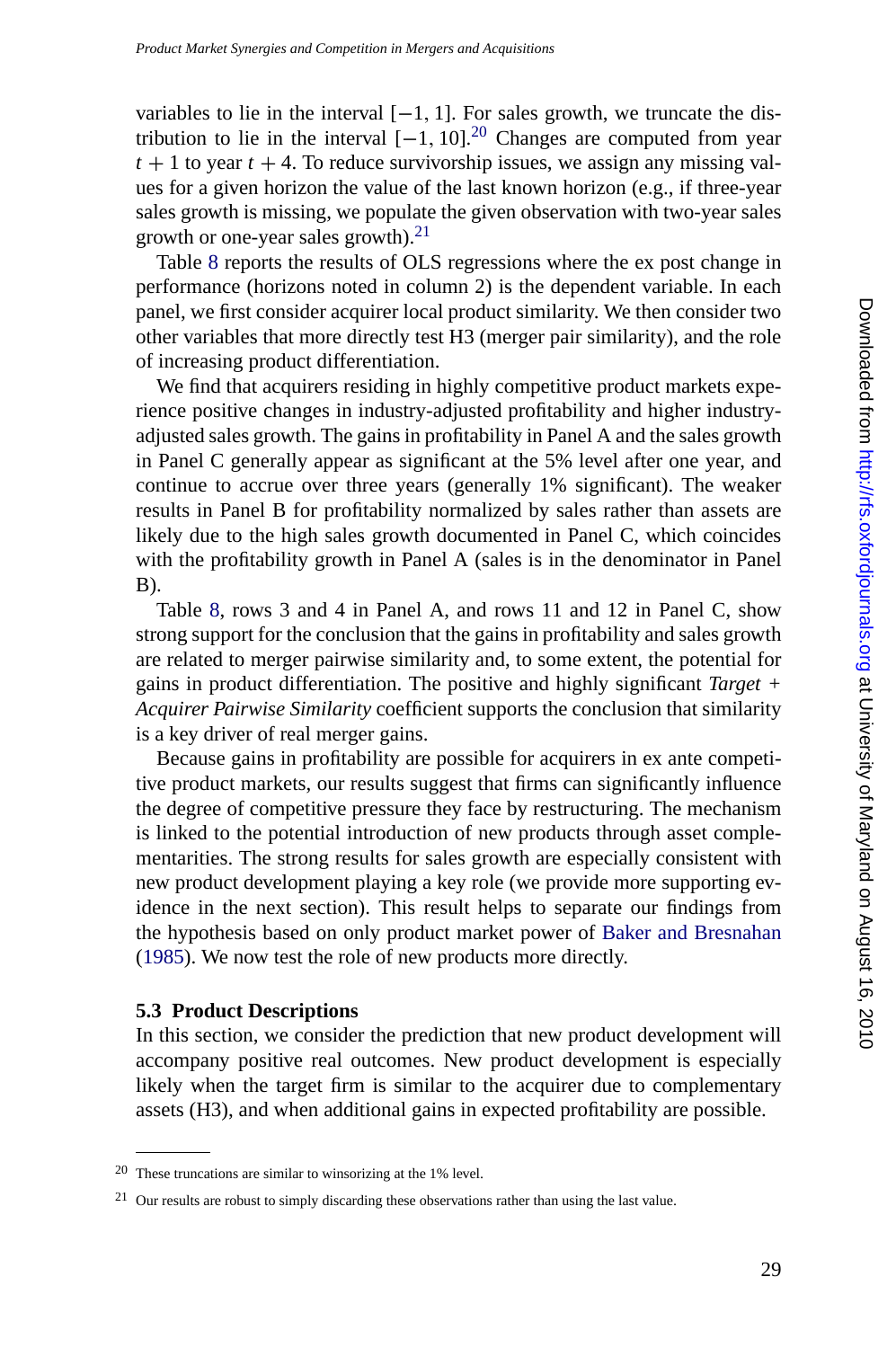|                                    | Obs                                                                                          |                                                    | 4,779           | 4,779                                                                                                                                                                                                                                                                                                                              | 4,779   |                                            | 4,779         |                                                   | 4,779                                                                                                                                                                                                                                                                                 | 4,779             |                                        | 4,779                                                                                                                                                                                                                                                                                                                             | 4,779                        | (continued, |
|------------------------------------|----------------------------------------------------------------------------------------------|----------------------------------------------------|-----------------|------------------------------------------------------------------------------------------------------------------------------------------------------------------------------------------------------------------------------------------------------------------------------------------------------------------------------------|---------|--------------------------------------------|---------------|---------------------------------------------------|---------------------------------------------------------------------------------------------------------------------------------------------------------------------------------------------------------------------------------------------------------------------------------------|-------------------|----------------------------------------|-----------------------------------------------------------------------------------------------------------------------------------------------------------------------------------------------------------------------------------------------------------------------------------------------------------------------------------|------------------------------|-------------|
|                                    | $R^2$                                                                                        |                                                    | 0.006           | 0.012                                                                                                                                                                                                                                                                                                                              | 0.007   |                                            | 0.013         |                                                   | 0.006                                                                                                                                                                                                                                                                                 | $\overline{0.01}$ |                                        | 0.006                                                                                                                                                                                                                                                                                                                             | 0.011                        |             |
|                                    | $\begin{array}{c}\n\text{Log} \\ \text{Total} \\ \text{Size}\n\end{array}$                   |                                                    |                 |                                                                                                                                                                                                                                                                                                                                    |         |                                            |               |                                                   |                                                                                                                                                                                                                                                                                       |                   |                                        |                                                                                                                                                                                                                                                                                                                                   |                              |             |
|                                    | Merger x<br>Relative<br>Size                                                                 |                                                    |                 | $-0.009$<br>$-0.67$<br>$0.006$<br>$0.010$<br>$-0.70$<br>$-0.70$<br>$-0.005$<br>$-0.005$                                                                                                                                                                                                                                            |         |                                            |               |                                                   |                                                                                                                                                                                                                                                                                       |                   |                                        | $\begin{array}{l} 0.000\\ -0.011\\ -0.023\\ 0.001\\ -0.000\\ -0.003\\ 0.003\\ -0.003\\ 0.089 \end{array}$                                                                                                                                                                                                                         |                              |             |
|                                    | Merger<br>Dummy                                                                              |                                                    |                 | $0.007$<br>$0.003$<br>$0.005$<br>$0.006$<br>$0.002$<br>$0.004$                                                                                                                                                                                                                                                                     |         |                                            |               |                                                   |                                                                                                                                                                                                                                                                                       |                   |                                        | $\begin{array}{l} 0.005 \\ 0.85 \\ 0.000 \\ 0.005 \\ 0.005 \\ 0.005 \\ 0.005 \\ -0.001 \\ 0.01 \\ -0.01 \\ 0.01 \\ -0.01 \\ 0.01 \\ -0.01 \\ 0.01 \\ -0.01 \\ 0.01 \\ -0.01 \\ 0.01 \\ -0.01 \\ -0.01 \\ -0.01 \\ -0.01 \\ -0.01 \\ -0.01 \\ -0.01 \\ -0.01 \\ -0.01 \\ -0.01 \\ -0.01 \\ -0.01 \\ -0.01 \\ -0.01 \\ -0.01 \\ -0$ |                              |             |
|                                    | Target<br>Relative<br>Size                                                                   |                                                    |                 | $\begin{array}{r} 6000 \\ 0000 \\ 0000 \\ 0000 \\ \end{array} \hspace{-.25cm} \begin{array}{r} 0 \\ 0 \\ 0 \\ 0 \\ 0 \\ \end{array} \hspace{-.25cm} \begin{array}{r} 0 \\ 0 \\ 0 \\ 0 \\ 0 \\ \end{array} \hspace{-.25cm} \begin{array}{r} 0 \\ 0 \\ 0 \\ 0 \\ 0 \\ \end{array} \hspace{-.25cm} \end{array}$                       |         |                                            |               |                                                   |                                                                                                                                                                                                                                                                                       |                   |                                        | 014<br>0.0162<br>0.014<br>0.015<br>0.015                                                                                                                                                                                                                                                                                          |                              |             |
|                                    | Acquirer<br>Industry<br>HHI<br>$(SIC-3)$                                                     | Panel A: Industry-Adjusted Operating Income/Assets |                 | 0.026<br>0.4066<br>0.030<br>0.079<br>0.079<br>0.05)                                                                                                                                                                                                                                                                                |         |                                            |               | Panel B: Industry-Adjusted Operating Income/sales |                                                                                                                                                                                                                                                                                       |                   |                                        | $\begin{array}{l} 0.33 \\ 0.14 \\ 0.10 \\ 0.03 \\ 0.03 \\ 0.11 \\ 0.03 \\ 0.11 \\ 0.12 \\ 0.12 \\ 0.13 \\ 0.13 \\ 0.13 \\ 0.14 \\ 0.12 \\ 0.13 \\ 0.14 \\ 0.15 \\ 0.15 \\ 0.16 \\ 0.17 \\ 0.18 \\ 0.19 \\ 0.19 \\ 0.19 \\ 0.19 \\ 0.19 \\ 0.19 \\ 0.19 \\ 0.19 \\ 0.19 \\ 0.19 \\ 0.19 \\ 0.19 \\ 0.19 \\ 0.$                     |                              |             |
|                                    | Vert<br>ical<br>Simil.<br>Dummy                                                              |                                                    |                 | $\begin{array}{r} -0.018 \\ -0.031 \\ -0.031 \\ -0.018 \\ -0.018 \\ -0.018 \\ -0.031 \\ -0.031 \\ -0.031 \\ -0.031 \\ -0.031 \\ -0.031 \\ -0.031 \\ -0.031 \\ -0.031 \\ -0.031 \\ -0.031 \\ -0.031 \\ -0.031 \\ -0.031 \\ -0.031 \\ -0.031 \\ -0.031 \\ -0.031 \\ -0.031 \\ -0.031 \\ -0.031 \\ -0.031 \\ -0.031 \\ -0.031 \\ -0.$ |         |                                            |               |                                                   |                                                                                                                                                                                                                                                                                       |                   |                                        | $-0.012$<br>$-1.20$<br>$-0.039$<br>$-0.73$<br>$-0.012$<br>$-1.18$<br>$-1.18$<br>$-1.039$                                                                                                                                                                                                                                          |                              |             |
|                                    | $\begin{array}{c} \text{Same} \\ \text{SIC-3} \\ \text{Industy} \\ \text{Dumny} \end{array}$ |                                                    |                 | $\begin{array}{c} -0.001 \\ -0.20) \\ -0.006 \\ -0.55) \\ -0.011 \\ -0.011 \\ -0.011 \\ -0.007 \\ -0.007 \\ -0.007 \\ -0.007 \\ -0.007 \\ -0.007 \\ -0.007 \\ -0.007 \\ -0.007 \\ -0.007 \\ -0.007 \\ -0.007 \\ -0.007 \\ -0.007 \\ -0.007 \\ -0.007 \\ -0.007 \\ -0.007 \\ -0.007 \\ -0.007 \\ -0.007 \\ -0.007 \\ -0.007 \\ -0.$ |         |                                            |               |                                                   | $\begin{array}{l} 30,0000\\ -0.00000\\ -0.00000\\ -0.00000\\ -0.00000\\ -0.00000\\ -0.00000\\ -0.00000\\ -0.00000\\ -0.00000\\ -0.00000\\ -0.00000\\ -0.00000\\ -0.00000\\ -0.00000\\ -0.00000\\ -0.00000\\ -0.00000\\ -0.00000\\ -0.00000\\ -0.00000\\ -0.00000\\ -0.00000\\ -0.000$ |                   |                                        |                                                                                                                                                                                                                                                                                                                                   |                              |             |
|                                    | % Pa-<br>tent<br>Words                                                                       |                                                    |                 | $\begin{array}{l} -0.001 \\ (-0.13) \\ 0.002 \\ 0.25) \\ 0.25) \\ (-0.07) \\ 0.001 \\ 0.001 \\ 0.001 \\ 0.001 \\ \end{array}$                                                                                                                                                                                                      |         |                                            |               |                                                   |                                                                                                                                                                                                                                                                                       |                   |                                        | 0.007<br>0.960<br>0.0111)<br>0.008<br>0.000<br>0.03)                                                                                                                                                                                                                                                                              |                              |             |
|                                    | Target +<br>Acquirer<br>Pair<br>Simil.                                                       |                                                    |                 |                                                                                                                                                                                                                                                                                                                                    |         | $0.043$<br>$(2.52)$<br>$0.074$<br>$(2.88)$ |               |                                                   |                                                                                                                                                                                                                                                                                       |                   |                                        |                                                                                                                                                                                                                                                                                                                                   | 0.032<br>0.026<br>0.090      |             |
|                                    | Gain<br>in Prod.<br>Diff. vs.<br>Rivals                                                      |                                                    |                 |                                                                                                                                                                                                                                                                                                                                    |         | 다 8일<br>1.28<br>이 다음 8                     |               |                                                   |                                                                                                                                                                                                                                                                                       |                   |                                        |                                                                                                                                                                                                                                                                                                                                   | 0.85<br>0.85<br>0.01<br>0.01 |             |
| Long-term performance of acquirers | (10 Near.)<br>Acquirer<br>Product<br>Simil.                                                  |                                                    |                 | 0.033<br>0.059<br>0.05<br>0.05                                                                                                                                                                                                                                                                                                     |         |                                            |               |                                                   |                                                                                                                                                                                                                                                                                       |                   | $0.050$<br>$0.46$<br>$0.040$<br>$0.73$ |                                                                                                                                                                                                                                                                                                                                   |                              |             |
|                                    | Horizon                                                                                      |                                                    | 1 Year          | 3 Year                                                                                                                                                                                                                                                                                                                             | 1 Year  |                                            | 3 Year        |                                                   | 1 Year                                                                                                                                                                                                                                                                                | 3 Year            |                                        | 1 Year                                                                                                                                                                                                                                                                                                                            | 3 Year                       |             |
| Table 8                            | Row                                                                                          |                                                    | $\widehat{\Xi}$ | $\odot$                                                                                                                                                                                                                                                                                                                            | $\odot$ |                                            | $\widehat{f}$ |                                                   | $\widehat{c}$                                                                                                                                                                                                                                                                         | $\widehat{\circ}$ |                                        | $\widehat{c}$                                                                                                                                                                                                                                                                                                                     | $\circledast$                |             |

Downloaded from http://rfs.oxfordjournals.org at University of Maryland on August 16, 2010 at University of Maryland on August 16, 2010 http://rfs.oxfordjournals.org [Download](http://rfs.oxfordjournals.org)ed from

*The Review of Financial Studies /* v 00 n 0 2010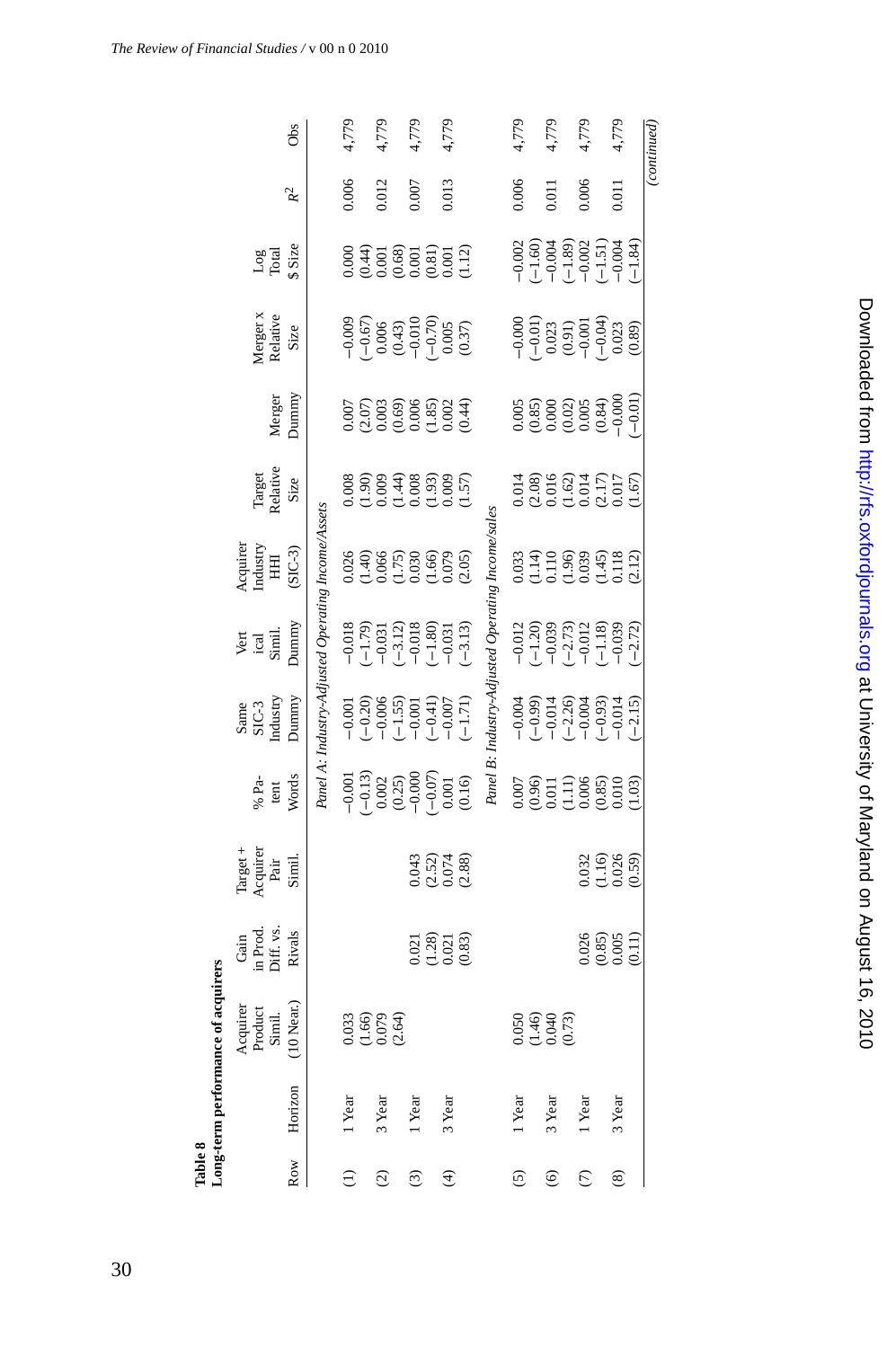| Continued<br>Table 8                   |         |                                                                                                                                                                                                       |                               |                                                                                                     |                                                                             |                                                                                                                                                                                                                                                                                                                                    |                                                                                             |                                                                                                                          |                                               |                                                                                                                                                                                                                                                                                                     |                                                                                                    |                                                                                                                                                                                                                                                                                                                                                  |                |       |
|----------------------------------------|---------|-------------------------------------------------------------------------------------------------------------------------------------------------------------------------------------------------------|-------------------------------|-----------------------------------------------------------------------------------------------------|-----------------------------------------------------------------------------|------------------------------------------------------------------------------------------------------------------------------------------------------------------------------------------------------------------------------------------------------------------------------------------------------------------------------------|---------------------------------------------------------------------------------------------|--------------------------------------------------------------------------------------------------------------------------|-----------------------------------------------|-----------------------------------------------------------------------------------------------------------------------------------------------------------------------------------------------------------------------------------------------------------------------------------------------------|----------------------------------------------------------------------------------------------------|--------------------------------------------------------------------------------------------------------------------------------------------------------------------------------------------------------------------------------------------------------------------------------------------------------------------------------------------------|----------------|-------|
|                                        |         | Acquirer<br>Product<br>Simil.                                                                                                                                                                         | Gain<br>in Prod.<br>Diff. vs. | $\begin{array}{ll} \text{Target} + \\ \text{Acquirer} \\ \text{Aquirer} \\ \text{Pair} \end{array}$ | % Pa-                                                                       | Same<br>SIC-3<br>Industry                                                                                                                                                                                                                                                                                                          | Vert<br>ical                                                                                | Acquirer<br>Industry<br>HHI                                                                                              |                                               |                                                                                                                                                                                                                                                                                                     |                                                                                                    |                                                                                                                                                                                                                                                                                                                                                  |                |       |
|                                        |         |                                                                                                                                                                                                       |                               |                                                                                                     | tent                                                                        |                                                                                                                                                                                                                                                                                                                                    | Simil.                                                                                      |                                                                                                                          | Target<br>Relative                            |                                                                                                                                                                                                                                                                                                     | Merger x<br>Relative                                                                               | Log<br>Total                                                                                                                                                                                                                                                                                                                                     |                |       |
| Row                                    | Horizon | $(10$ Near.)                                                                                                                                                                                          | Rivals                        | Simil.                                                                                              | Words                                                                       | Dunnny                                                                                                                                                                                                                                                                                                                             | Dummy                                                                                       | $(SIC-3)$                                                                                                                | Size                                          | Merger<br>Dummy                                                                                                                                                                                                                                                                                     | Size                                                                                               | \$ Size                                                                                                                                                                                                                                                                                                                                          | $\mathbb{R}^2$ | Obs   |
|                                        |         |                                                                                                                                                                                                       |                               |                                                                                                     |                                                                             | Panel C: Industry-Adjusted Sales Growth                                                                                                                                                                                                                                                                                            |                                                                                             |                                                                                                                          |                                               |                                                                                                                                                                                                                                                                                                     |                                                                                                    |                                                                                                                                                                                                                                                                                                                                                  |                |       |
| $\widehat{\odot}$                      | 1 Year  |                                                                                                                                                                                                       |                               |                                                                                                     | $-0.013$                                                                    |                                                                                                                                                                                                                                                                                                                                    |                                                                                             |                                                                                                                          |                                               |                                                                                                                                                                                                                                                                                                     |                                                                                                    |                                                                                                                                                                                                                                                                                                                                                  | 0.027          | 4,779 |
|                                        |         | 0.24<br>0.09<br>0.09<br>0.09                                                                                                                                                                          |                               |                                                                                                     |                                                                             | $\begin{array}{r} -0.042 \\ -0.34) \\ -0.061 \\ -0.01 \\ -0.039 \\ -0.039 \\ -0.035 \\ -0.055 \\ -0.055 \\ -0.055 \\ -0.055 \\ -0.055 \\ -0.055 \\ -0.055 \\ -0.055 \\ -0.055 \\ -0.055 \\ -0.055 \\ -0.055 \\ -0.055 \\ -0.055 \\ -0.055 \\ -0.055 \\ -0.055 \\ -0.055 \\ -0.055 \\ -0.055 \\ -0.055 \\ -0.055 \\ -0.055 \\ -0.0$ | $-0.039$<br>$(-1.36)$<br>$-0.175$<br>$-0.70)$<br>$-0.039$<br>$-1.36$<br>$-1.75$<br>$-1.72)$ | $\begin{array}{l} 0.042 \\ 0.34) \\ 0.057 \\ 0.057 \\ 0.057 \\ 0.057 \\ 0.057 \\ 0.054 \\ 0.039 \\ 0.039 \\ \end{array}$ | 23<br>0.79<br>0.238<br>0.33<br>0.238<br>0.238 | $\begin{array}{l} 660000\\ -0.290\\ -0.033\\ -0.033\\ -0.033\\ -0.035\\ -0.035\\ -0.036\\ -0.036\\ -0.036\\ -0.036\\ -0.036\\ -0.036\\ -0.036\\ -0.036\\ -0.036\\ -0.036\\ -0.036\\ -0.036\\ -0.036\\ -0.036\\ -0.036\\ -0.036\\ -0.036\\ -0.036\\ -0.036\\ -0.036\\ -0.036\\ -0.036\\ -0.036\\ -0$ | $\begin{array}{l} 0.208 \\ 0.15 \\ 0.168 \\ 0.12) \\ 0.205 \\ 0.13) \\ 0.160 \\ 0.160 \end{array}$ | $\begin{array}{l} 7.73 \\ -1.74 \\ -0.04 \\ -0.04 \\ -0.04 \\ -0.04 \\ -0.04 \\ -0.04 \\ -0.04 \\ -0.04 \\ -0.04 \\ -0.04 \\ -0.04 \\ -0.04 \\ -0.04 \\ -0.04 \\ -0.04 \\ -0.04 \\ -0.04 \\ -0.04 \\ -0.04 \\ -0.04 \\ -0.04 \\ -0.04 \\ -0.04 \\ -0.04 \\ -0.04 \\ -0.04 \\ -0.04 \\ -0.04 \\ -0.04 \\ -0.04 \\ -0.04 \\ -0.04 \\ -0.04 \\ -0.$ |                |       |
| (10)                                   | 3 Year  |                                                                                                                                                                                                       |                               |                                                                                                     |                                                                             |                                                                                                                                                                                                                                                                                                                                    |                                                                                             |                                                                                                                          |                                               |                                                                                                                                                                                                                                                                                                     |                                                                                                    |                                                                                                                                                                                                                                                                                                                                                  | 0.024          | 4,779 |
|                                        |         |                                                                                                                                                                                                       |                               |                                                                                                     |                                                                             |                                                                                                                                                                                                                                                                                                                                    |                                                                                             |                                                                                                                          |                                               |                                                                                                                                                                                                                                                                                                     |                                                                                                    |                                                                                                                                                                                                                                                                                                                                                  |                |       |
| $\begin{pmatrix} 1 \\ 2 \end{pmatrix}$ | 1 Year  |                                                                                                                                                                                                       |                               |                                                                                                     | $(-0.45)$<br>$(-0.083)$<br>$(-1.67)$<br>$(-0.59)$<br>$(-0.59)$<br>$(-0.59)$ |                                                                                                                                                                                                                                                                                                                                    |                                                                                             |                                                                                                                          |                                               |                                                                                                                                                                                                                                                                                                     |                                                                                                    |                                                                                                                                                                                                                                                                                                                                                  | 0.027          | 4,779 |
|                                        |         |                                                                                                                                                                                                       | 0.257<br>(2.05)<br>0.657      | 13429<br>13429<br>1120                                                                              |                                                                             |                                                                                                                                                                                                                                                                                                                                    |                                                                                             |                                                                                                                          |                                               |                                                                                                                                                                                                                                                                                                     |                                                                                                    |                                                                                                                                                                                                                                                                                                                                                  |                |       |
| (12)                                   | 3 Year  |                                                                                                                                                                                                       |                               |                                                                                                     |                                                                             |                                                                                                                                                                                                                                                                                                                                    |                                                                                             |                                                                                                                          |                                               |                                                                                                                                                                                                                                                                                                     |                                                                                                    |                                                                                                                                                                                                                                                                                                                                                  | 0.024          | 4,779 |
|                                        |         |                                                                                                                                                                                                       | (2.92)                        |                                                                                                     | $(-1.83)$                                                                   | $(-1.72)$                                                                                                                                                                                                                                                                                                                          |                                                                                             |                                                                                                                          | (4.43)                                        | $(-0.85)$                                                                                                                                                                                                                                                                                           | (1.07)                                                                                             | $(-4.48)$                                                                                                                                                                                                                                                                                                                                        |                |       |
|                                        |         | The table displays panel data regressions in which ex post changes in real performance measures are the dependent variable. For a transaction that becomes effective in year t, ex post               |                               |                                                                                                     |                                                                             |                                                                                                                                                                                                                                                                                                                                    |                                                                                             |                                                                                                                          |                                               |                                                                                                                                                                                                                                                                                                     |                                                                                                    |                                                                                                                                                                                                                                                                                                                                                  |                |       |
|                                        |         | profitability change or sales growth is a one- to three-year change from year $t + 1$ until year $t + 2$ (one-year) or $t + 4$ (three-year) as noted in the horizon column. The dependent variable in |                               |                                                                                                     |                                                                             |                                                                                                                                                                                                                                                                                                                                    |                                                                                             |                                                                                                                          |                                               |                                                                                                                                                                                                                                                                                                     |                                                                                                    |                                                                                                                                                                                                                                                                                                                                                  |                |       |
|                                        |         | Panel A is industry-adjusted operating income divided by assets; in Panel B, it is industry-adjusted operating income divided by sales; and in Panel C, it is industry-adjusted sales growth.         |                               |                                                                                                     |                                                                             |                                                                                                                                                                                                                                                                                                                                    |                                                                                             |                                                                                                                          |                                               |                                                                                                                                                                                                                                                                                                     |                                                                                                    |                                                                                                                                                                                                                                                                                                                                                  |                |       |
|                                        |         | Product similarities are measures that lie in the interval [0,1) based on the degree to which two firms use the same words in their 10-K product descriptions (see Appendix 1). A higher              |                               |                                                                                                     |                                                                             |                                                                                                                                                                                                                                                                                                                                    |                                                                                             |                                                                                                                          |                                               |                                                                                                                                                                                                                                                                                                     |                                                                                                    |                                                                                                                                                                                                                                                                                                                                                  |                |       |

similarity measure implies that the firm has a product description more closely related to those of other firms. The acquirer product similarity (10 nearest) is the average similarity between<br>the acquirer and its ten close in the 10-K product description having the same word root as the words *patent, copyright*, and *trademark*. The same SIC-3 industry dummy is one if the target and acquirer reside in the same three-digit SIC code. The ver similarity measure implies that the firm has a product description more closely related to those of other firms. The acquirer product similarity (10 nearest) is the average similarity between the acquirer and its ten closest rivals. The target and acquirer product similarity is the pairwise similarity between the acquirer and target firms' products. The gain in product differentiation is the product distance from the target to the acquirer's ten nearest neighbors, less the acquirer's distance to its ten nearest neighbors. The % patent words variable is the percentage of words in the 10-K product description having the same word root as the words *patent*, *copyright*, and *trademark*. The same SIC-3 industry dummy is one if the target and acquirer reside in the same three-digit SIC code. The vertical similarity dummy is one if the target and acquirer are more than 5% vertically related (based on Fan and Goyal 2006). Target relative size is the ex ante market value of the target divided by that of the acquirer. The merger dummy is one if the transaction is a merger and zero if it is an acquisition of assets. Log total size is the natural logarithm of the summed ex ante market values of the two firms. The sample is from 1997 to 2006. *t*-statistics are adjusted for clustering at the year and industry level.

Downloaded from http://rfs.oxfordjournals.org at University of Maryland on August 16, 2010 at University of Maryland on August 16, 2010 http://rfs.oxfordjournals.org [Download](http://rfs.oxfordjournals.org)ed from

### <span id="page-30-0"></span>*Product Market Synergies and Competition in Mergers and Acquisitions*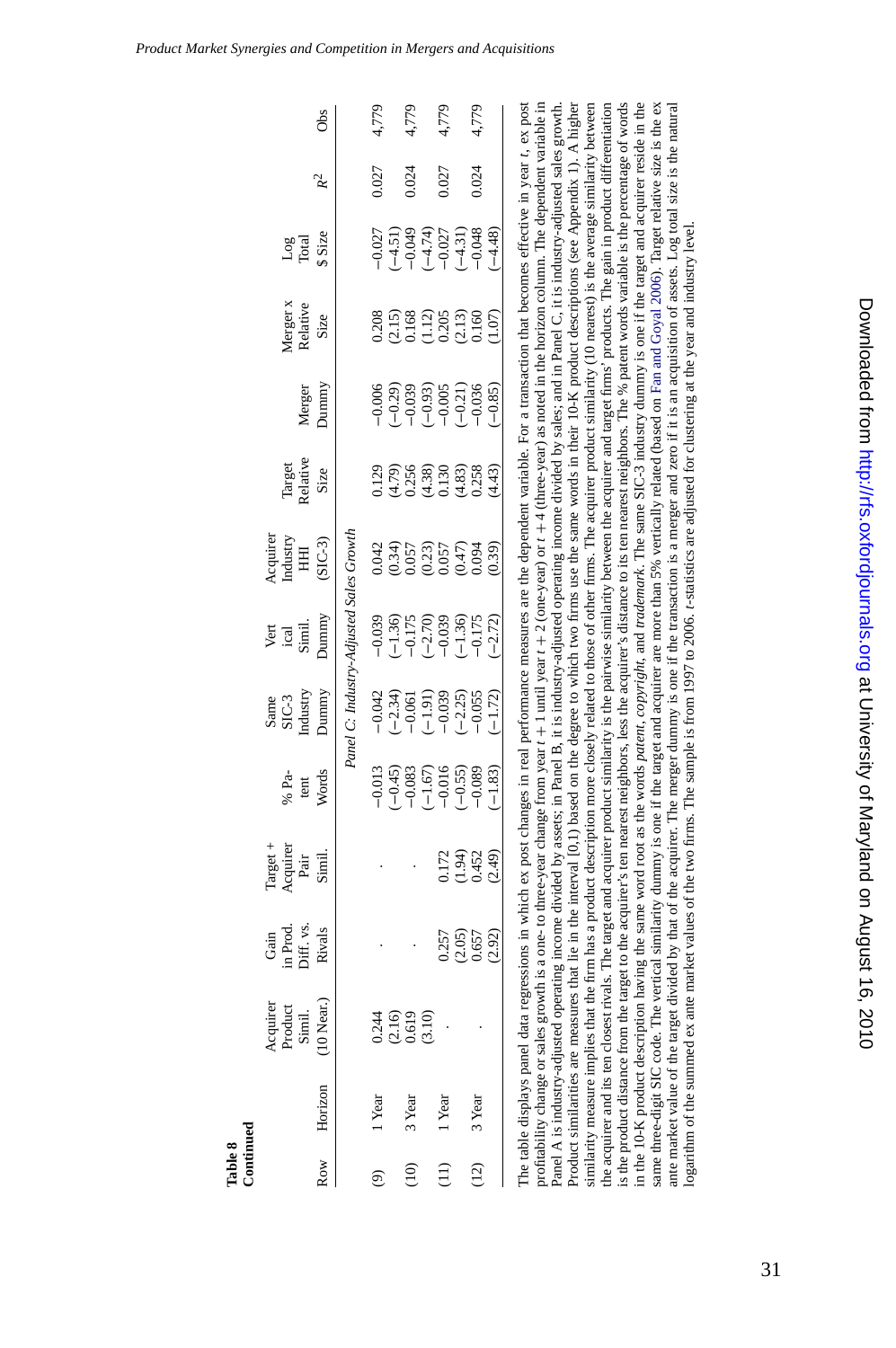We proxy for new product development by examining whether firms experience gro[w](#page-32-0)th in the size of their product descriptions in the years following the merger's effective date. The first post-merge description reflects the initial state of the post-merger firm. We define "product description growth" as the logarithmic growth in the number of words used in the product market description from year  $t + 1$  to either year  $t + 2$  or  $t + 4$ . We then explore whether the same set of variables used to predict ex post real performance also predicts product descripti[on](#page-32-0) growth. We use an OLS specification in w[hich all standar](#page-37-0)d [error](#page-37-0)s are adjusted for clustering at the year and SIC-3 industry level. The sample in this section is slightly smaller than that used in Section 5.2 because Compustat data (needed for the dependent variables in Section 5.2) are slightly more [available than](#page-37-0) o[ur co](#page-37-0)llected 10-K data (needed for the dependent variable in this sect[io](#page-32-0)n).

Table 9 presents the results. We find that new product development is especially likely when acquiring firms reside in competitive product markets (rows 1 to 3), and when the target firm is similar to the acquirer (H3) (rows 4 to 6). We also find gains when there is the potential for higher profitability of new products (*Gain in Product Differentiation*). These results are significant at the 1% level.

Table 9 shows that vertical mergers, as described by Fan and Goyal (2006), independently of our similarity measures, experience some ex post growth in the size of product descriptions for longer horizons. This evidence linking vertical mergers to the introduction of new products supports the conclusion of Fan and Goyal (2006) that vertical mergers create value.

Ta[ble](#page-33-0) 9 also shows that a same-industry SIC dummy variable is insignificant and thus that pairwise similarity measured using SIC codes is too granular to produce similar inferences. Hence, understanding the relation between pairwise similarity and product differentiation relies on the researcher's ability to measure the degree of product similarity. The table also documents that product descriptions have a tendency to mean revert over time, a feature that is likely due to writing style. We control for this feature in addition to the other variables discussed above.

# **5.4 Economic Magnitudes for Ex Post Outcomes**

Table 10 displays the economic magnitude of two key variables (*Product Similarity (10 Nearest)*, and the *Target + Acquirer Pairwise Similarity*) on announcement returns and real outcomes using the same generalized method as in Section 4. The competitive effect (local similarity) increases event-dayannouncement returns by 0.2%, and longer-horizon (eleven-day) event returns by 0.7%. This spread is modest but not trivial, given the mean event-day announcement return of 0.4% (SD 4.2%), and the mean eleven-day announcement return of 0.5% (SD 7.8%). The modest size of these returns is consistent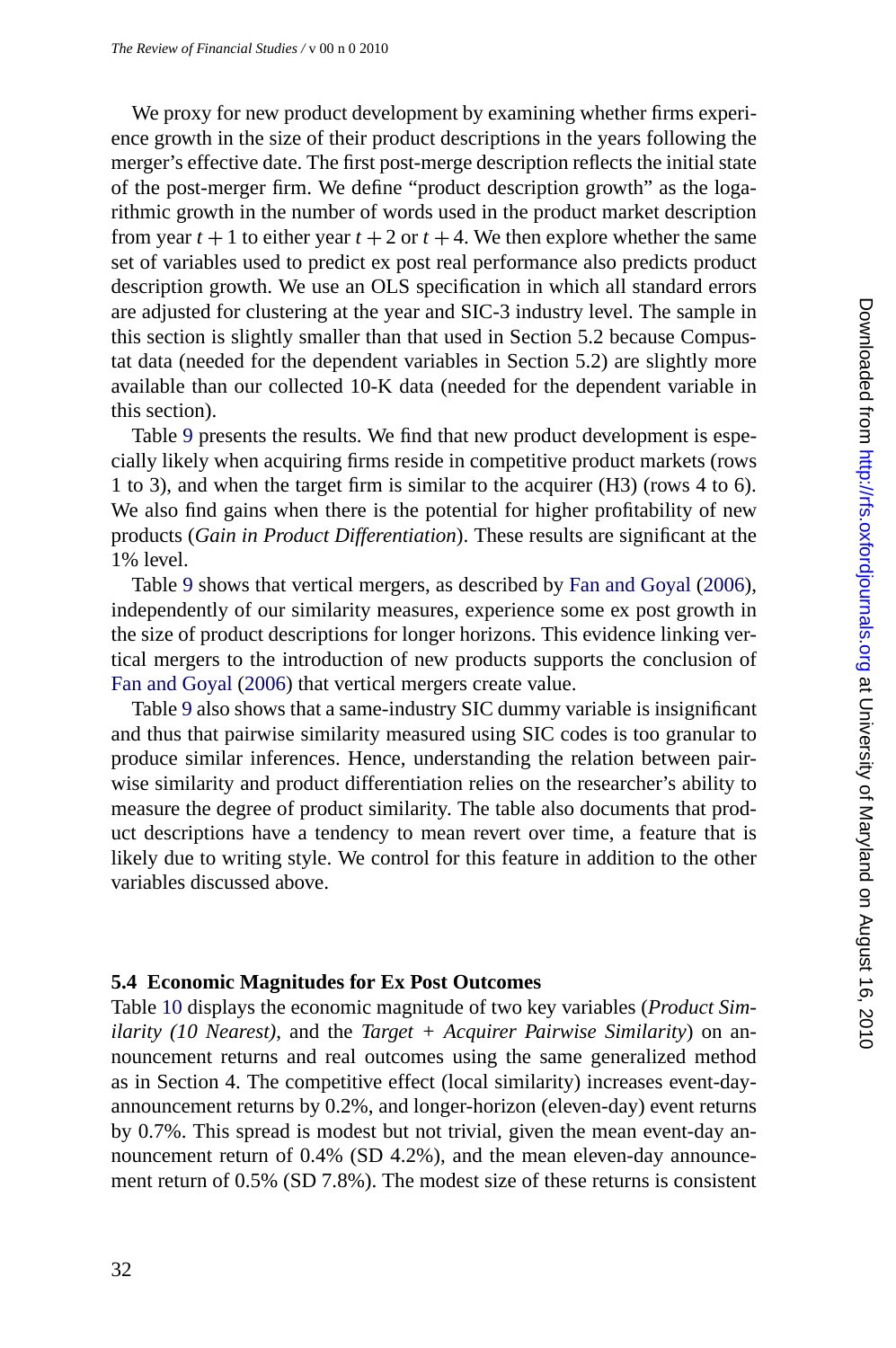| $\begin{array}{l} 0.005 \\[-4pt] -0.28 \\[-4pt] -0.003 \\[-4pt] -0.003 \\[-4pt] -0.003 \\[-4pt] -0.003 \\[-4pt] -0.003 \\[-4pt] -0.003 \\[-4pt] -0.003 \\[-4pt] -0.003 \\[-4pt] -0.003 \\[-4pt] -0.003 \\[-4pt] -0.003 \\[-4pt] -0.003 \\[-4pt] -0.003 \\[-4pt] -0.003 \\[-4pt] -0.003 \\[-4pt] -0.003 \\[-4pt] -0.003 \\[-4pt] -0.00$<br>% Pa-<br>tent<br>Words<br>$\begin{array}{l} \text{Target} \ + \\ \text{Acquire} \\ \text{Pair} \\ \text{Simil} \end{array}$<br>0.602<br>(3.99)<br>(3.90)<br>(5.81)<br>(5.81)<br>Gain<br>in Prod.<br>Diff. vs.<br>Rivals<br>0.454<br>(3.27)<br>(3.000<br>(5.58)<br>(5.58)<br>10 Near.<br>Acquirer<br>Product<br>Simil.<br>0.614<br>(4.06)<br>(5.78)<br>(5.77)<br>Horizon<br>1 Year<br>$2$ Year<br>3 Year<br>1 Year<br>2 Year<br>Row<br>$\widehat{\omega}$<br>$\widehat{\odot}$<br>$\widehat{\pm}$<br>$\widehat{c}$ |        | Ex post product descriptions of acquirers |  |                                    |                                                                                                                                                                                                                                                                                                     |                                                                                                                                                                                                                                                                                                             |                                                                                                                                                                                                                                                                                                                                          |                 |                                                                                                                                                                                                                                                                                                                               |                                                                                 |                                                                                                                                                                                                                                                                                                                                                |       |       |
|-------------------------------------------------------------------------------------------------------------------------------------------------------------------------------------------------------------------------------------------------------------------------------------------------------------------------------------------------------------------------------------------------------------------------------------------------------------------------------------------------------------------------------------------------------------------------------------------------------------------------------------------------------------------------------------------------------------------------------------------------------------------------------------------------------------------------------------------------------------|--------|-------------------------------------------|--|------------------------------------|-----------------------------------------------------------------------------------------------------------------------------------------------------------------------------------------------------------------------------------------------------------------------------------------------------|-------------------------------------------------------------------------------------------------------------------------------------------------------------------------------------------------------------------------------------------------------------------------------------------------------------|------------------------------------------------------------------------------------------------------------------------------------------------------------------------------------------------------------------------------------------------------------------------------------------------------------------------------------------|-----------------|-------------------------------------------------------------------------------------------------------------------------------------------------------------------------------------------------------------------------------------------------------------------------------------------------------------------------------|---------------------------------------------------------------------------------|------------------------------------------------------------------------------------------------------------------------------------------------------------------------------------------------------------------------------------------------------------------------------------------------------------------------------------------------|-------|-------|
|                                                                                                                                                                                                                                                                                                                                                                                                                                                                                                                                                                                                                                                                                                                                                                                                                                                             |        |                                           |  | Same<br>SIC-3<br>industry<br>Dummy | yummy<br>Vert<br>ical<br>Simil.                                                                                                                                                                                                                                                                     | $\frac{1}{\text{Adusty}}$<br>$\frac{1}{\text{H}}$<br>$\frac{1}{\text{H}}$<br>$\frac{1}{\text{H}}$<br>$\frac{1}{\text{H}}$                                                                                                                                                                                   | Target<br>Relative<br>Size                                                                                                                                                                                                                                                                                                               | Merger<br>Dummy | Merger x<br>Relative<br>Size                                                                                                                                                                                                                                                                                                  | Log<br>Total<br>Size                                                            | liitial<br>Prod.<br>Size                                                                                                                                                                                                                                                                                                                       | k,    | Obs   |
|                                                                                                                                                                                                                                                                                                                                                                                                                                                                                                                                                                                                                                                                                                                                                                                                                                                             |        |                                           |  |                                    |                                                                                                                                                                                                                                                                                                     | Panel A: Ex post growth in product description                                                                                                                                                                                                                                                              |                                                                                                                                                                                                                                                                                                                                          |                 |                                                                                                                                                                                                                                                                                                                               |                                                                                 |                                                                                                                                                                                                                                                                                                                                                |       |       |
|                                                                                                                                                                                                                                                                                                                                                                                                                                                                                                                                                                                                                                                                                                                                                                                                                                                             |        |                                           |  |                                    |                                                                                                                                                                                                                                                                                                     |                                                                                                                                                                                                                                                                                                             |                                                                                                                                                                                                                                                                                                                                          |                 |                                                                                                                                                                                                                                                                                                                               |                                                                                 |                                                                                                                                                                                                                                                                                                                                                | 0.117 | 4,518 |
|                                                                                                                                                                                                                                                                                                                                                                                                                                                                                                                                                                                                                                                                                                                                                                                                                                                             |        |                                           |  |                                    |                                                                                                                                                                                                                                                                                                     |                                                                                                                                                                                                                                                                                                             |                                                                                                                                                                                                                                                                                                                                          |                 |                                                                                                                                                                                                                                                                                                                               |                                                                                 |                                                                                                                                                                                                                                                                                                                                                |       |       |
|                                                                                                                                                                                                                                                                                                                                                                                                                                                                                                                                                                                                                                                                                                                                                                                                                                                             |        |                                           |  |                                    |                                                                                                                                                                                                                                                                                                     |                                                                                                                                                                                                                                                                                                             |                                                                                                                                                                                                                                                                                                                                          |                 |                                                                                                                                                                                                                                                                                                                               |                                                                                 |                                                                                                                                                                                                                                                                                                                                                | 0.201 | 4,518 |
|                                                                                                                                                                                                                                                                                                                                                                                                                                                                                                                                                                                                                                                                                                                                                                                                                                                             |        |                                           |  |                                    |                                                                                                                                                                                                                                                                                                     |                                                                                                                                                                                                                                                                                                             |                                                                                                                                                                                                                                                                                                                                          |                 |                                                                                                                                                                                                                                                                                                                               |                                                                                 |                                                                                                                                                                                                                                                                                                                                                |       |       |
|                                                                                                                                                                                                                                                                                                                                                                                                                                                                                                                                                                                                                                                                                                                                                                                                                                                             |        |                                           |  |                                    |                                                                                                                                                                                                                                                                                                     |                                                                                                                                                                                                                                                                                                             |                                                                                                                                                                                                                                                                                                                                          |                 |                                                                                                                                                                                                                                                                                                                               |                                                                                 |                                                                                                                                                                                                                                                                                                                                                | 0.215 | 4,518 |
|                                                                                                                                                                                                                                                                                                                                                                                                                                                                                                                                                                                                                                                                                                                                                                                                                                                             |        |                                           |  |                                    |                                                                                                                                                                                                                                                                                                     |                                                                                                                                                                                                                                                                                                             |                                                                                                                                                                                                                                                                                                                                          |                 |                                                                                                                                                                                                                                                                                                                               |                                                                                 |                                                                                                                                                                                                                                                                                                                                                |       |       |
|                                                                                                                                                                                                                                                                                                                                                                                                                                                                                                                                                                                                                                                                                                                                                                                                                                                             |        |                                           |  |                                    |                                                                                                                                                                                                                                                                                                     |                                                                                                                                                                                                                                                                                                             |                                                                                                                                                                                                                                                                                                                                          |                 |                                                                                                                                                                                                                                                                                                                               |                                                                                 |                                                                                                                                                                                                                                                                                                                                                | 117   | 4,518 |
|                                                                                                                                                                                                                                                                                                                                                                                                                                                                                                                                                                                                                                                                                                                                                                                                                                                             |        |                                           |  |                                    |                                                                                                                                                                                                                                                                                                     |                                                                                                                                                                                                                                                                                                             |                                                                                                                                                                                                                                                                                                                                          |                 |                                                                                                                                                                                                                                                                                                                               |                                                                                 |                                                                                                                                                                                                                                                                                                                                                |       |       |
|                                                                                                                                                                                                                                                                                                                                                                                                                                                                                                                                                                                                                                                                                                                                                                                                                                                             |        |                                           |  |                                    |                                                                                                                                                                                                                                                                                                     |                                                                                                                                                                                                                                                                                                             |                                                                                                                                                                                                                                                                                                                                          |                 |                                                                                                                                                                                                                                                                                                                               |                                                                                 |                                                                                                                                                                                                                                                                                                                                                | 0.201 | 4,518 |
|                                                                                                                                                                                                                                                                                                                                                                                                                                                                                                                                                                                                                                                                                                                                                                                                                                                             |        |                                           |  |                                    |                                                                                                                                                                                                                                                                                                     |                                                                                                                                                                                                                                                                                                             |                                                                                                                                                                                                                                                                                                                                          |                 |                                                                                                                                                                                                                                                                                                                               |                                                                                 |                                                                                                                                                                                                                                                                                                                                                |       |       |
| $\widehat{\circ}$                                                                                                                                                                                                                                                                                                                                                                                                                                                                                                                                                                                                                                                                                                                                                                                                                                           | 3 Year |                                           |  |                                    |                                                                                                                                                                                                                                                                                                     |                                                                                                                                                                                                                                                                                                             |                                                                                                                                                                                                                                                                                                                                          |                 |                                                                                                                                                                                                                                                                                                                               |                                                                                 |                                                                                                                                                                                                                                                                                                                                                | 0.214 | 4,518 |
|                                                                                                                                                                                                                                                                                                                                                                                                                                                                                                                                                                                                                                                                                                                                                                                                                                                             |        |                                           |  |                                    | $\begin{array}{l} 0.060 \\ 0.116 \\ 0.060 \\ 0.080 \\ 0.000 \\ 0.000 \\ 0.000 \\ 0.000 \\ 0.000 \\ 0.000 \\ 0.000 \\ 0.000 \\ 0.000 \\ 0.000 \\ 0.000 \\ 0.000 \\ 0.000 \\ 0.000 \\ 0.000 \\ 0.000 \\ 0.000 \\ 0.000 \\ 0.000 \\ 0.000 \\ 0.000 \\ 0.000 \\ 0.000 \\ 0.000 \\ 0.000 \\ 0.000 \\ 0.$ | $\begin{array}{l} 21.25 \\ 21.25 \\ 11.25 \\ 22.35 \\ 23.45 \\ 24.5 \\ 25.5 \\ 26.45 \\ 27.5 \\ 28.5 \\ 29.5 \\ 20.5 \\ 21.5 \\ 22.5 \\ 23.5 \\ 24.5 \\ 25.5 \\ 26.5 \\ 27.5 \\ 28.5 \\ 29.5 \\ 20.5 \\ 20.5 \\ 20.5 \\ 20.5 \\ 20.5 \\ 20.5 \\ 20.5 \\ 20.5 \\ 20.5 \\ 20.5 \\ 20.5 \\ 20.5 \\ 20.5 \\ 20$ | $\begin{array}{l} 50 \\[-4.2mm] -0.3 \\[-4.2mm] -0.4 \\[-4.2mm] -0.5 \\[-4.2mm] -0.5 \\[-4.2mm] -0.5 \\[-4.2mm] -0.5 \\[-4.2mm] -0.5 \\[-4.2mm] -0.5 \\[-4.2mm] -0.5 \\[-4.2mm] -0.5 \\[-4.2mm] -0.5 \\[-4.2mm] -0.5 \\[-4.2mm] -0.5 \\[-4.2mm] -0.5 \\[-4.2mm] -0.5 \\[-4.2mm] -0.5 \\[-4.2mm] -0.5 \\[-4.2mm] -0.5 \\[-4.2mm] -0.5 \\$ |                 | $\begin{array}{l} 0.057 \\ 0.300 \\ 0.083 \\ 0.051 \\ 0.003 \\ -0.053 \\ -0.033 \\ -0.033 \\ -0.034 \\ -0.003 \\ -0.003 \\ -0.003 \\ -0.003 \\ -0.003 \\ -0.003 \\ -0.003 \\ -0.003 \\ -0.003 \\ -0.003 \\ -0.003 \\ -0.003 \\ -0.003 \\ -0.003 \\ -0.003 \\ -0.003 \\ -0.003 \\ -0.003 \\ -0.003 \\ -0.003 \\ -0.003 \\ -0.$ | 0.019<br>(3.68)<br>(3.79) 0.013<br>(3.53) 0.023<br>(3.60) 0.023<br>(3.80) 0.023 | $\begin{array}{r} -0.205 \\ -0.328 \\ -0.328 \\ -10.26 \\ -1.239 \\ -0.380 \\ -0.30 \\ -0.30 \\ -0.30 \\ -0.31 \\ -0.21 \\ -0.21 \\ -0.37 \\ -0.37 \\ -0.31 \\ -12.21 \\ -1.21 \\ -1.21 \\ -1.21 \\ -1.21 \\ -1.21 \\ -1.21 \\ -1.21 \\ -1.21 \\ -1.21 \\ -1.22 \\ -1.22 \\ -1.23 \\ -1.23 \\ -1.23 \\ -1.23 \\ -1.23 \\ -1.23 \\ -1.23 \\ -1$ |       |       |
| The table displays panel data regressions in which three-vear ex post (from year $t+1$ to $t+4$ ) logarithmic growth in the size of the firm's product description is the dependent variable                                                                                                                                                                                                                                                                                                                                                                                                                                                                                                                                                                                                                                                                |        |                                           |  |                                    |                                                                                                                                                                                                                                                                                                     |                                                                                                                                                                                                                                                                                                             |                                                                                                                                                                                                                                                                                                                                          |                 |                                                                                                                                                                                                                                                                                                                               |                                                                                 |                                                                                                                                                                                                                                                                                                                                                |       |       |

of other firms. The acquirer product similarity (10 nearest) is the average similarity between the acquirer and its ten closest rivals. The target and acquirer product similarity is the pairwise similarity between the acqu *trademark*. The same SIC-3 industry dummy is one if the target and acquirer reside in the same three-digit SIC code. The vertical similarity dummy is one if the target and acquirer are<br>more than 5% vertically related (bas transaction is a merger and zero if it is an acquisition of assets. Log total size is the natural logarithm of the summed ex ante market values of the two firms. The initial product description<br>size is the natural logarit Size of the product description is measured as the number of words. Firms with larger increases in the size of their product description are interpreted as having introduced more products relative to other firms. For a transaction that becomes effective in year t, ex post product line growth is the one- to three-year growth in the size of the product description size from year  $+4$  (three-year) as noted in the horizon column. Product similarities are measures that lie in the interval  $(0,1)$  based on the degree to which two firms use the same words in their 10-K product descriptions (see Appendix 1). A higher similarity measure implies that the firm has a product description more closely related to those two firms use the same words in their 10-K product descriptions (see Appendix 1). A higher similarity measure implies that the firm has a product description more closely related to those of other firms. The acquirer product similarity (10 nearest) is the average similarity between the acquirer and its ten closest rivals. The target and acquirer product similarity is the pairwise similarity between the acquirer and target firms' products. The gain in product differentiation is the product distance from the target to the acquirer's ten nearest neighbors, less the acquirer's distance to its ten nearest neighbors. The % patent words variable is the percentage of words in the 10-K product description having the same word root as the words patent, copyright, and distance to its ten nearest neighbors. The % patent words variable is the percentage of words in the 10-K product description having the same word root as the words *patent*, *copyright*, and *trademark*. The same SIC-3 industry dummy is one if the target and acquirer reside in the same three-digit SIC code. The vertical similarity dummy is one if the target and acquirer are more than 5% vertically related (based on Fan and Goyal 2006). Target relative size is the ex ante [market](#page-37-0) value [of](#page-37-0) the target divided by that of the acquirer. The merger dummy is one if the transaction is a merger and zero if it is an acquisition of assets. Log total size is the natural logarithm of the summed ex ante market values of the two firms. The initial product description 1) product description. The sample is from 1997 to 2006. *t*-statistics are adjusted for clustering at the size is the natural logarithm of the total number of words in the firm's initial (year t  $+$   $+$   $+$  2 (one-year), t year and industry level. year and industry level. ++ 1 until year t

t

Downloaded from http://rfs.oxfordjournals.org at University of Maryland on August 16, 2010 at University of Maryland on August 16, 2010 http://rfs.oxfordjournals.org [Download](http://rfs.oxfordjournals.org)ed from

### <span id="page-32-0"></span>*Product Market Synergies and Competition in Mergers and Acquisitions*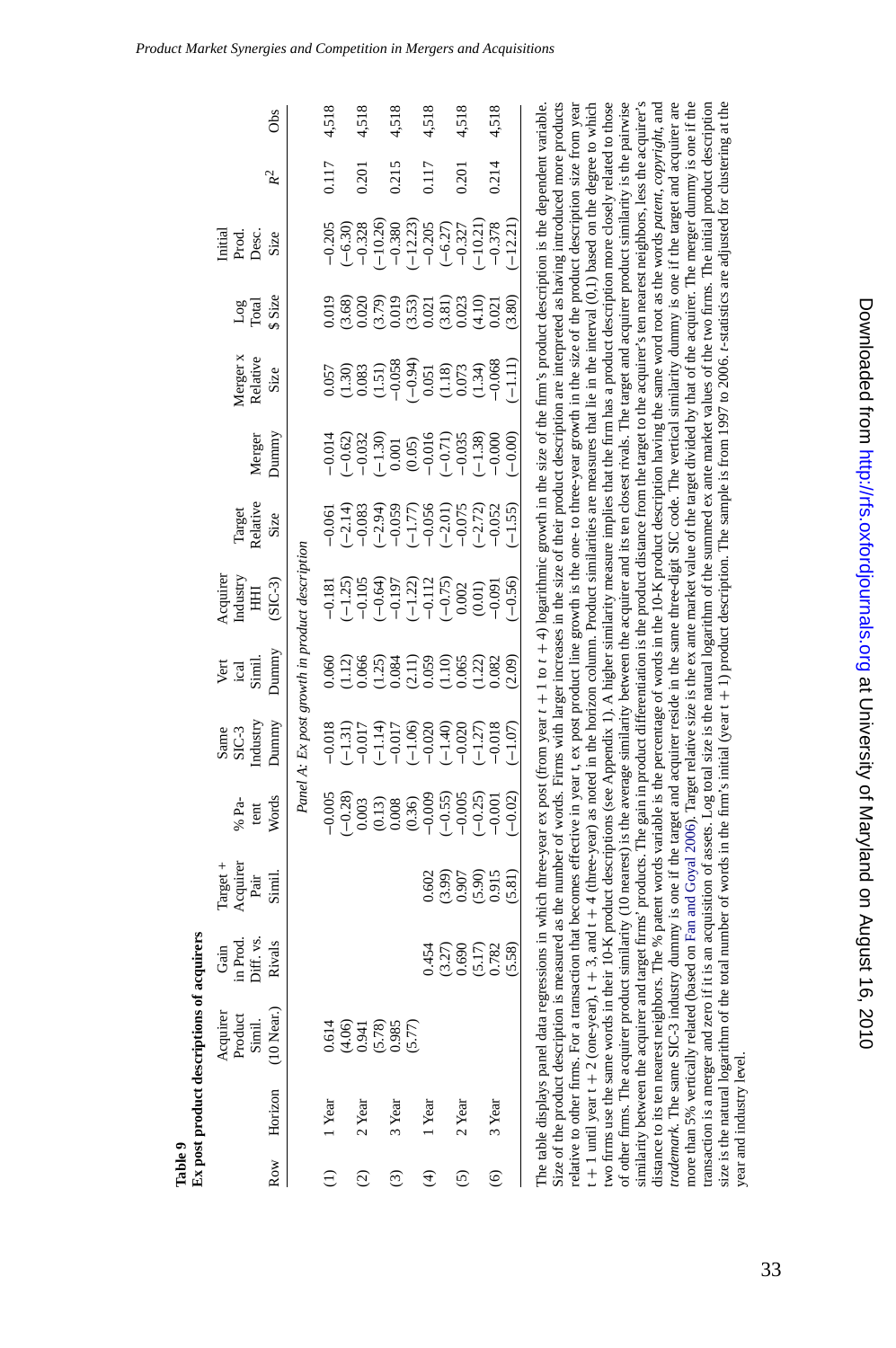|     |                                                                                                |                                                                      | Acquirer Local Product Similarity (10 Nearest) |                    |              | Local Acquirer+Target Pairwise Similarity |              |
|-----|------------------------------------------------------------------------------------------------|----------------------------------------------------------------------|------------------------------------------------|--------------------|--------------|-------------------------------------------|--------------|
| Row | Description                                                                                    | $10%$ ile                                                            | Mean                                           | 90 %ile            | 10%ile       | Mean                                      | 90%ile       |
|     |                                                                                                | Panel A: Announcement Returns (Based on models in Table 7)           |                                                |                    |              |                                           |              |
|     | Firm Ann Returns $(t=-10 \text{ to } t=0)$<br>Firm Ann Returns $(t=0)$<br>Combined<br>Combined | 0.3%<br>0.6%                                                         | 0.4%<br>1.0%                                   | 0.5%<br>1.3%       | 0.3%<br>0.6% | 0.4%<br>1.0%                              | 0.5%<br>1.3% |
|     |                                                                                                | Panel B: Profitability and Sales Growth (Based on models in Table 8) |                                                |                    |              |                                           |              |
|     | A OI/Assets: 1 Year                                                                            | $-0.8%$                                                              | $-0.5%$                                        |                    | $-1.1\%$     |                                           |              |
|     | A OI/Assets: 3 Year                                                                            | $-2.3%$                                                              | $-1.4%$                                        | $-0.2%$<br>$-0.6%$ | $-2.4%$      | $88888$<br>$-1484$<br>$-147$<br>$-11$     |              |
|     | A OI/Sales: 1 Year                                                                             | $-0.9%$                                                              | $-0.4%$                                        | 0.2%               | $-0.8%$      |                                           |              |
|     | A OI/Sales: 3 Year                                                                             | $-2.5%$                                                              | $-2.1%$                                        | $-1.7%$            | $-2.4%$      |                                           |              |
|     | Sales Growth: 1 Year                                                                           | 0.9%                                                                 | 3.5%                                           | 6.0%               | 1.2%         | 3.5%                                      |              |
|     | Sales Growth: 3 Year                                                                           | $-8.4%$                                                              | $-1.9%$                                        | 4.6%               | $-7.9%$      | $-1.9%$                                   |              |
|     |                                                                                                | Panel C: Growth in Product Descriptions (Based on models in Table 9) |                                                |                    |              |                                           |              |
|     | Prod Desc. Growth: 1 Year (A)                                                                  | $-4.4%$                                                              | 2.0%                                           | 8.4%               | $-4.9%$      | 2.0%                                      | 8.8%         |
|     | Prod Desc. Growth: 3 Year (A)                                                                  | $-5.9%$                                                              | 4.4%                                           | 14.6%              | $-6.0\%$     | 4.4%                                      | 14.7%        |

account for the effects of industry, year, and all control variables. For each dependent variable being considered (noted in the panel headers and the description column), we first set all control variables of heir mean va account for the effects of industry, year, and all control variables. For each dependent variable being considered (noted in the panel headers and the description column), we first set all control variables to their mean values and compute the model's predicted value. The result of this calculation is the value displayed in the "mean" column in each category. For each independent variable whose economic magnitude we are measuring (product similarity 10 nearest, product similarity overall, and patent words), which is noted in the column headers, we also compute the model's predicted value assuming the given independent variable is expected to be in the 10th and 90th percentile of its distribution, while still holding all control variables fixed at their mean. Product similarities are measures that lie in the interval (0,1) based on the degree to which two firms use the same words in their 10-K product descriptions (see Appendix 1). We consider similarity based on a firm's ten closest rivals, and similarity based on all firms in the universe excluding these ten firms. A higher similarity implies that the firm has a product description more closely related to those of other firms. The sample is from 1997 to 2006.

Downloaded from http://rfs.oxfordjournals.org at University of Maryland on August 16, 2010 at University of Maryland on August 16, 2010 http://rfs.oxfordjournals.org [Download](http://rfs.oxfordjournals.org)ed from

## <span id="page-33-0"></span>*The Review of Financial Studies /* v 00 n 0 2010

Table 10<br>Economic magnitudes of returns and real outcomes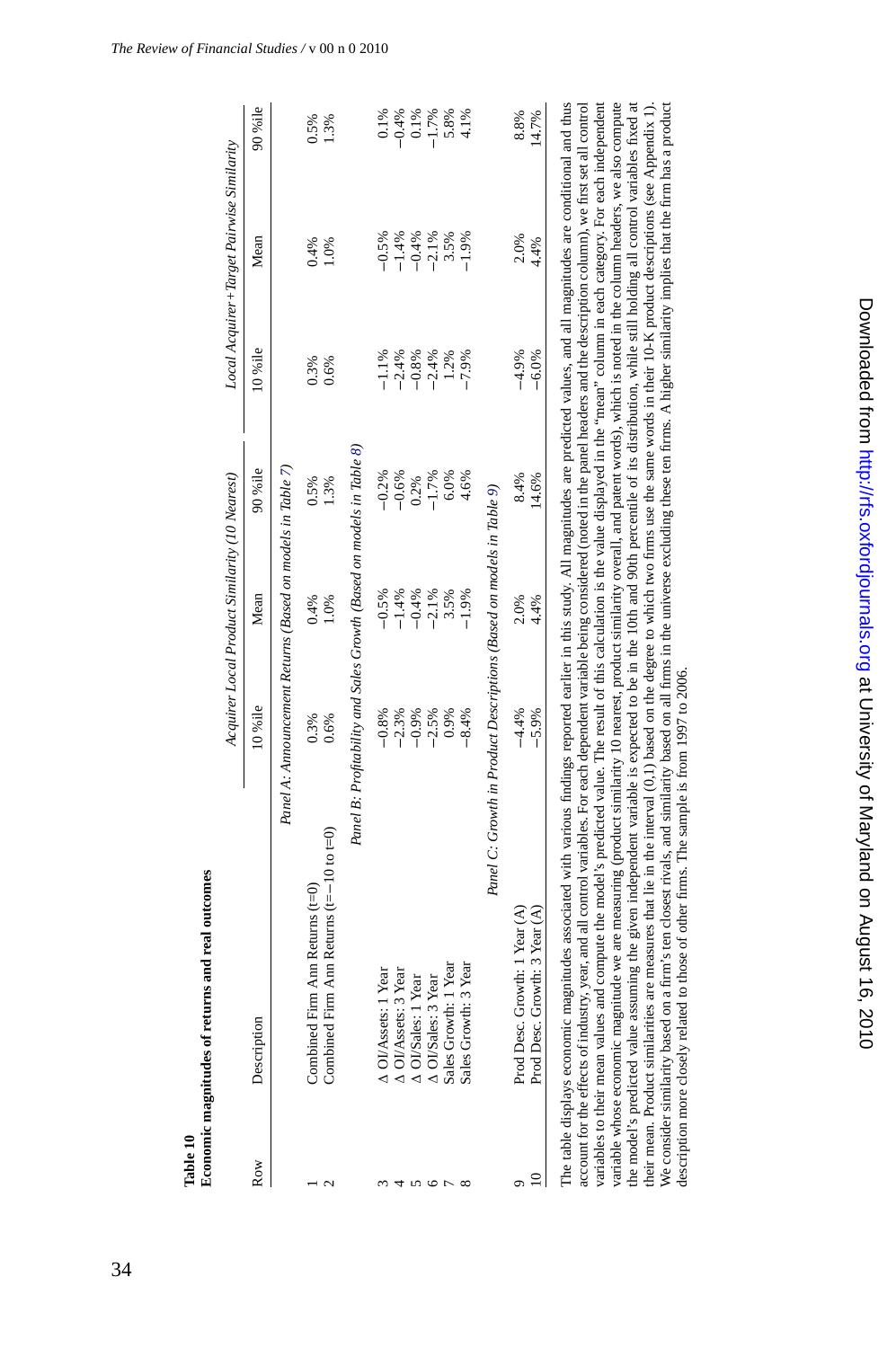with most acquired assets being small relative to acquiring firms. The target and acquirer pairwise similarity has a similar economic magnitude.

The results in Panel B show that our findings regarding real outcomes are economically large. Increasing acquirer local-product similarity from the 10th percentile to the 90th percentile is associated with an increase in profitability growth from  $-0.8\%$  to  $-0.2\%$  (one year) and  $-2.3\%$  to  $-0.6\%$  (three years). Since profitability does not change much from year to year, this 1.7% shift is economically large, and more than 15% of the standard deviation of the dependent variable. This variable also generates a sales growth spread from 0.9% to 6.0% (one year) and −8.4% to 4.6% (three years). This spread is substantial. The table also shows that the target and acquirer pairwise similarity variable generates similar economic magnitudes.

Panel C displays results for the ex post growth in the size of the product description. The spread for acquirer local product similarity variable is from −4.4% to 8.4% (one year) and −5.9% to 14.6% (three years). This spread is economically large and is similar for the *Target + Acquirer Pairwise Similarity* variable. Overall, our most economically significant findings relate to transaction incidence, sales growth, and product description growth.

### **5.[5 Robustness](#page-37-0)**

In this section, we consider alternative theories and summarize additional tests.

First, one alternative is that our results might be due to expense reductions. In the Online Appendix, we examine whether our variables are related to ex post changes in the cost of goods sold (scaled by sales), selling and administrative expenses (scaled by sales), and capital expenditures (scaled by assets), from year  $t + 1$  to year  $t + 2$  or  $t + 4$ . The relationship between our key variables [and these expense ratios is](#page-38-0) not statistically significant, with one exception: acquirer local similarity is associated with reductions in cost of goods sold scaled by sales for the one-year horizon, but not for the three-year horizon. We conclude that cost savings likely cannot explain our product market re[su](#page-16-0)lts.

Second, we examine whether our results are driven by vertical mergers, as in Fan and Goyal (2006). Our similarity measures correlate less than 10% with vertical similarity measured using the input-output tables. We control for vertical similarity in our analysis, and our results are robust to including or excluding vertical controls.

Third, we test whether our results are driven by the 1990s technology boom. Throughout our study, we control for time and industry effects. We also run an unreported test where we exclude all technology firms from our sample (as defined in Loughran and Ritter 2004). Our results are robust in this test.

Fourth, we consider whether our results are related to corporate culture, since firms with similar cultures might have better merger outcomes. We discount this hypothesis for two reasons: First, our word lists (see Table 2) fit a product market interpretation, and second, the corporate culture hypothesis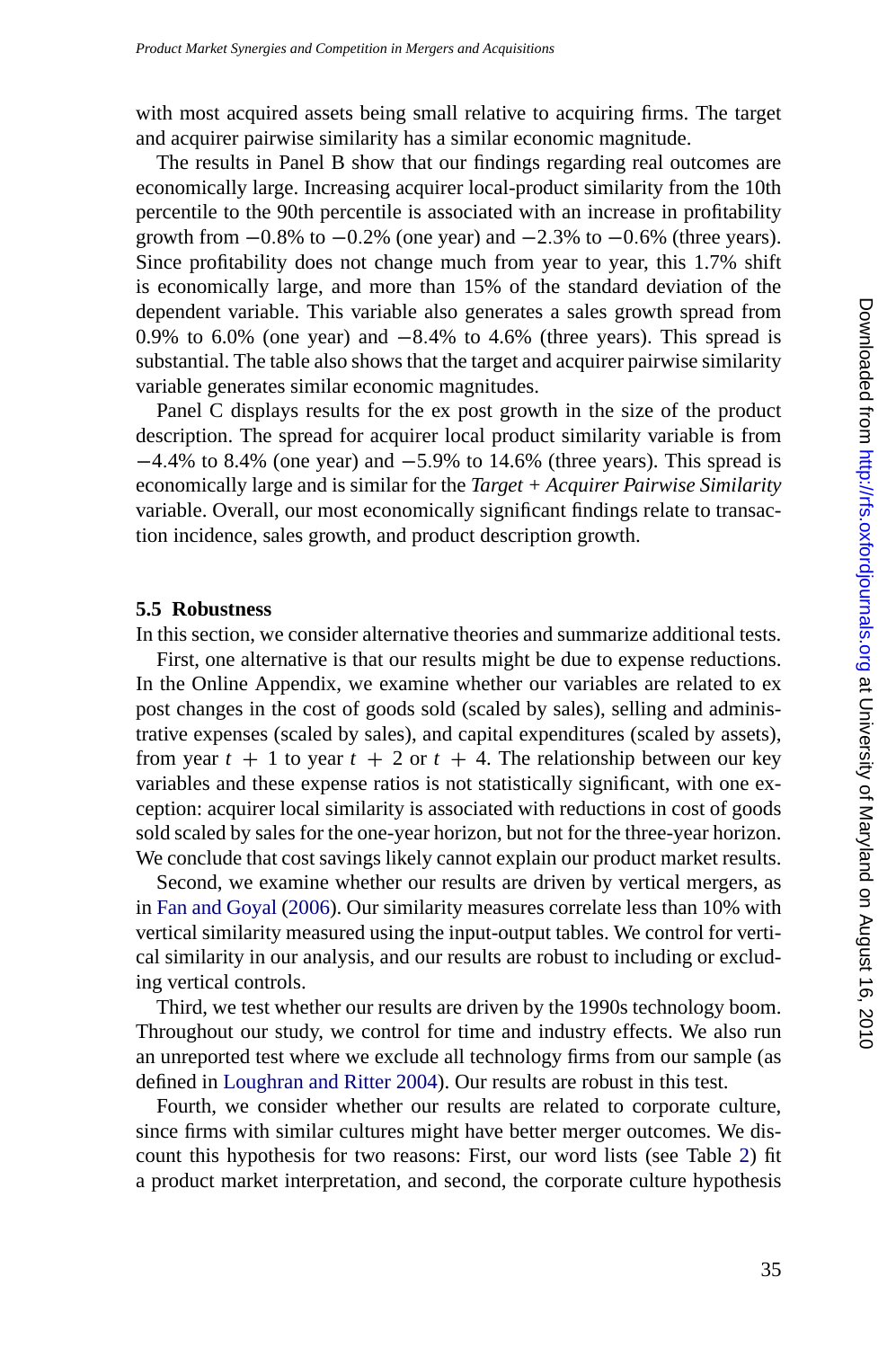cannot explain why the target's distance from the acquirer's nearest *rivals* matters to ex post outcomes.

Fifth, our results are robust to multiple segment firms. We test this hypothesis by rerunning our tests after excluding multiple segment firms, where multiple segment firms are identified using the Compustat segment tapes. Our results change little in this test, and thus our results are not driven by conglomerates.

Finally, we examine whether our results are driven by repeat-acquiring firms by rerunning our tests after excluding firms that were involved in an acquisition in the past year. Our results are robust to excluding these firms.

### **6. Conclusions**

Using novel text-based measures of product similarity between firms, we analyze how similarity and competition impact the incentives to merge and whether mergers with potential product market synergies through asset complementarities add value. Our conceptual framework is based on creating a Hotelling-style product market space with a location for each firm. This spatial framework allows us to calculate continuous similarity measures between groups of firms, thus replacing zero–one measures of relatedness used in the existing literature. This conceptual framework has advantages over SIC-code measures because it can jointly capture firm similarity relative to other firms within and across product markets, the competitiveness a firm currently faces, and a transaction's potential to increase product differentiation. Traditional SIC codes, even at the two-digit level, or based on using the input-output matrices (vertical relatedness), do not capture the extent to which transactions are related to each other.

We find that firms that are more broadly similar to all firms in the economy are more likely to merge (an "asset complementarity effect"), and firms with more highly similar rivals are less likely to merge (a "competitive effect"). The asset complementarity effect is consistent with these firms having more potential for new product synergies that could be derived from asset complementarities. The competitive effect is consistent with firms having to compete for profitable merger opportunities when they have more rivals that could act as substitute merger partners. We also find that firms with patents, copyrights, and trademarks are more likely to be targets, consistent with merging firms exploiting the potential for unique products.

Examining post-merger outcomes, we find that value creation upon announcement, long-term profitability, sales growth, and, most interestingly, increases in ex post product descriptions are higher when acquirers purchase targets that (i) have high pairwise similarity to the acquirer's own products; and (ii) increase the acquirer's product differentiation relative to its nearest rivals. These gains are larger when there are unique products and patents increasing the potential for new product introductions. Our findings suggest that these economically significant gains are associated with new product introductions.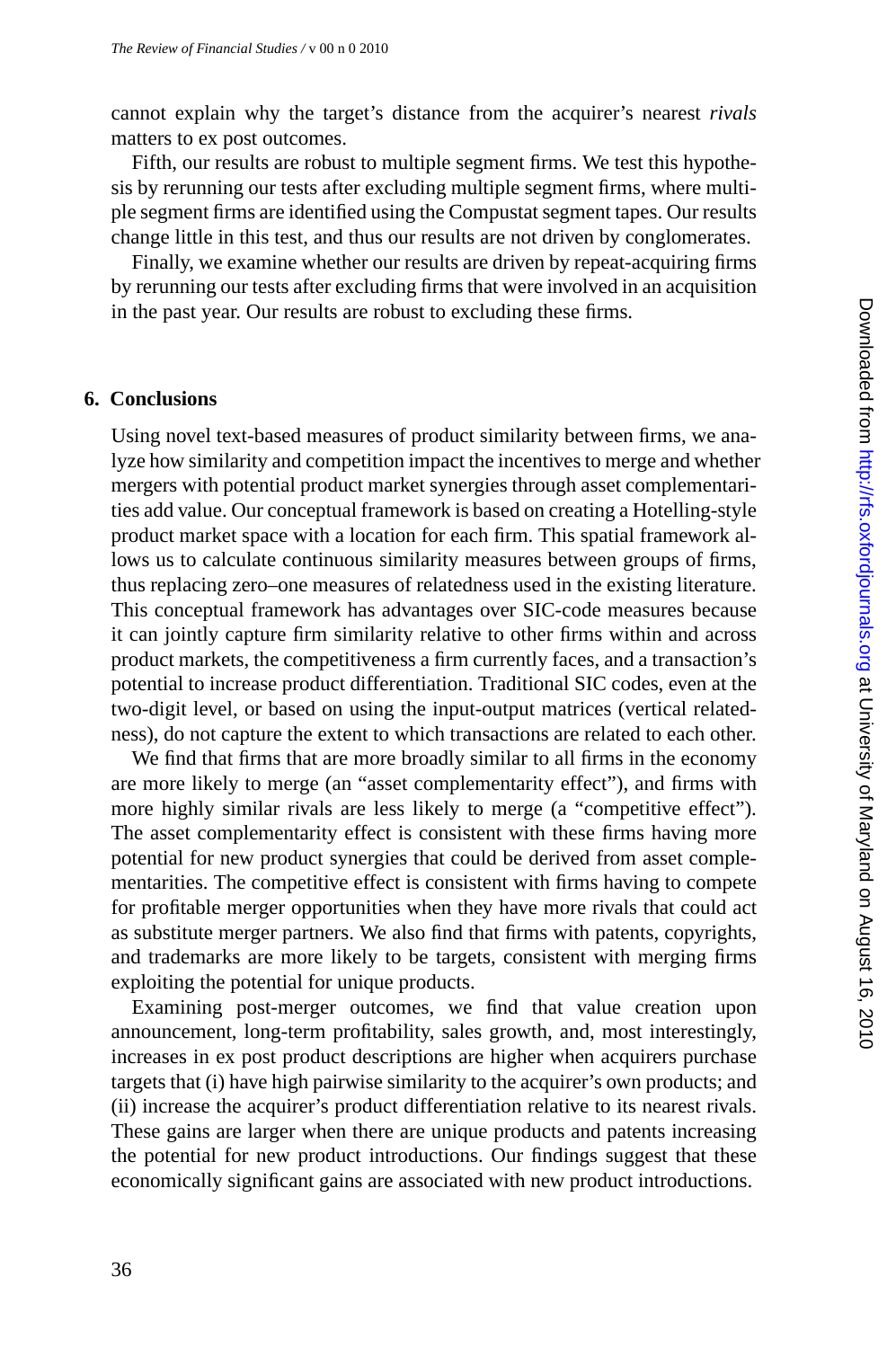Overall, our results are consistent with firms merging to use asset complementarities to create value through sales growth and new product introductions. More broadly, our results suggest that firms facing high ex ante competition can actively improve profitability via strategic restructuring transactions that increase ex post product differentiation through product market synergies.

### **Appendix 1**

This appendix explains how we compute the "product similarity" between two firms *i* and *j* using the basic cosine similarity method. We first build the main dictionary in each year by taking the list of unique words used in all product descriptions in that year. We then discard words that appear in more than 5% of all product descriptions in the given year, and the resulting list of *N* words is the main dictionary. Next we take the text in each firm's product description and construct a binary *N*-vector summarizing its word usage. A given element of this *N*-vector is 1 if the given dictionary word is used in firm *i*'s product description. For each firm *i*, we denote this binary *N*-vector as *Pi* .

We next define the normalized vector  $V_i$ , which normalizes the vector  $P_i$  to have unit length:

$$
V_i = \frac{P_i}{\sqrt{P_i - P_i}}.\tag{1}
$$

To measure how similar the products of firms *i* and *j* are, we take the dot product of their normalized vectors, which is then the basic cosine similarity:

$$
Product Similarity_{i,j} = (V_i \cdot V_j). \tag{2}
$$

We define product differentiatio[n as 1 minus similarity:](#page-38-0)

$$
Product\;Differentiation_{i,j} = 1 - (V_i \cdot V_j). \tag{3}
$$

Because all normalized vectors *Vi* have a length of 1, product similarity and product differentiation are bounded in the interval (0,1). This ensures that product descriptions with fewer words are not penalized excessively. This method is known as the "cosine similarity," since it measures the cosine of the angle between two vectors on a unit sphere. The underlying unit sphere also represents an "empirical product market space" on which all firms in the sample have a unique location.

## **Appendix 2**

This appendix describes how we compute local cosine similarity and broad cosine similarity. The calculation is analogous to the local clustering measure used to identify cliques in the socialnetworking literature (see, e.g., Watts and Strogatz 1998; Granovetter 1973). The first step is to compute the basic cosine similarity matrix for all firm pairs *i* and *j*, which is described in Appendix 1.

We then compute a local clustering coefficient for each word w in the main dictionary. Let *S* denote the set of firms that use word w. Then, let  $S_{pairs}$  denote the set of all pairwise permutations of the firms in S. If the set S contains N firms, there are  $N_{pairs} = \frac{N^2 - N}{2}$  elements in the set  $S_{pairs}$ . Where  $Similarity_{i,j}$  denotes the basic cosine similarity between firms *i* and *j*, the local clustering coefficient for word  $w$  is then

$$
L_{clus, w} = \sum_{\forall (i, j) \in S_{pairs}} \frac{Similarity_{i, j}}{N_{pairs}}.
$$
 (4)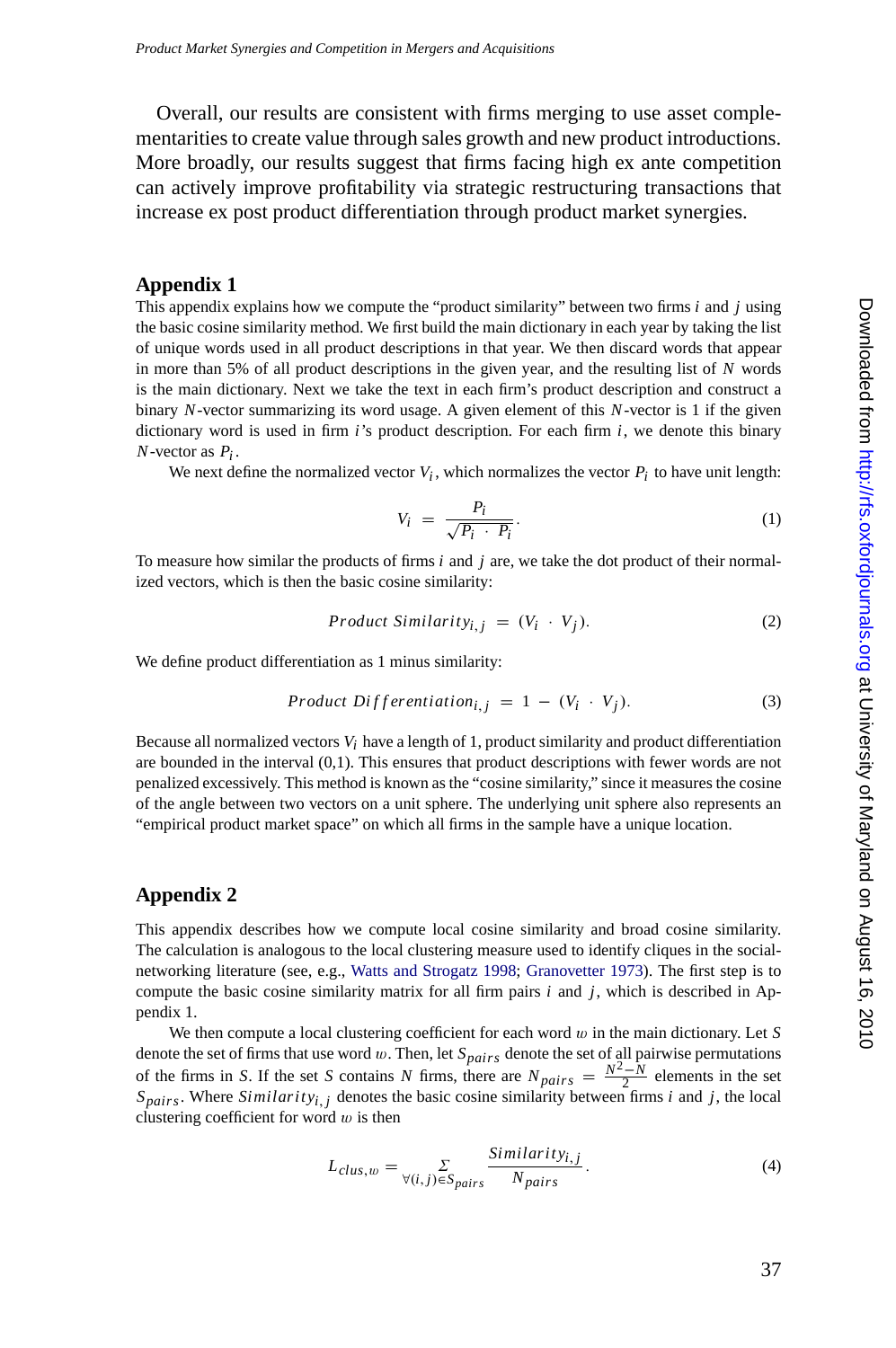<span id="page-37-0"></span>We assign words in the lowest tercile based on  $L_{clus, w}$  to the "broad dictionary," and all other words to the "local dictionary." One technical point is that a word must appear in at least two firm 10-Ks before its corresponding  $L_{clus, w}$  can be computed. We assign all words that appear in only one document to the local dictionary because their relevance is clearly local.

We thus have three dictionaries in each year. The basic dictionary includes all words surviving the initial 5% common word screen. The local and broad dictionaries are complementary subsets of the main dictionary. Local similarity is the cosine similarity computed using only words in the local dictionary, and broad similarity is the cosine similarity using only words in the broad dictionary. Because the dictionaries are orthogonal, the correlation between local and broad similarity for a randomly drawn firm is low (13.7%). This ensures the absence of multicollinearity.

### **Supplementary Data**

Supplementary data are available online at http://rfs.oxfordjournals.org.

### **References**

Almeida, H., M. Campello, and D. Hackbarth. 2009. Liquidity mergers. Working Paper, University of Illinois.

Andrade, G., M. Mitchell, and E. Stafford. 2001. New evidence and perspectives on mergers. *Journal of Economic Perspectives* 15:103–20.

Andrade, G., and E. Stafford. 2004. Investigating the economic role of mergers. *Journal of Corporate Finance* 1:1–36.

Baker, J., and T. Bresnahan. 1985. The gains from merger or collusion in product differentiated industries. *Journal of Industrial Economics* 33:427–44.

Berry, S., J. Levinsohn, and A. Pakes. 1997. Automobile prices in market equilibrium. *Econometrica* 63: 841–90.

Berry, S., and J. Waldfogel. 2001. Do mergers increase product variety? Evidence from radio broadcasting. *Quarterly Journal of Economics* 116:1009–25.

Betton, S., E. Eckbo, and K. Thorburn. 2008. Corporate takeovers. In *Handbook of Corporate Finance: Empirical Corporate Finance.* Amsterdam: Elsevier/North-Holland.

Boukus, E., and J. Rosenberg. 2006. The information content of FOMC minutes. Working Paper, Yale University.

Chamberlin, E. 1933. *The Theory of Monopolistic Competition*. Cambridge, MA: Harvard University Press.

Fan, J., and V. Goyal. 2006. On the patterns and wealth effects of vertical mergers. *Journal of Business* 79: 877–902.

Granovetter, M. 1973. The strength of weak ties. *American Journal of Sociology* 78:1360–80.

Hackbarth, D., and J. Miao. 2009. The timing and returns of mergers and acquisitions in oligopolistic industries. Working Paper, Washington University.

Hanley, K., and G. Hoberg. 2010. The information content of IPO prospectuses. *Review of Financial Studies* 23:2821–64.

Harford, J. 2005. What drives merger waves? *Journal of Financial Economics* 77:529–60.

Hart, O., and J. Moore. 1995. Debt and seniority: An analysis of the role of hard claims in constraining management. *American Economic Review* 85:567–85.

Healy, P., K. Palepu, and R. Ruback. 1992. Does corporate performance improve after mergers? *Journal of Financial Economics* 31:135–75.

Hoberg, G., and G. Phillips, 2009. New dynamic product based industry classifications and endogenous product differentiation. Working Paper, University of Maryland.